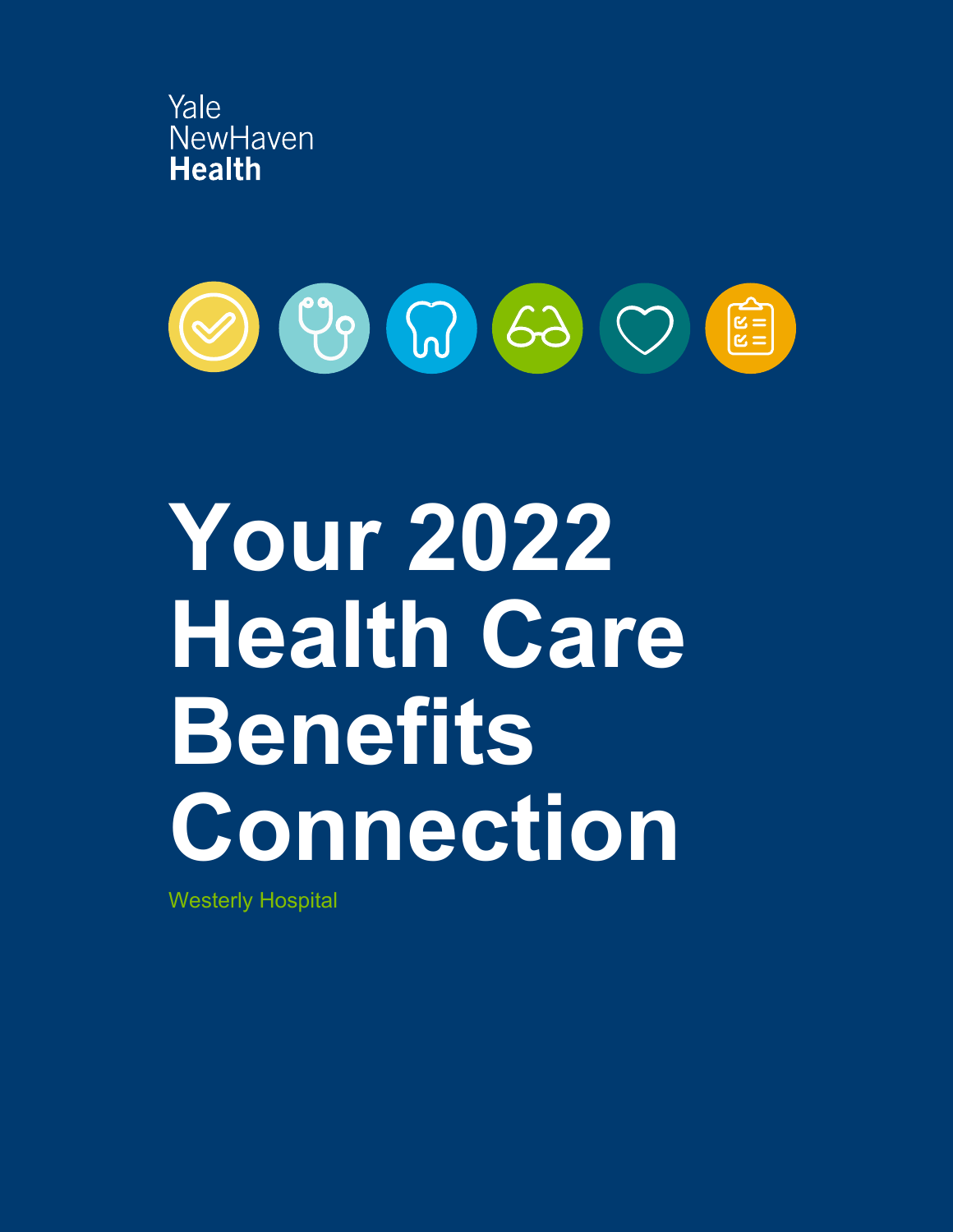# **What's Inside**

| Yale New Haven Health System (YNHHS) Medical Plan  9 |
|------------------------------------------------------|
|                                                      |
|                                                      |
|                                                      |
|                                                      |
|                                                      |
|                                                      |
|                                                      |
|                                                      |
|                                                      |
|                                                      |
|                                                      |
|                                                      |
|                                                      |
|                                                      |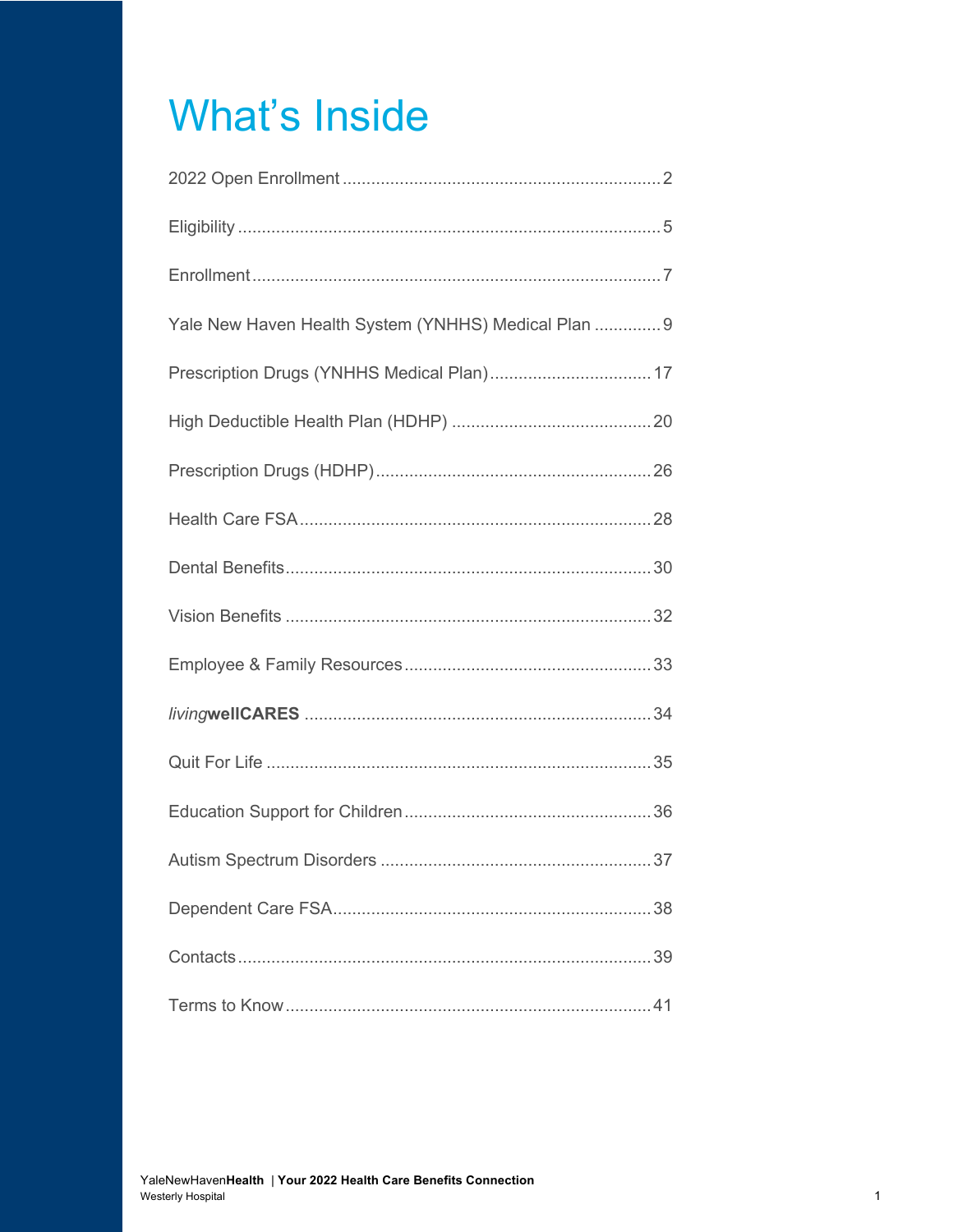

# 2022 Open Enrollment

# Make a change October 25 – November 5, 5 p.m. ET

#### Time to make your 2022 benefit decisions.

The Open Enrollment period begins October 25. We encourage you to review your current benefit choices to make sure they will continue to meet your needs in 2022.

Open Enrollment is your once-a-year opportunity to make changes to your benefits so they continue to be the right fit for you and your family. Outside of experiencing a qualifying life event, it's the only time you can change plans or add or remove dependents.

You only need to take action if:

- You want to change your current benefit plan choices.
- You want to change or add coverage for family members.
- You want to participate in a Flexible Spending Account during 2022.
- You want to enroll in one of the voluntary benefit programs.

If you don't take action by November 5:

- You will not have a Health Care or Dependent Care Flexible Spending Account for 2022.
- You and any dependents currently on your plan will have the same medical, dental, and vision coverage for 2022, at the 2022 monthly premiums.
- If you waived coverage for 2021, your coverage will be waived for 2022.

#### Connect to your 2022 benefits

**HRConnect** Call Monday–Friday, 7:30 a.m.–5 p.m. ET 844-543-2147 Make a change for 2022: ynhhsbenefits.com

### What You Need to Know

This year we are keeping things simple with just a few enhancements to the YNHHS Medical Plan, dental, and vision benefits, and there are no changes to the HDHP Medical Plan. Whether or not your plan is changing, we encourage you to take a moment to review your current benefit choices and coverage level to make sure they will continue to meet your needs in 2022.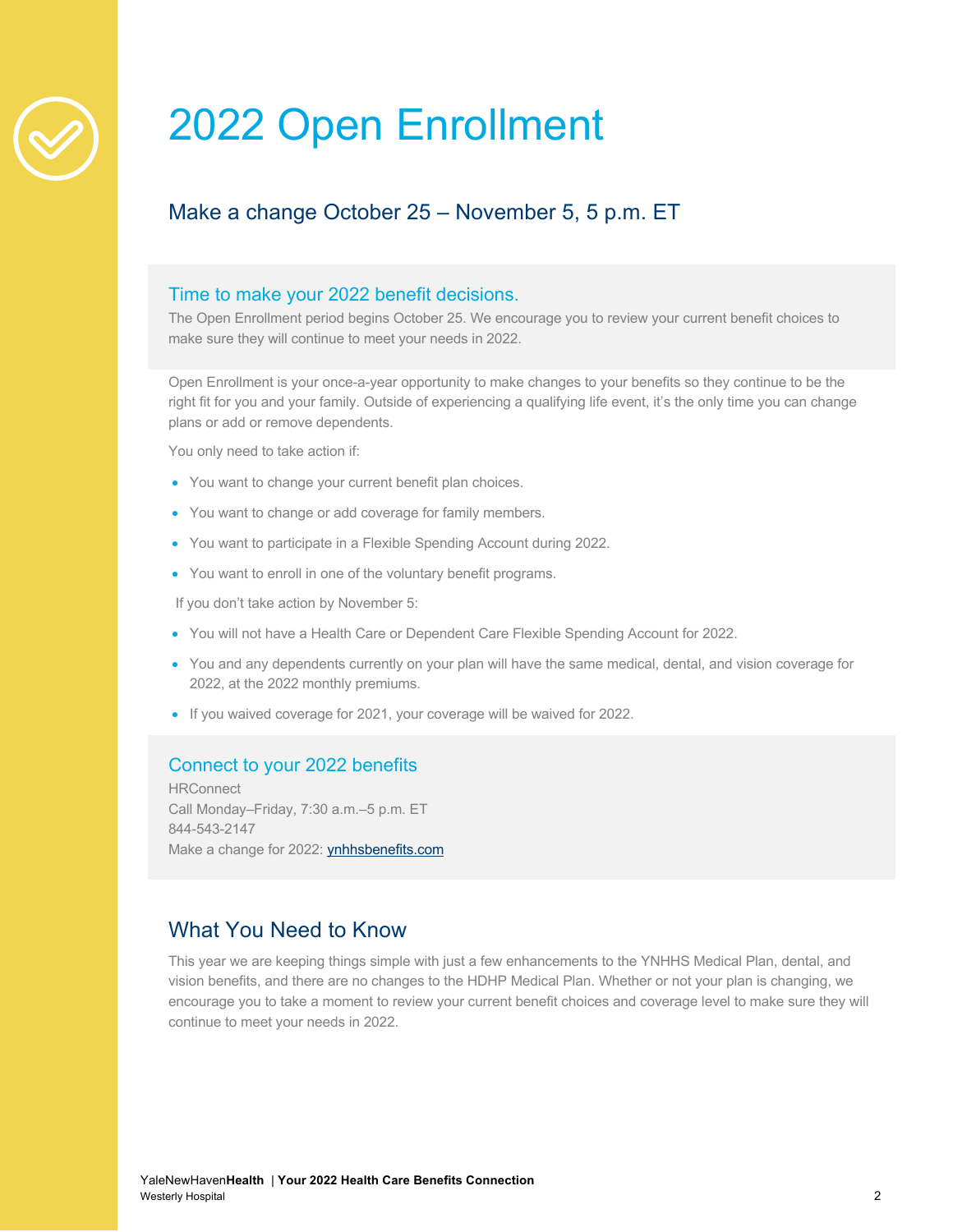

# What's Changing for 2022

- **Your Medical Plan.** Beginning January 1, the new YNHHS Medical Plan annual deductible for Anthem PPO providers will be reduced by 50%:
	- Individual: \$1,750 (\$3,500 in 2021)
	- Family: \$3,500 (\$7,000 in 2021)
- **Health Care and Dependent Care FSA.** Due to a temporary pandemic relief rule, there is no limit on the Health Care and/or Dependent Care FSA balance you can roll over from 2021 into 2022. For example, if you have a \$700 balance in your Health Care FSA at the end of this year, you can carry it all over into 2022 (the usual limit is \$550).
- **HSA contribution limits will increase** to \$3,650 if you have individual coverage, and \$7,300 if you cover others, too. If you're age 55 or older, you can save an additional \$1,000 in catch-up contributions.

### What You Need to Do

- Review this book for your medical, dental, and vision plan options, and consider how your needs may be different for 2022.
- Add or remove dependents, as needed.
- Make your Dependent Care Flexible Spending Account or Health Care Flexible Spending Account contribution elections for 2022. Note: The temporary pandemic relief change removes limits on balance rollovers from 2021 to 2022.
- Make your Health Savings Account (HSA) contribution for 2022. Note: The HSA is only available with the HDHP Medical Plan.
- Make a change to your benefit elections for 2022, if needed. You can return to the enrollment site at any time to change your elections between October 25 and November 5 at 5 p.m. ET.
- Print a copy of your enrollment confirmation and keep it for your records.

## Things to Keep in Mind

- If you have a Health Care FSA, you have until March 31, 2022, to submit claims for 2021.
- If you are enrolled in the YNHHS Medical Plan, **use Signature network providers**. When you do, there's no deductible and you'll pay less for services. Connect with a Patient Resource Coordinator to assist you with your Tier 1/Signature network needs. Call 844-543-2147, option 3, to get started.
- If you are enrolled in the **HDHP Medical Plan**, it's important to remember that the \$2,000 individual annual deductible only applies to "employee only" coverage. If you cover anyone else under this plan, your annual deductible is \$4,000.
- **Don't skimp on care.** Although you may be tempted to put off a doctor's visit, it's always better to get care sooner, rather than later. Use your telehealth benefit to get the care you need, when you need it—without leaving home.
- **Plan for the unexpected** by providing additional financial security for your family. Through YNHH voluntary benefits, you can purchase group hospital indemnity, group legal, and group critical illness insurance at prices that are typically below market rates. You can also enroll in auto, home, and pet insurance, student loan refinancing, or identity theft protection at any time of the year.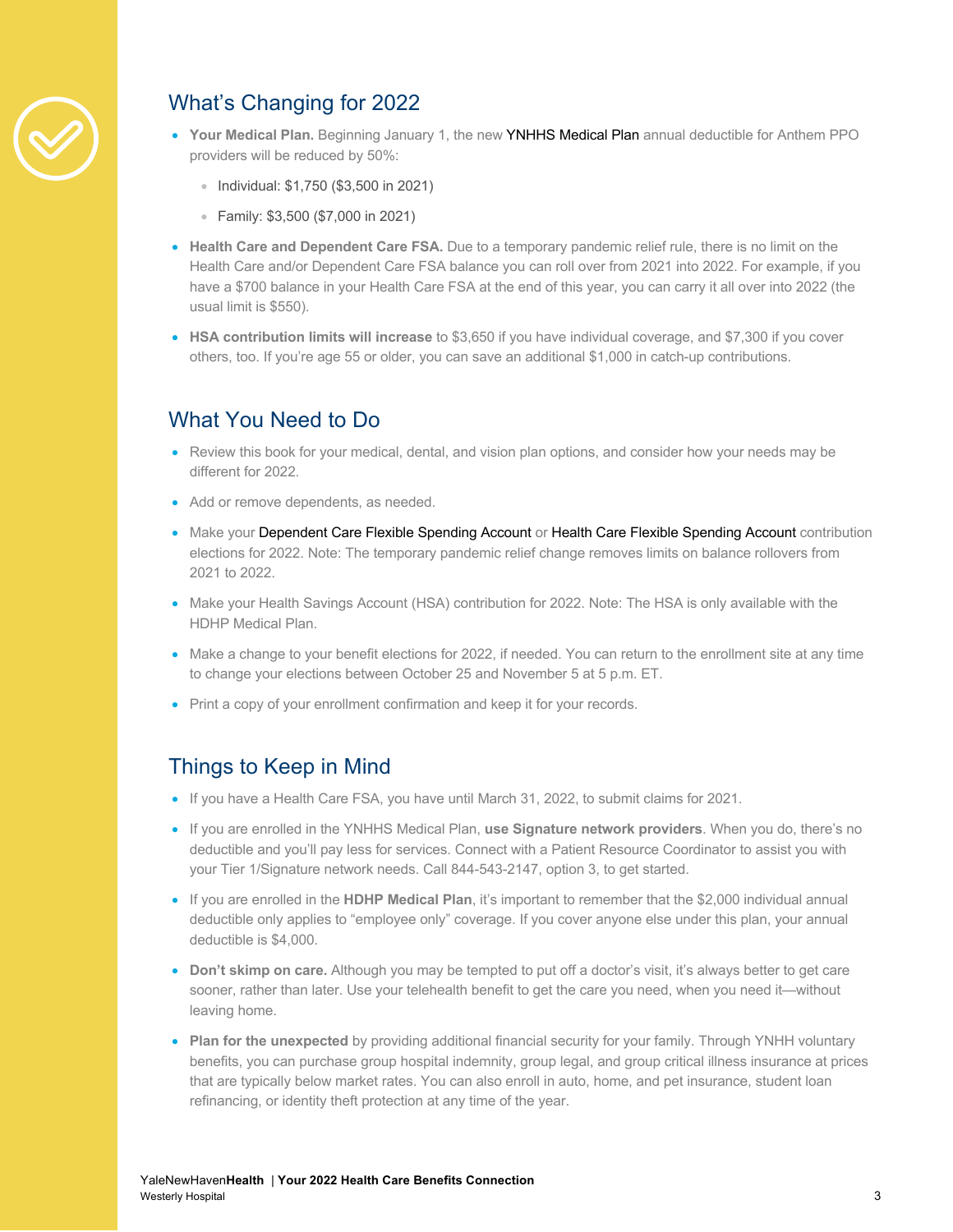- 
- It's a good idea to review your 403(b) and life insurance beneficiaries every year, and make changes, as needed.
- **If you participated in the Know Your Numbers Plus program in 2021,** you'll see your annual employee premium credit on your enrollment confirmation statement. If you did not participate this year or you're a new hire, you'll be able to participate in 2022 to earn credit toward your 2023 medical premium.

# If You Take No Action During Open Enrollment

- You will be unable to contribute to a Health Care or Dependent Care FSA or to the Health Savings Account (HSA) in 2022.
- You and any dependents you currently cover (if eligible) will be automatically enrolled in the same medical, dental, and vision plans you had in 2021.
- If you waived plan coverage in 2021, your coverage will remain waived in 2022.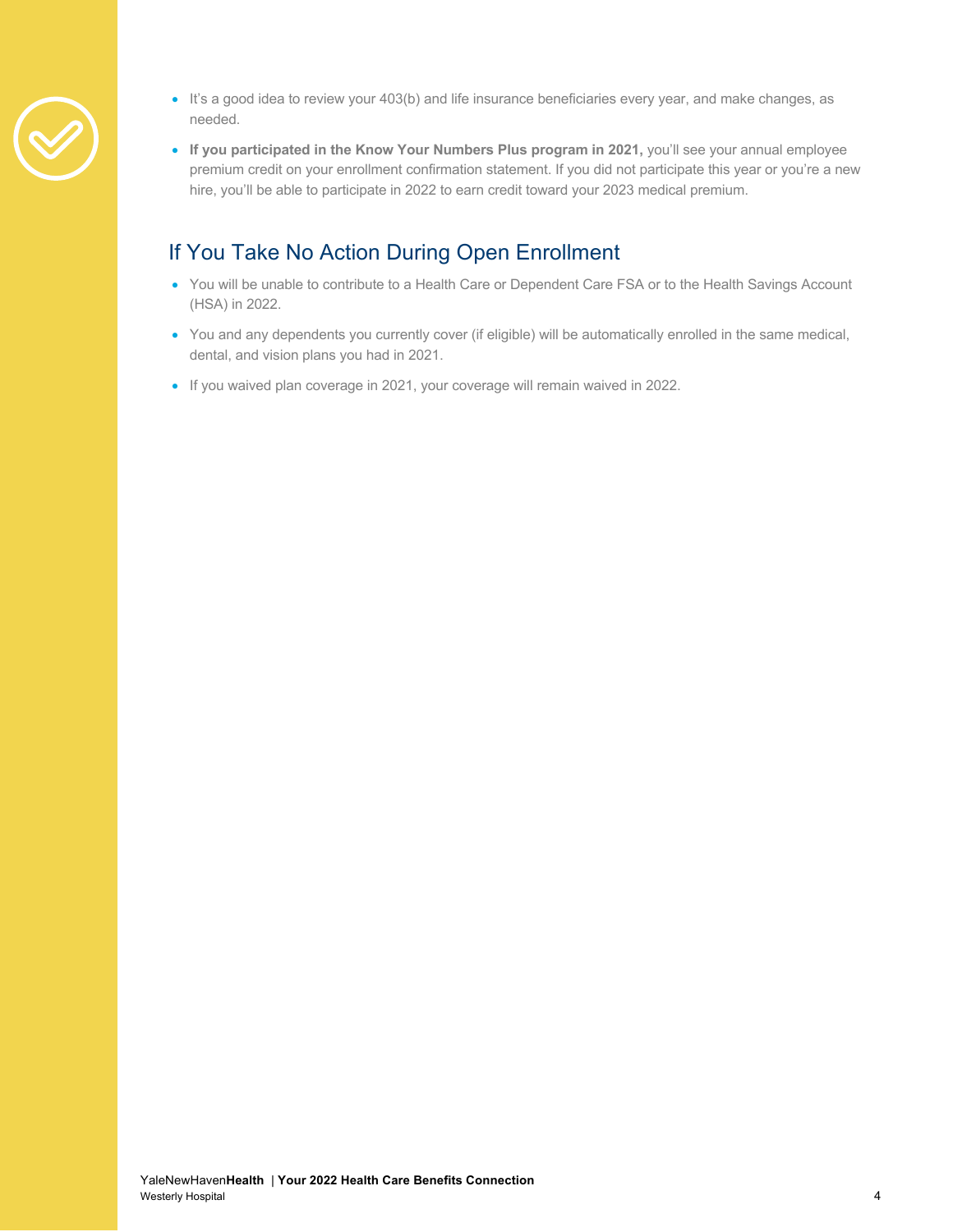

# **Eligibility**

#### **WHAT YOU NEED TO KNOW**

If you're eligible for benefits, you can enroll yourself, your spouse or domestic partner, and/or your dependent children in medical, prescription drug, dental, and vision coverage—plus other voluntary and financial benefits. Your benefits are effective on your first day of employment or first of the month following 30 days if your status changes to benefits-eligible.

# Who's Eligible for Coverage

You're eligible for benefits if you're a regular, full-time employee (36 or more hours per week) or a benefits-eligible part-time employee (generally 24–35 hours per week) of Westerly Hospital. **Note:** Under the YNHHS Medical Plan, eligibility is a minimum of 24 hours per week, and domestic partners are not covered.

If you're eligible, you can also enroll:

- Your legal spouse
- Your domestic partner (in the HDHP Medical Plan only)
- Your dependent children under age 26:
	- Biological children
	- Stepchildren
	- Adopted children, including those placed for adoption
	- Foster children
	- Any children for whom you are responsible per a court order
- Your dependent children over age 26, if fully dependent on you for support due to a disability and covered by you prior to age 26

#### **Supporting documentation required for dependents**

To enroll your dependents, you'll need to provide applicable supporting documentation such as a marriage certificate, birth certificate, court order, or federal income tax return. For details, visit HRConnect.

## Coverage Under Multiple Plans (YNHHS Medical Plan only)

If you are enrolled in the YNHHS Medical Plan and you or members of your family are covered under more than one medical plan, your plan coordinates benefits to prevent duplication and overpayment of benefits. Here's how that works:

#### **When you (the employee) are the patient**

Your plan will be the first to pay benefits. After you submit a claim, the other plan will then pay benefits according to its policies.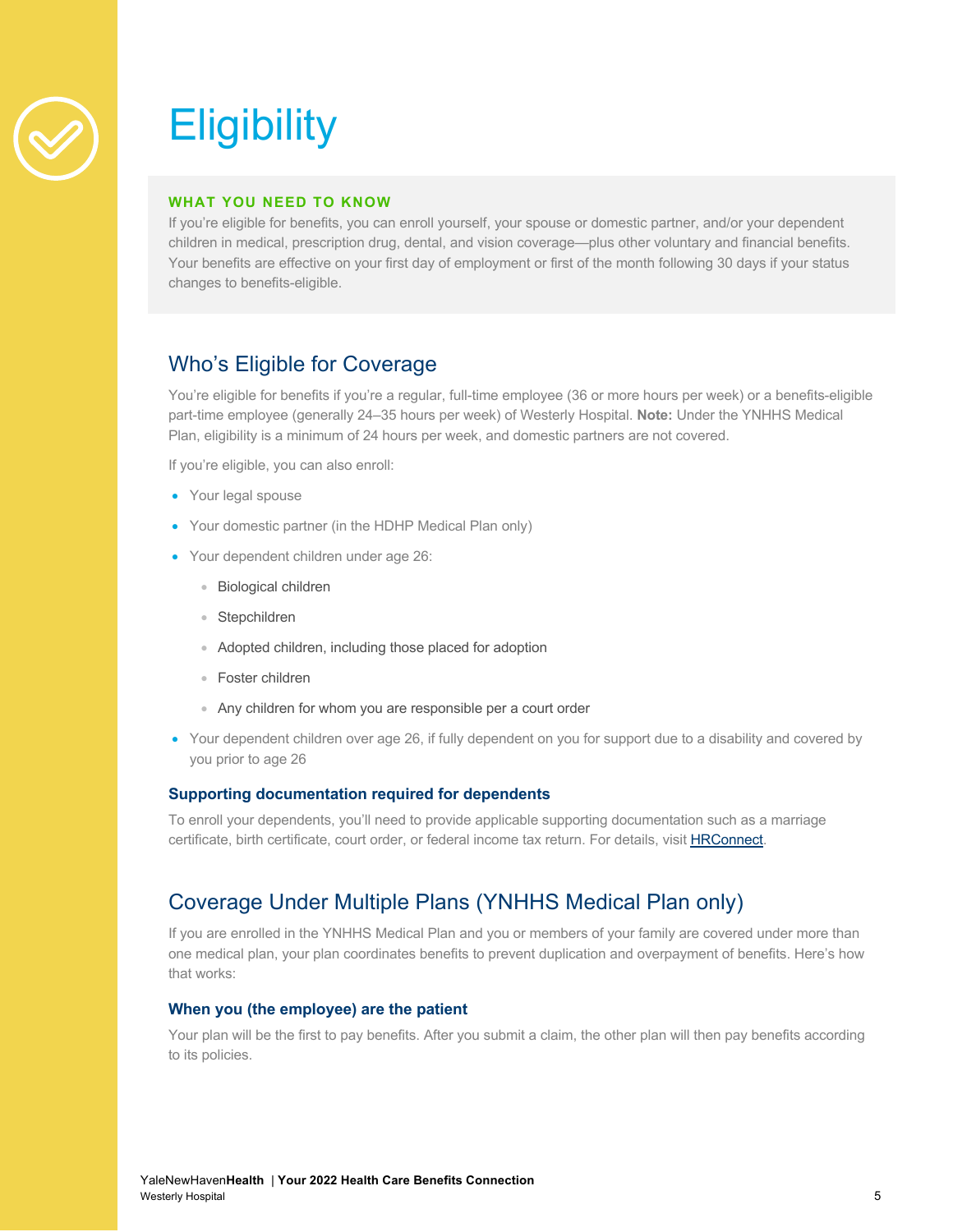

#### **When your spouse/partner is the patient**

His/her plan will pay benefits first. Then, your plan will pay its normal benefits, minus any benefits paid by your spouse/partner's plan. If his/her plan pays benefits that are equal to or greater than the benefits your plan would otherwise pay, your plan will not pay benefits.

#### **When your child is the patient and he or she is covered by your plan and your spouse/partner's plan**

The dates of your and your spouse/partner's birthday will drive which plan pays benefits first. The plan of the person whose birthday occurs earlier in the year will pay benefits first. If your plan pays benefits second, its normal benefit will be reduced by the amount paid by the other plan.

### Connect with…

**HRConnect** Monday–Friday, 7:30 a.m. to 5 p.m. ET 844-543-2147 203-200-3838 (fax)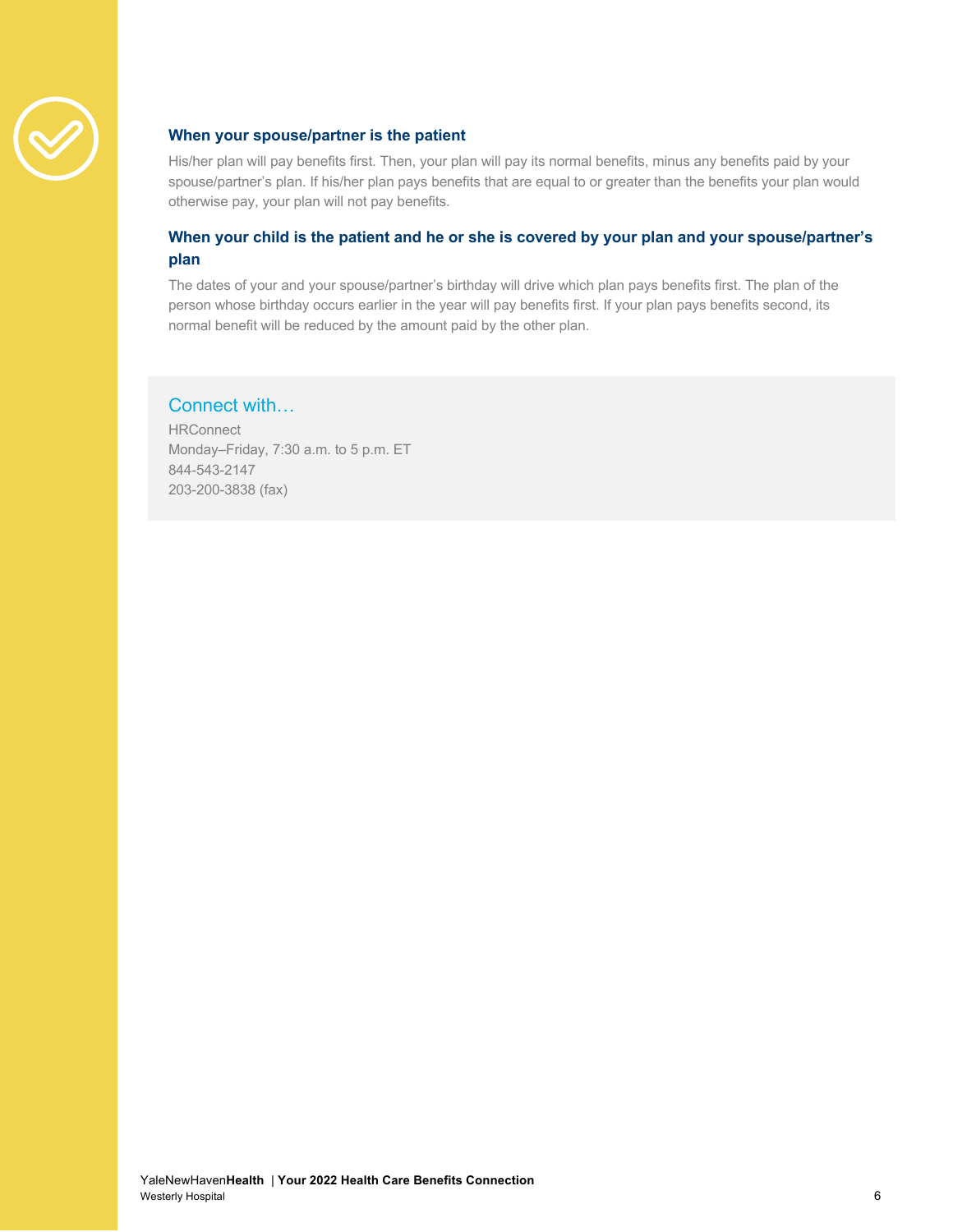

# **Enrollment**

#### **WHAT YOU NEED TO KNOW**

As a new employee, you must enroll in benefits within 30 days, or you and your dependents will have no medical, prescription drug, dental, or vision coverage. You'll have to wait until the next open enrollment period to elect these benefits, unless you experience a qualifying life event.

Don't forget—you'll need supporting documentation to enroll your dependents.

# When to Enroll

Enroll for the following benefits within 30 days of your first day on the job, during the annual open enrollment period, or within 31 days of experiencing a qualifying life event:

- Medical coverage
- Prescription drug coverage
- Dental coverage
- Vision coverage
- Health Care Flexible Spending Account
- Dependent Care Flexible Spending Account
- Limited Purpose Health Care Flexible Spending Account (HDHP Medical Plan only)
- Group legal plan (voluntary benefit)
- Hospital indemnity coverage (voluntary benefit)
- Group critical illness insurance (voluntary benefit)

As a new employee, you're automatically enrolled in the 401(k) plan.

#### **Enroll at any time for:**

- Auto and home insurance (voluntary benefit)
- Pet insurance (voluntary benefit)
- Identity protection (voluntary benefit)
- Student Loan Refinancing Program (voluntary benefit)

Learn more about the voluntary benefits you can choose. To enroll, call **866-874-2837** or visit the voluntary benefits website.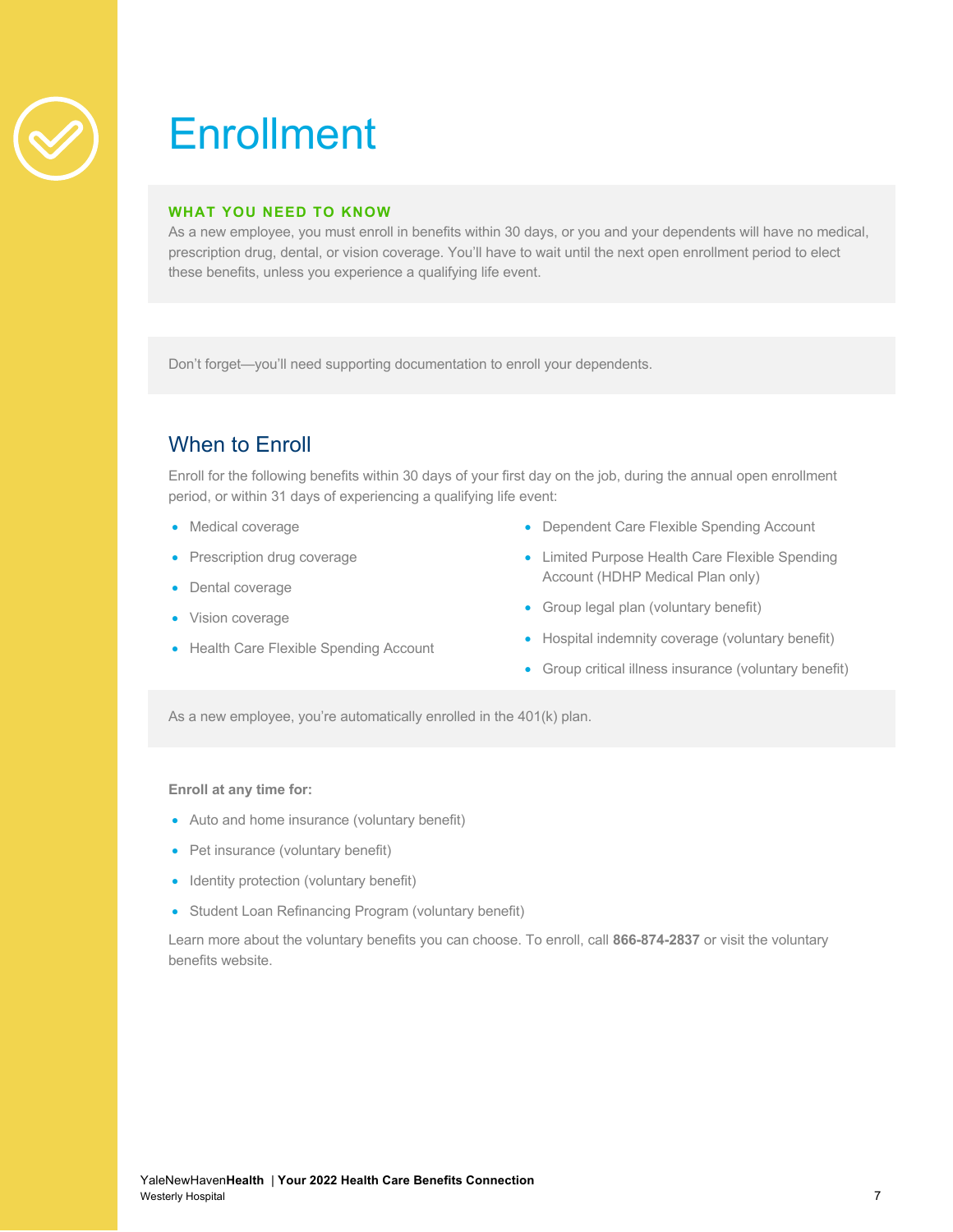

# When Changes Are Allowed

After you enroll, you can make changes only during annual open enrollment or within 31 days of experiencing a qualifying life event:

- Marriage
- Divorce
- Childbirth/adoption
- Coverage loss or gain

You must submit documentation that supports the event.

# How to Enroll

To enroll or make changes to your benefits, visit bswift (http://www.ynhhsbenefits.com/), our secure, online enrollment website. You'll be prompted to enter your YNHHS username and password. If you run into problems, call HRConnect at **844-543-2147**.

Need more info first? You'll find details at HRConnect.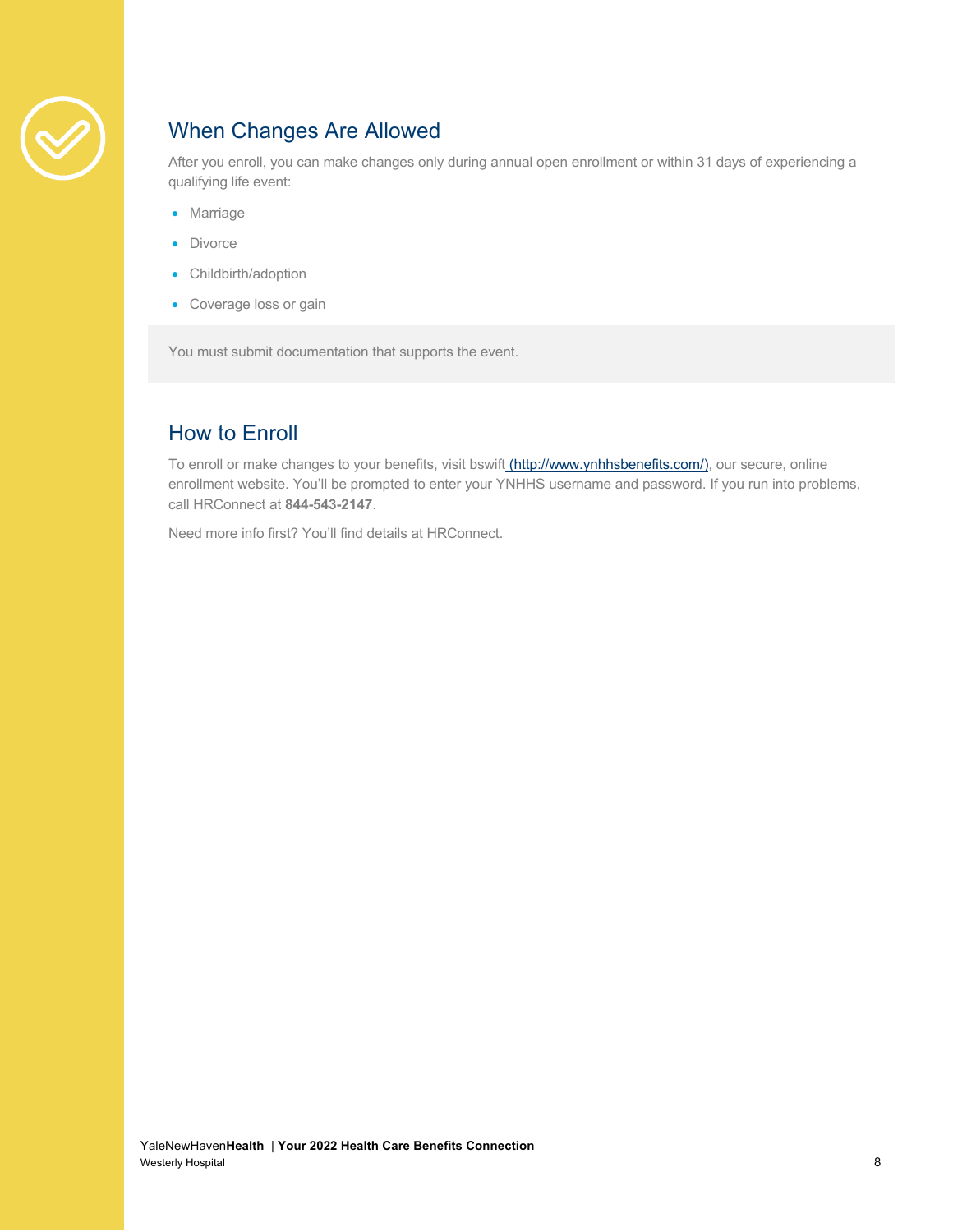# Yale New Haven Health System (YNHHS) Medical Plan

#### **WHAT YOU NEED TO KNOW**

The YNHHS Medical Plan connects you to the world-class care provided by our Signature networks of facilities and providers. Of course, you can also use Anthem PPO or out-of-network providers, but you'll usually pay more if you do. The medical plan is administered by Anthem Blue Cross and Blue Shield.

#### Connect with YNHHS Provider

The Signature network includes: YNHHS facilities/hospitals, PCP's from NEMG, Community Medical Group (CMG), Yale Medicine (YM), WestMed in CT, Trinity Health of New England hospitals and affiliated physicians. Also included are specialists from YM, NEMG, CMG and Trinity Health, and those credentialed at YNHHS.

### How the Plan Works

The YNHHS Medical Plan is designed to help keep you and your family healthy. Used in tandem with your other benefits—including care and condition management and coaching services—it's here to support you when you need care.

- You'll pay nothing for preventive care—including some preventive tests and prescription medications—when you use network providers.
- If you choose to use an Anthem network provider, you'll first have to meet an annual deductible before the plan begins to share costs. After you meet your deductible, you'll pay a copay or coinsurance for services.
- Behavioral health and substance abuse benefits are included in the medical plan.
- You only need to meet one combined annual out-of-pocket maximum for medical and prescription drugs. All your copays and coinsurance for covered services are applied toward this maximum. Once the out-of-pocket maximum is met, the plan pays 100% of eligible expenses for the remainder of the calendar year for each enrolled person.
- Special rules apply when you or your covered dependents are covered by more than one plan.

You may choose to waive medical coverage if you're covered by another plan or your spouse is a YNHHS employee.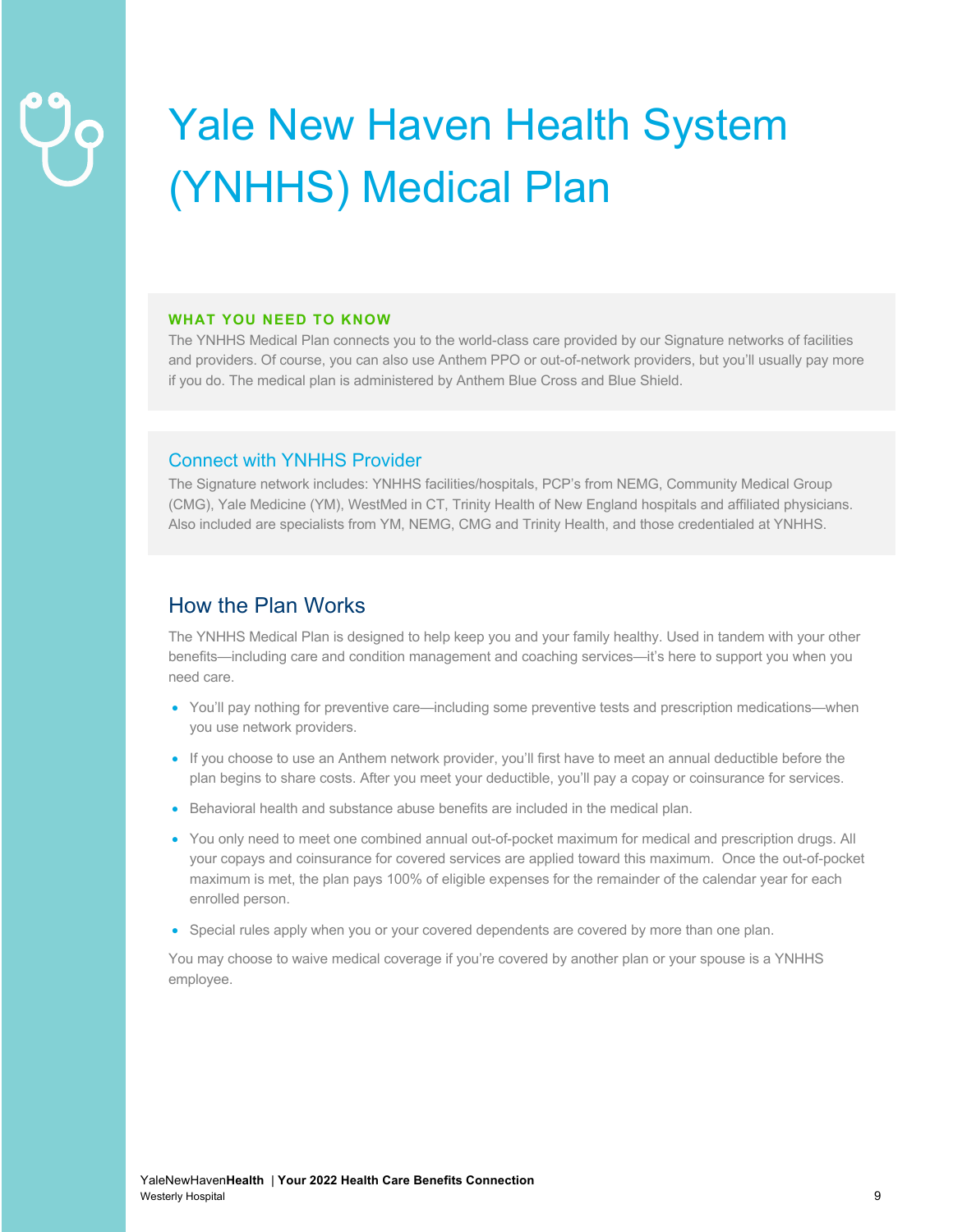

How much you pay for care depends on the provider or facility you choose:

#### **Signature Network—YNHHS Facilities & Providers**

When you use a Signature network provider and facility, you'll pay less for covered services. You pay a flat copay for care and do not have to pay a deductible before the plan begins to pay benefits.

**Note:** Some Signature Network providers also provide care at facilities that are not in our health system. If you receive care at these other sites, you will pay higher costs for these facilities. For example, a surgeon who practices at Signature network facilities may also perform surgery at private surgical centers. If your surgery is done at a private center, you would pay the Anthem PPO network or Out-Of-Network rate for the doctor and the facility.

- You'll generally pay a flat copay for care when you use Signature network providers and facilities, including:
	- Facilities owned by Yale New Haven Health and Trinity New England
	- Our Signature Clinician network of Signature primary care providers and specialists who are credentialed at a facility owned by Yale New Haven Health
	- For a complete list of the Signature network providers, visit HRConnect.
- Once you meet your annual out-of-pocket maximum, the plan will pay 100% of covered expenses through that calendar year.

#### **Anthem PPO Providers**

When you choose to receive care from an Anthem Century Preferred Network provider:

- You'll need to meet your annual deductible before the plan begins to share the cost of your care.
- After you meet your deductible, you'll generally pay 20% coinsurance or a copay until you reach your annual out-of-pocket maximum.
- Once you meet your annual out-of-pocket maximum, the plan will pay 100% of covered expenses through that calendar year.

To find a provider in the Anthem Century Preferred Network, visit the Anthem website (http://anthem.com/) or call **888-266-2896**.

#### **Out-of-Network Providers**

When you use a provider or facility that is not in the Signature or Anthem Century Preferred Network:

- You'll pay the most for care.
- Anthem will pay a maximum allowable amount (MAA) for covered services.
- You will be responsible for costs up to your annual deductible, coinsurance, and any difference between the MAA and the amount billed by the provider.
- You'll need to file a claim for the care to be covered. Payments will be made directly to the provider unless you submit a bill showing you've paid it already.

#### No-cost vaccines for you and your dependents

You and your covered dependents can get no-cost vaccines for shingles, pneumonia, flu (ages 18 and older only), tetanus/diphtheria, and hepatitis A and B through the CVS Caremark Broader Vaccination Network.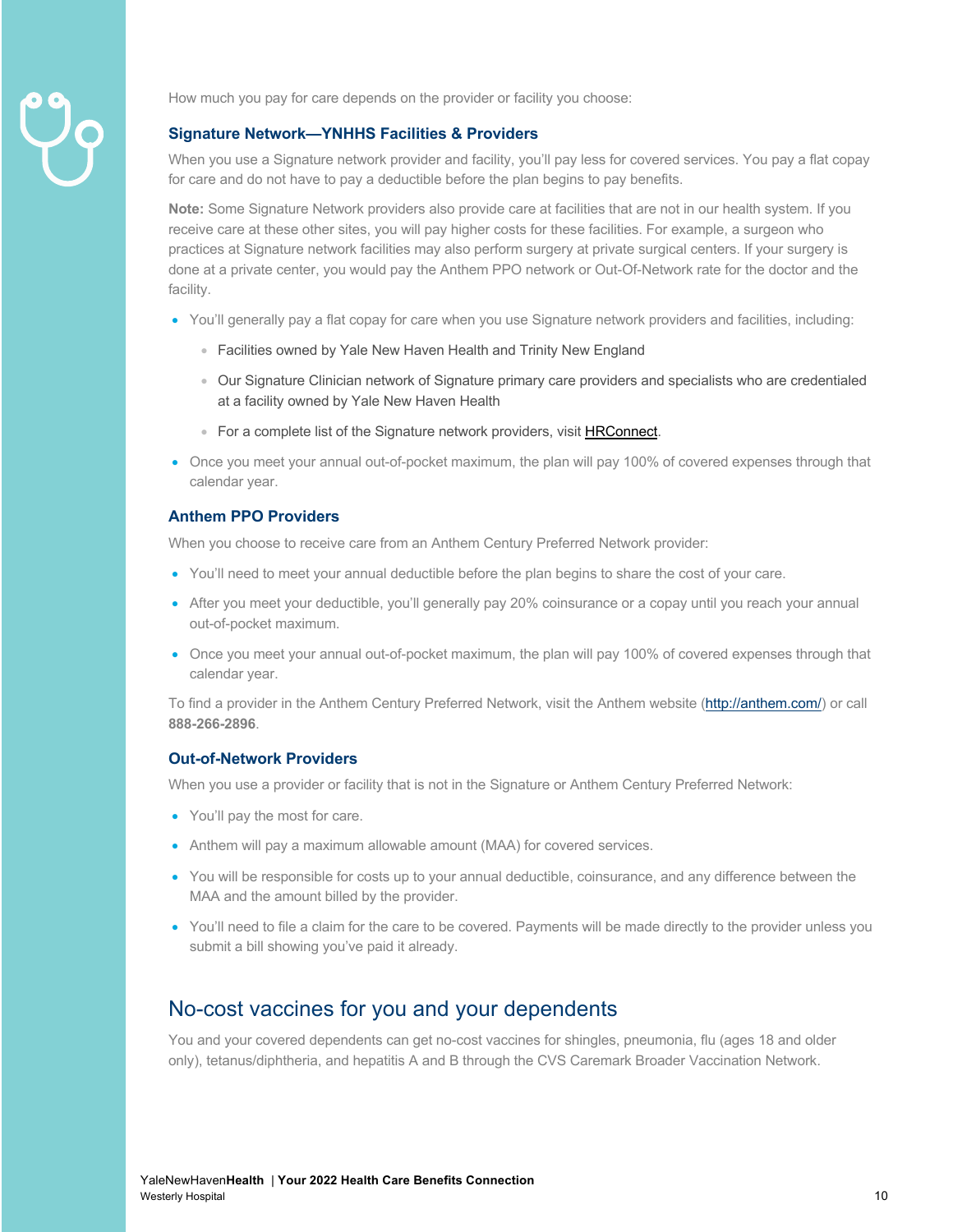

l.

# What You Pay for Care

Below is a summary of how certain services are covered. For a more complete list and any limitations, visit HRConnect to view the summary plan description (SPD).

To see employee premium contributions for the medical plan, visit the enrollment site.

| <b>Plan Feature</b>                                                                   | Signature Facility/ Provider                                   | Anthem PPO Provider                                           | Out-of-Network Provider                  |
|---------------------------------------------------------------------------------------|----------------------------------------------------------------|---------------------------------------------------------------|------------------------------------------|
| <b>Annual Deductible</b>                                                              | Individual: \$0<br>Family: \$0                                 | Individual: \$1,750<br>Family: \$3,500                        | Individual: \$10,000<br>Family: \$20,000 |
| Out-of-Pocket Maximum <sup>1</sup>                                                    | Individual: \$3,000<br>Family: \$6,000                         | Individual: \$8,150<br>Family: \$16,300                       | Individual: \$30,000<br>Family: \$60,000 |
| <b>Office Visits and Physician Services</b>                                           |                                                                |                                                               |                                          |
| Primary Care Visit <sup>2,3</sup><br>(in-person or electronic)                        | \$10 copay                                                     | \$30 copay                                                    | 50% of MAA* after<br>deductible          |
| Specialist Office Visit <sup>2</sup><br>(in-person or electronic)                     | $$25$ copay                                                    | \$50 copay                                                    | 50% of MAA* after<br>deductible          |
| Routine Adult Exam <sup>2,4</sup>                                                     | 0%, no copay                                                   | 0%, no copay                                                  | 50% of MAA* after<br>deductible          |
| <b>Doctor or Surgeon</b><br>Services <sup>5</sup>                                     | 0%, \$0 copay                                                  | 20% after deductible                                          | 50% of MAA* after<br>deductible          |
| <b>Allergy Shot in Doctor's</b><br>Office (no MD visit)                               | \$10 copay                                                     | \$30 copay                                                    | 50% of MAA* after<br>deductible          |
| <b>Nutrition Counseling and</b><br>Diabetes Self-<br><b>Management Training</b>       | 0%, no copay                                                   | 0%, \$0 copay                                                 | 50% of MAA* after<br>deductible          |
| <b>Women and Children</b>                                                             |                                                                |                                                               |                                          |
| <b>Well-Woman Visit</b><br>(OB/GYN preventive<br>$exam)$ <sup>6</sup>                 | 0%, \$0 copay                                                  | 0%, \$0 copay                                                 | 50% of MAA* after<br>deductible          |
| Mammography <sup>7</sup> (including<br>3D and bone density test)                      | 0%, \$0 copay                                                  | 0%, \$0 copay                                                 | 50% of MAA* after<br>deductible          |
| <b>Screening Breast</b><br><b>Ultrasound</b> (if dense<br>breast tissue or a history) | \$20 copay                                                     | \$20 copay                                                    | 50% of MAA* after<br>deductible          |
| Maternity Care <sup>8</sup> (initial<br>visit)                                        | \$10 copay                                                     | \$30 copay                                                    | 50% of MAA* after<br>deductible          |
| Well-Baby/Well-Child<br>Care <sup>2,9</sup>                                           | 0%, \$0 copay                                                  | 0%, \$0 copay                                                 | 50% of MAA* after<br>deductible          |
| <b>Specialized Infant</b><br>Formula                                                  | n/a                                                            | 50% coinsurance                                               | 50% of MAA* after<br>deductible          |
| Infertility Services <sup>10</sup>                                                    | 100% up to lifetime max<br>with limits for certain<br>services | 50% up to lifetime max<br>with limits for certain<br>services | n/a                                      |
| <b>Ancillary Services</b>                                                             |                                                                |                                                               |                                          |
| <b>Lab Services</b>                                                                   | \$25 copay                                                     | 20% after deductible                                          | 50% of MAA* after<br>deductible          |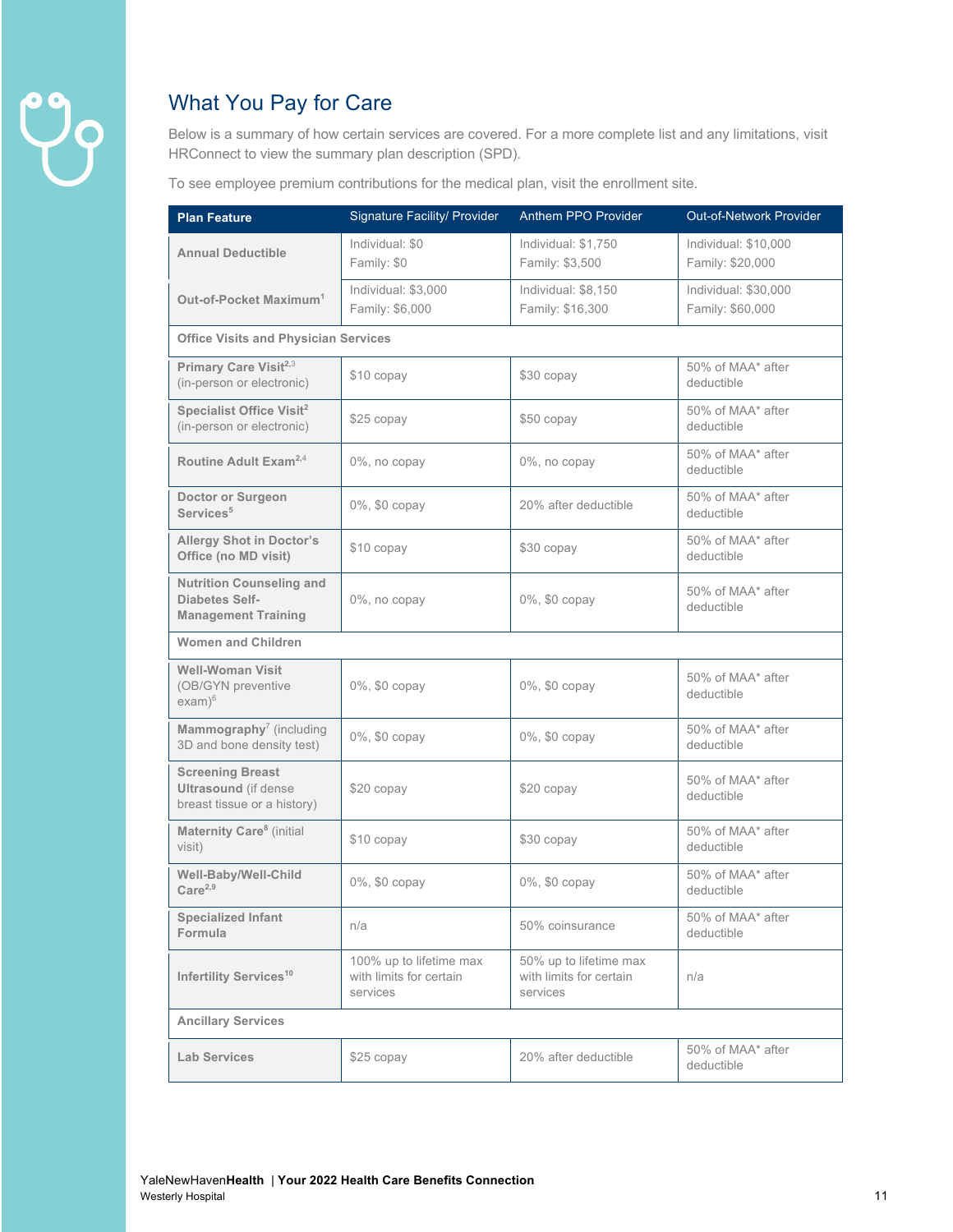| <b>Plan Feature</b>                                                               | Signature Facility/ Provider | Anthem PPO Provider  | Out-of-Network Provider         |
|-----------------------------------------------------------------------------------|------------------------------|----------------------|---------------------------------|
| <b>Diagnostic Testing<sup>11</sup></b> (facility<br>charges only)                 | \$25 copay                   | 20% after deductible | 50% of MAA* after<br>deductible |
| <b>High-Tech Diagnostic</b><br>Imaging <sup>12</sup> (facility charges<br>only)   | $$100$ copay                 | 20% after deductible | 50% of MAA* after<br>deductible |
| <b>Colorectal Cancer</b><br>Screening <sup>13</sup>                               | 0%, \$0 copay                | 0%, \$0 copay        | 50% of MAA* after<br>deductible |
| <b>Chiropractic Visits<sup>14</sup></b>                                           | n/a                          | \$30 copay           | 50% of MAA* after<br>deductible |
| <b>Cardiac Rehabilitation<sup>14</sup></b>                                        | \$10 copay                   | \$30 copay           | 50% of MAA* after<br>deductible |
| <b>Physical and Occupational</b><br>Therapy $14$                                  | \$10 copay                   | \$10 copay           | 50% of MAA* after<br>deductible |
| Speech Therapy <sup>14</sup>                                                      | \$10 copay                   | \$10 copay           | 50% of MAA* after<br>deductible |
| <b>Inpatient and Outpatient Care</b>                                              |                              |                      |                                 |
| <b>Inpatient Hospital</b><br>Services <sup>15</sup>                               | \$250 copay                  | 20% after deductible | 50% of MAA* after<br>deductible |
| Outpatient Surgery <sup>16</sup>                                                  | \$100                        | 20% after deductible | 50% of MAA* after<br>deductible |
| <b>Infusion and Radiation</b><br>Therapy<br>(including medications) <sup>17</sup> | \$25 copay                   | 20% after deductible | 50% of MAA* after<br>deductible |
| Pathologists, Radiologists,<br>and Anesthesiologists <sup>17</sup>                | 0%, \$0 copay                | 0%, \$0 copay        | 50% of MAA* after<br>deductible |
| <b>Behavioral Health and Substance Abuse</b>                                      |                              |                      |                                 |
| <b>Inpatient Treatment (facility</b><br>charges only)                             | $$250$ copay                 | 20% after deductible | 50% of MAA* after<br>deductible |
| Outpatient Treatment <sup>18</sup>                                                | \$10 copay                   | \$10 copay           | 50% of MAA* after<br>deductible |
| <b>ABA Therapy<sup>19</sup></b>                                                   | n/a                          | \$10 copay           | 50% of MAA* after<br>deductible |
| <b>Urgent and Emergency Care and Telehealth</b>                                   |                              |                      |                                 |
| <b>Emergency Department</b>                                                       | $$250$ copay                 | $$250$ copay         | $$250$ copay                    |
| <b>Urgent Care Facility and</b><br><b>Walk-In Medical Center</b>                  | \$25 copay                   | $$50$ copay          | $$50$ copay                     |
| <b>Ambulance</b>                                                                  | n/a                          | $0\%$                | $0\%$                           |
| Telehealth (OnDemand and<br>LiveHealth Online only)                               | $0\%$ , \$0 copay            | \$30 copay           | Not covered                     |
| <b>Observation</b><br>(non-emergency related)                                     | \$100 copay                  | 20% after deductible | 50% of MAA* after<br>deductible |
|                                                                                   |                              |                      |                                 |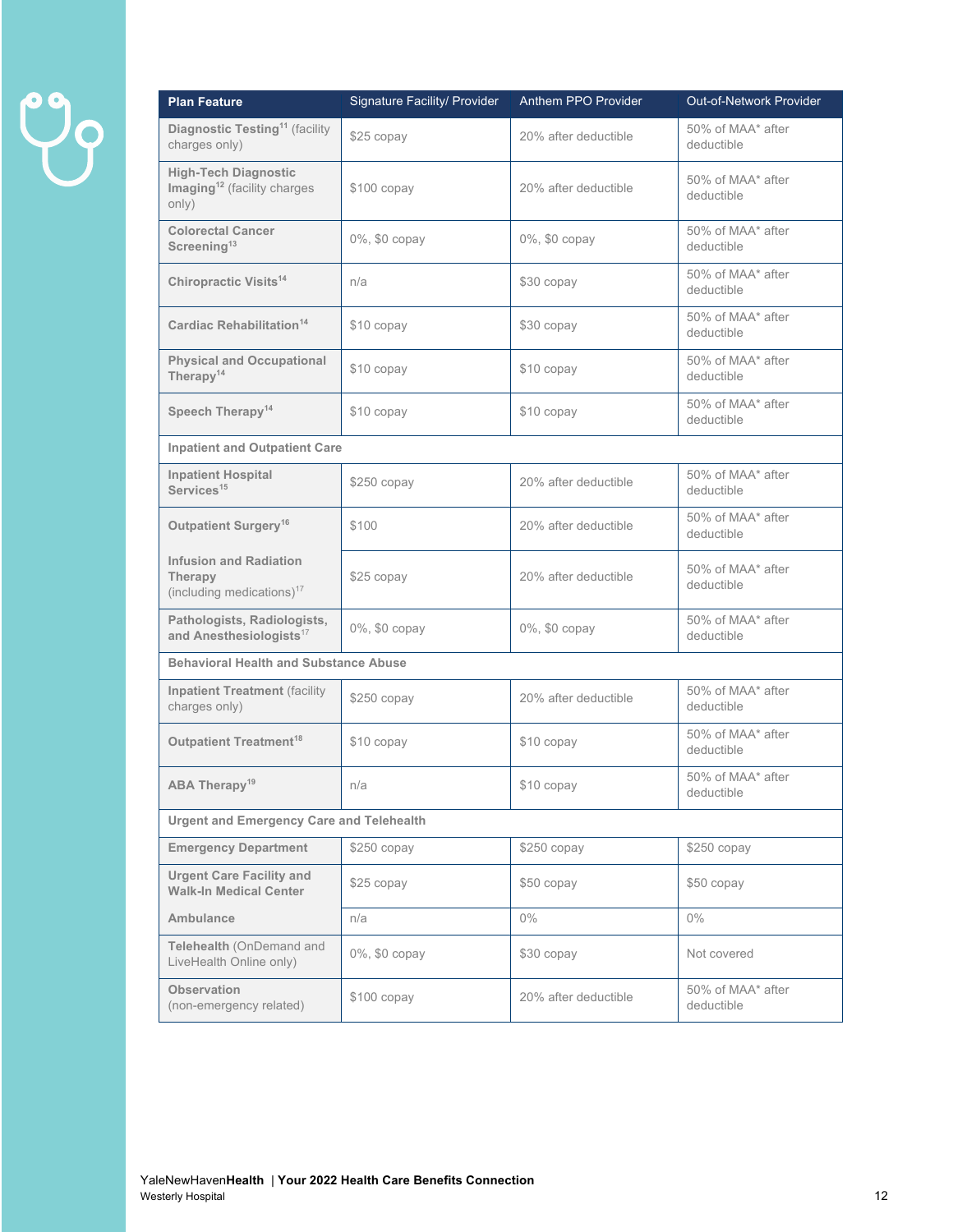| <b>Non-Acute Care</b>                  |                                   |                                   |                                 |
|----------------------------------------|-----------------------------------|-----------------------------------|---------------------------------|
| Skilled Nursing Facility <sup>20</sup> | 20% coinsurance, no<br>deductible | 20% coinsurance, no<br>deductible | 50% of MAA* after<br>deductible |
| Home Health Care <sup>21</sup>         | 20% coinsurance, no<br>deductible | 20% coinsurance, no<br>deductible | 50% of MAA* after<br>deductible |
| Hospice Care <sup>22</sup>             | n/a                               | 20% coinsurance, no<br>deductible | 50% of MAA* after<br>deductible |
| Other                                  |                                   |                                   |                                 |
| <b>Durable Medical Equipment</b>       | n/a                               | 20% coinsurance, no<br>deductible | 50% of MAA* after<br>deductible |
| Hearing Aids <sup>23</sup>             | n/a                               | 50% coinsurance, no<br>deductible | 50% of MAA* after<br>deductible |
| <b>Orthotics</b>                       | n/a                               | 50% coinsurance, no<br>deductible | 50% of MAA* after<br>deductible |

\* Maximum allowable amount.

<sup>1</sup> Amounts paid toward care provided by all in-network providers accumulate toward both the YNHHS and Anthem PPO out-of-pocket maximums. However, when the YNHHS in-network out-of-pocket maximum has been reached, amounts paid for YNHHS in-network care no longer accrue toward the Anthem PPO out-of-pocket maximum. Amounts paid for Anthem PPO in-network care continue to accrue until the Anthem PPO out-of-pocket maximum is met.

 $2$  Tests (e.g., some lab work) that are associated with office visits may be subject to a copay or deductible and coinsurance if they are not mandated by the ACA. Check with your provider or call Anthem to determine if a specific test is covered at 100%.

- <sup>3</sup> A list of Signature providers is posted to: http://ynhhs.org/hrconnect
- <sup>4</sup> One exam every calendar year starting at age 22 (includes immunizations).
- 5 Other than office visit; includes maternity claims.
- <sup>6</sup> One per calendar year. All other OB/GYN office visits are covered at the specialist office visit benefit level.
- Screening mammography only. Does not include breast ultrasounds.
- <sup>8</sup> Prenatal care and delivery. Well visits to the obstetric provider are billed with one global fee that includes trimester visits, delivery, and postpartum care. Any maternity-related tests that are needed, such as blood work, glucose tolerance tests, stress tests, ultrasounds, or amniocentesis, are billed separately. Inpatient hospital and doctor or surgeon services also apply.
- Seven exams from birth to age 1 year; seven exams from ages 1 to 5; one exam from ages 6 to 21.
- <sup>10</sup> The plan covers in-network fertility services only through YNHHS and Anthem PPO providers. YNHHS providers: Yale Reproductive Endocrinology and Infertility (REI) Center and YNHHS Apothecary. 100% up to lifetime max of \$14,000 for medical and freezing and transferring embryos, and 100% up to lifetime maximum of \$2,000 for prescription drugs through the pharmacy benefit. Anthem PPO providers: 50% of covered medical services at a participating Anthem provider, plus covered prescription drugs at a participating CVS Caremark pharmacy, up to a combined lifetime maximum of \$10,000.

11 Includes x-rays, echo stress tests, ultrasounds, diagnostic mammograms, sleep studies, and EKGs. Patients will receive a bill for the reading of the diagnostic testing and imaging (covered under "Doctor or Surgeon Services").

- 12 PET, SPECT, MRI, MRA, CTA, and CAT.
- <sup>13</sup> Diagnostic colonoscopies covered under the outpatient surgery benefit level. Includes fecal occult blood test, barium enema, flexible sigmoidoscopy, and screening colonoscopy.
- 14 Chiropractic, physical therapy, occupational therapy, and speech therapy combined maximum: 50 visits per calendar year. Cardiac Rehabilitation maximum: 36 visits per calendar year.
- <sup>15</sup> Room and board, lab work, medical supplies, and other hospital ancillary services.
- <sup>16</sup> Hospital or surgical center facility charges only.
- <sup>17</sup> Some Tier 1 providers send lab work to a Tier 2 lab. In this case, the lab work is covered as a Tier 2 benefit.
- 18 The Employee and Family Resources (EFR) program provides up to six (6) confidential counseling sessions at no cost.
- <sup>19</sup> Applied behavioral analysis, up to age 21.
- <sup>20</sup> Up to 120 days per calendar year after a hospital stay.
- <sup>21</sup> Up to 120 days per calendar year.
- <sup>22</sup> Up to 60 days per calendar year.
- <sup>23</sup> Two hearing aids every 36 months.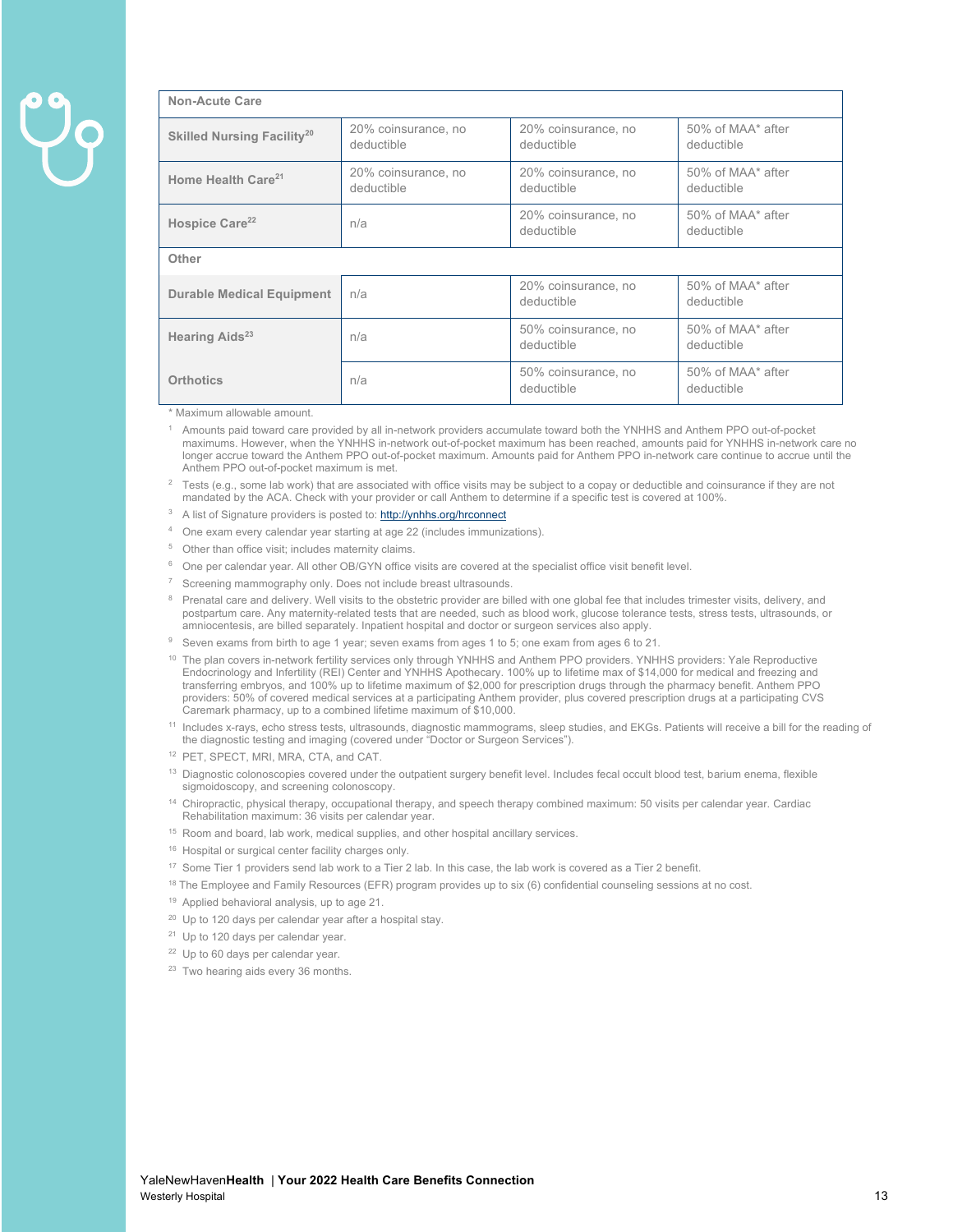# Save With Signature Providers & Facilities

The following examples\* show how using a Signature provider and facility can save you money. As a reminder, if you use a Signature provider but your care takes place in a facility that is not in our network, the facility expenses will be covered as Anthem or out-of-network care.

#### **Example #1: Signature Savings**

Tony saves \$5,750 using a Signature provider and Signature facility for his knee surgery.

|                                                                         | <b>YNHHS Signature</b><br><b>Provider and Facility</b> | <b>Anthem PPO</b><br><b>Provider &amp; Facility</b> |
|-------------------------------------------------------------------------|--------------------------------------------------------|-----------------------------------------------------|
| <b>Facility Charge Allowed</b>                                          | \$20,000                                               | \$20,000                                            |
| Doctor or Surgeon Fees Allowed                                          | \$3,000                                                | \$3,000                                             |
| Annual deductible (paid by Tony)                                        | \$0                                                    | \$1.750                                             |
| Amount Left to Pay                                                      | \$23,000                                               | \$21.250                                            |
| Tony's Cost after Deductible (including<br>inpatient copay/coinsurance) | \$250                                                  | $20\% = $4.250$                                     |
| <b>Total Amount Plan Pays</b>                                           | \$22,750                                               | \$17,000                                            |
| <b>Total Amount Tony Pays</b>                                           | \$250                                                  | $$4,250 + $1,750 = $6,000$                          |

#### **Example #2: Signature Provider + Anthem Facility Costs**

If Tony had the same procedure but it takes place in an Anthem facility, he will spend \$5,150 more than in the first example.

|                                                                   | <b>YNHHS Signature Provider</b>                                                                       | <b>Anthem Facility</b>        |
|-------------------------------------------------------------------|-------------------------------------------------------------------------------------------------------|-------------------------------|
| <b>Facility Charge Allowed</b>                                    | N/A                                                                                                   | \$20,000                      |
| Doctor or Surgeon Fees Allowed                                    | \$3,000                                                                                               | N/A                           |
| Annual Deductible (paid by Tony)                                  | \$0                                                                                                   | \$1,750 (for Anthem facility) |
| Amount Left to Pay                                                | \$3,000                                                                                               | \$18,250                      |
| Tony's Cost after Deductible<br>(including inpatient coinsurance) | \$0 owed for doctor or surgeon fees $+20\%$ for facility =\$3,650<br>$($18,250 \times 20\% = $3,650)$ |                               |
| <b>Total Amount Plan Pays</b>                                     | \$3,000                                                                                               | \$14,600                      |
| <b>Total Amount Tony Pays</b>                                     | \$5,400 (\$1,750 deductible + \$3,650 coinsurance)                                                    |                               |

#### **Example #3: Anthem PPO Provider + Anthem Facility Costs**

If Tony uses an Anthem provider and an Anthem facility, he will spend \$600 more than in the second example.

|                                                                         | <b>Anthem PPO Provider &amp; Facility</b> |
|-------------------------------------------------------------------------|-------------------------------------------|
| <b>Facility Charge Allowed</b>                                          | \$20,000                                  |
| Doctor or Surgeon Fees Allowed                                          | \$3,000                                   |
| Annual deductible (paid by Tony)                                        | \$1,750                                   |
| Amount Left to Pay                                                      | \$21,250                                  |
| Tony's Cost after Deductible<br>(including inpatient copay/coinsurance) | $20\% = $4,250 ($21,250 \times 20\%)$     |
| <b>Total Amount Plan Pays</b>                                           | \$17,000                                  |
| <b>Total Amount Tony Pays</b>                                           | $$4,250 + $1,750 = $6,000$                |

\*These examples are for illustrative purposes only. Your actual cost share may vary depending on the care you receive, the facility used, and specifics if you're admitted as an inpatient. These examples are not provided as a guarantee of coverage or an actual estimate of specific benefits under the plan.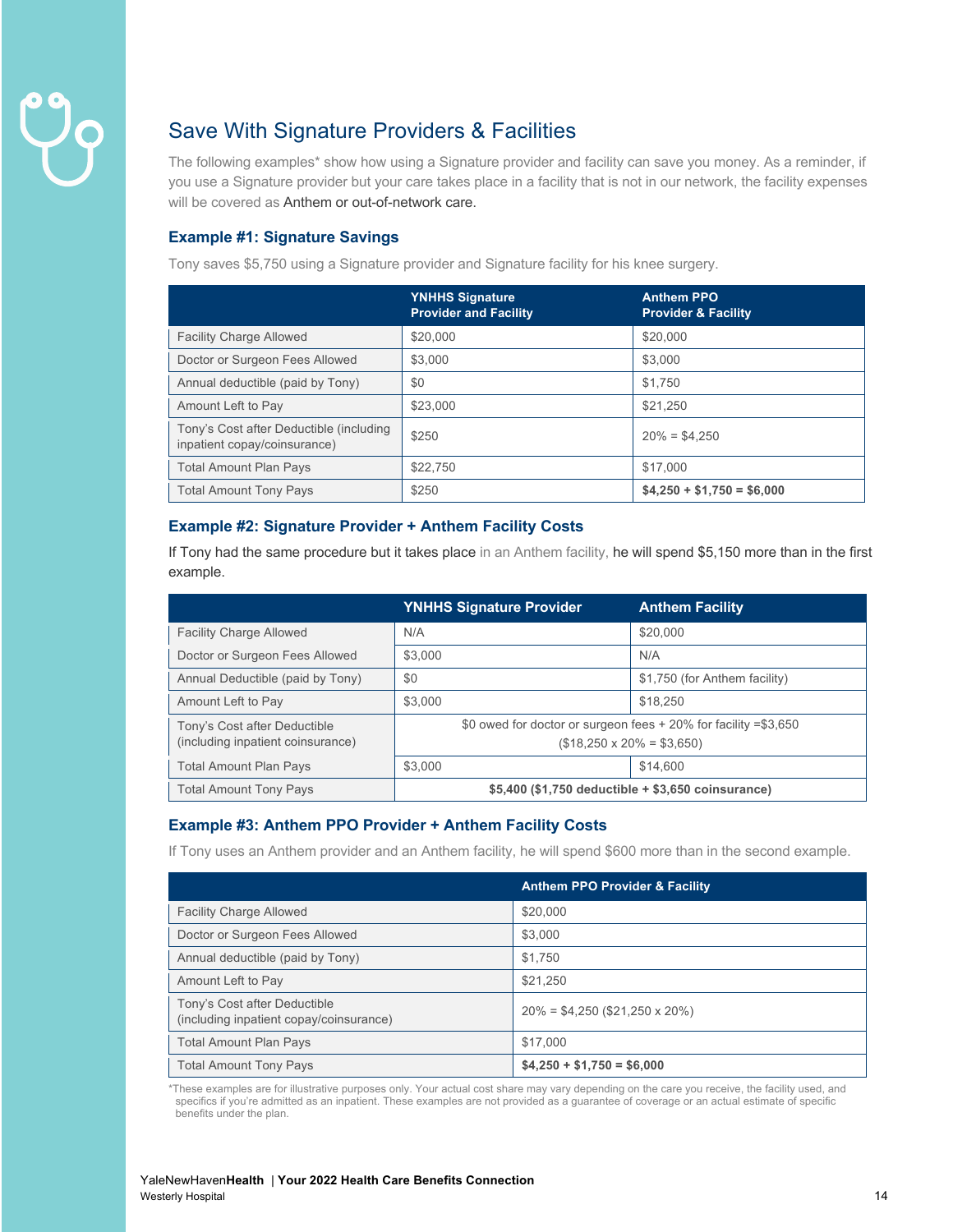

# When to Connect With Anthem

For a medical stay and/or service preauthorization, call 800-238-2227 (in Connecticut) or 800-248-2227 (out of state). For behavioral health or substance abuse stays, call 800-934-0331.

Before receiving any of these services, you must call Anthem for preauthorization. Otherwise, your benefits will be reduced.

- **Inpatient stays** in a hospital, skilled nursing facility, hospice facility, subacute care or acute rehabilitation facility, or behavioral health or substance abuse treatment center (call at least 24 hours before the start of your stay)
- **High-cost diagnostic imaging services** prescribed by an out-of-network provider
- **Organ/tissue transplants,** including evaluation, donor search, organ procurement/tissue harvest, or transplant

For admissions following emergency or urgent care, you, your representative, or your doctor must call Anthem within 48 hours of admission.

If you do not precertify for the services above:

- Benefits for inpatient stays will be reduced by \$200.
- Benefits for doctor fees will be reduced by 25%.

You can also connect with Anthem to:

- Find a provider in the Anthem Century Preferred Network
- Resolve insurance claim and billing issues
- Ask questions about preventive and/or diagnostic care
- Get general health information

### Urgent Care & Telehealth (YNHHS Medical Plan)

#### **WHAT YOU NEED TO KNOW**

Can't wait to see a doctor? Urgent care and telehealth services help you quickly connect with affordable care.

## Urgent Care

When you need immediate care for an illness or injury, you can visit the nearest YNHHS walk-in facility or a PhysicianOne Urgent Care center (CT locations only). To locate an urgent care center close to you, visit HRConnect (ynhhs.org/hrconnect) and search for urgent care.

You'll pay a \$25 copay when visiting a YNHHS facility, and you'll pay more if you use other providers.

### **Telehealth**

Telehealth is an ideal alternative for immediate treatment of an illness or injury when you can't get to a doctor's office or urgent care center.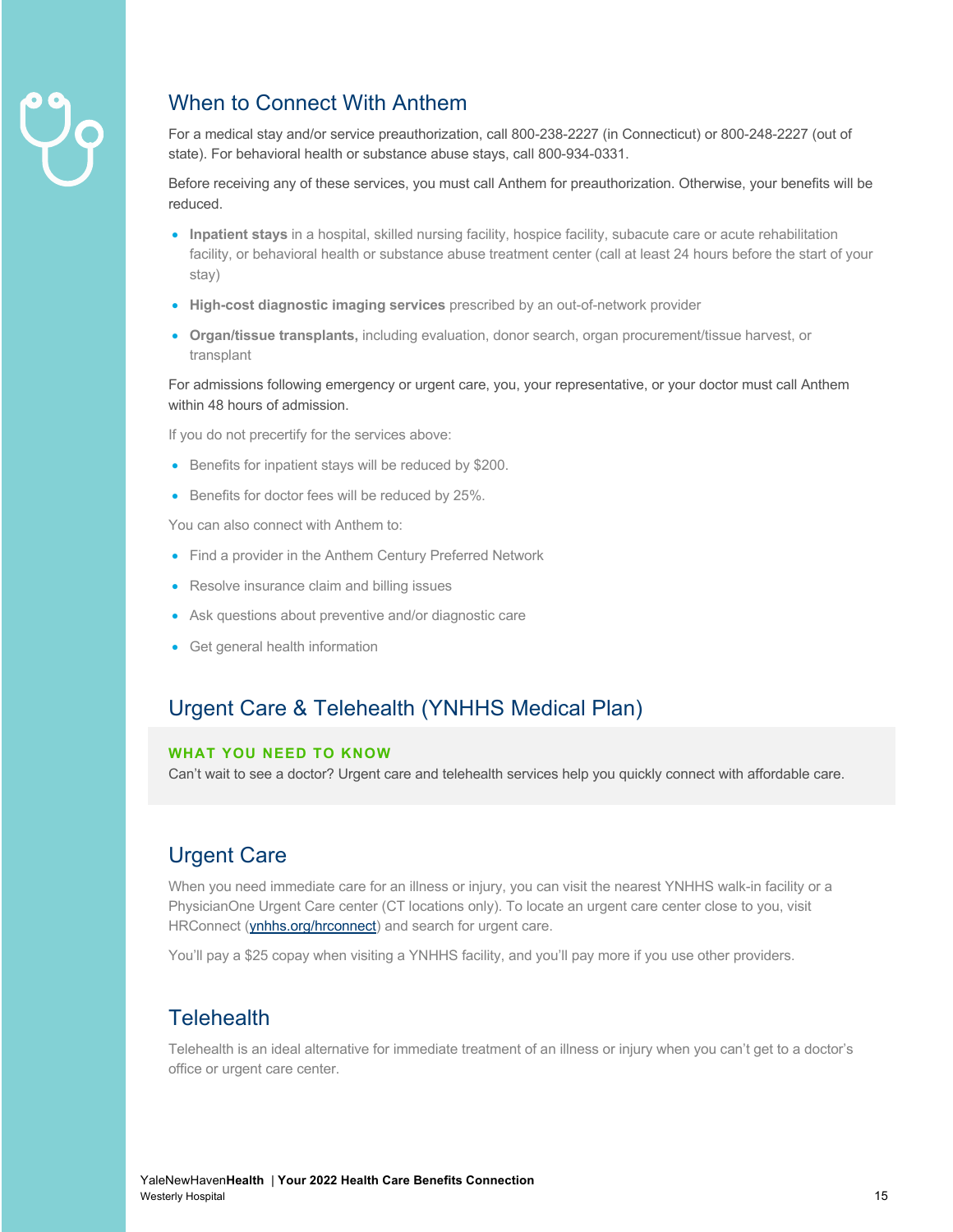

You and your covered family members can visit a doctor virtually, wherever you are, whenever you need care via phone, tablet, or computer. If you need medication, the doctor can even send a prescription to your pharmacy (within Connecticut, New York, Massachusetts, and Rhode Island).

Use the telehealth services below to connect to care outside the usual office hours. **Telehealth is not an alternative to emergency care for a life-threatening condition.** 

## **OnDemand**

See one of our own Northeast Medical Group (NEMG) providers weekdays from 7 a.m. to 7 p.m. ET, excluding holidays. To get started, download the MyChart mobile app.

The NEMG providers you see OnDemand can:

- Diagnose symptoms
- Order testing
- Prescribe medication
- Send prescriptions to the pharmacy of your choice in Connecticut, New York, Massachusetts, and Rhode Island.

OnDemand does not cover pediatric services. Find more information about OnDemand at HRConnect (ynhhs.org/hrconnect).

#### **How It Works**

- 1. Register with MyChart online at ynhhs.org/ondemand or through the mobile app.
- 2. Schedule your OnDemand visit. You'll get reminder emails, phone calls, and app pushes to remind you of your upcoming visit.
- 3. Complete e-Checkin on the mobile app or website 15 minutes before your visit. You'll answer questions about your medical history and insurance coverage.
- 4. Pay for your visit with a credit card, debit card, or your HSA Bank Flexible Spending Account debit card.
- 5. Join a virtual waiting room, where a medical assistant will greet you and confirm your information.
- 6. Visit your OnDemand doctor.
- 7. After your appointment, find a summary of your visit in the MyChart app.

#### When you or your child can't wait for care

LiveHealth Online is there for you 24/7/365. Pediatric services are not covered by OnDemand. Call 888-548-3432.

## LiveHealth Online

For pediatric services, or to see a board-certified doctor after hours, on weekends and holidays, and when you're out of state, visit LiveHealth Online (livehealthonline.com/), download the mobile app, or call **888-548-3432**.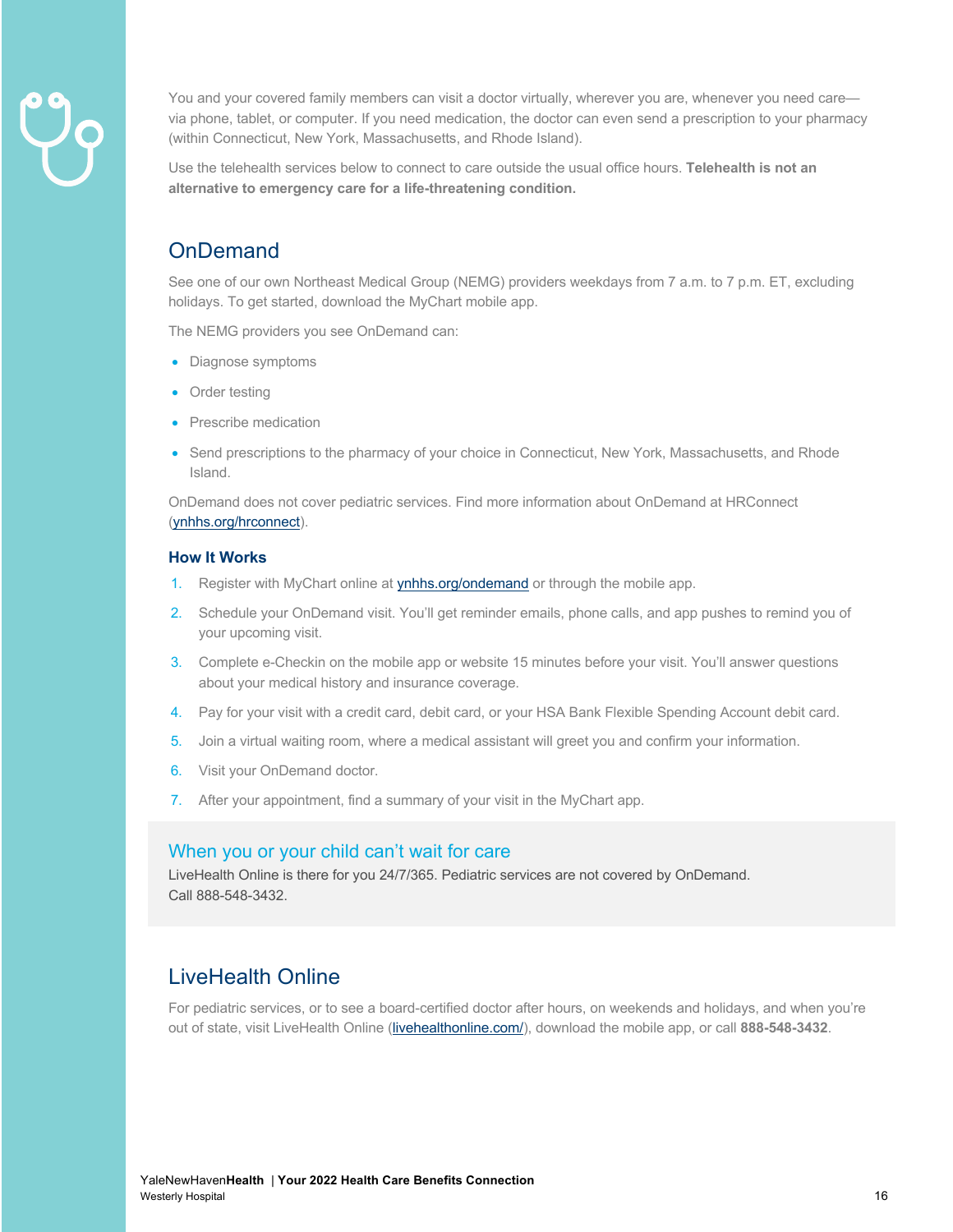# Prescription Drugs (YNHHS Medical Plan)

#### **WHAT YOU NEED TO KNOW**

You automatically have prescription drug coverage when you enroll in the YNHHS Medical Plan. You can fill covered prescriptions at participating CVS retail pharmacies, through mail order, or through YNHHS Outpatient Pharmacy Services.

#### Need to fill a prescription?

Find a participating pharmacy near you. Connect with a local pharmacy: cvs.com/store-locator/landing

# Filling Your Prescription

Your prescription will be covered only if it's filled at a participating pharmacy. To fill 30-day supply prescriptions, just present your prescription and CVS Caremark prescription drug card at a pharmacy in the CVS Caremark network. To fill a maintenance medication, you must use a CVS retail pharmacy, mail order, or visit a YNHHS Outpatient Pharmacy. For specialty medications, you'll need to use mail order or specialty pharmacy services, as described below.

In an emergency or if you're out of state and can't get to a participating pharmacy, you'll pay out of pocket and then file a claim for reimbursement from CVS Caremark.

#### Pay nothing for certain preventive drugs

The Affordable Care Act (ACA) makes many prescription medications, vaccines, and supplements—including contraceptives and statins—available to you at no cost. No-Cost Preventive Drug List: caremark.com/portal/asset/NoCost\_Preventive\_List.pdf

When you're covered by the YNHHS Medical Plan, the out-of-pocket maximum is the most you'll pay out of pocket for medical care and prescription drugs.

When a generic is available and you or your doctor chooses a brand-name drug, you'll pay the brand-name coinsurance—plus the difference in cost between the two medications.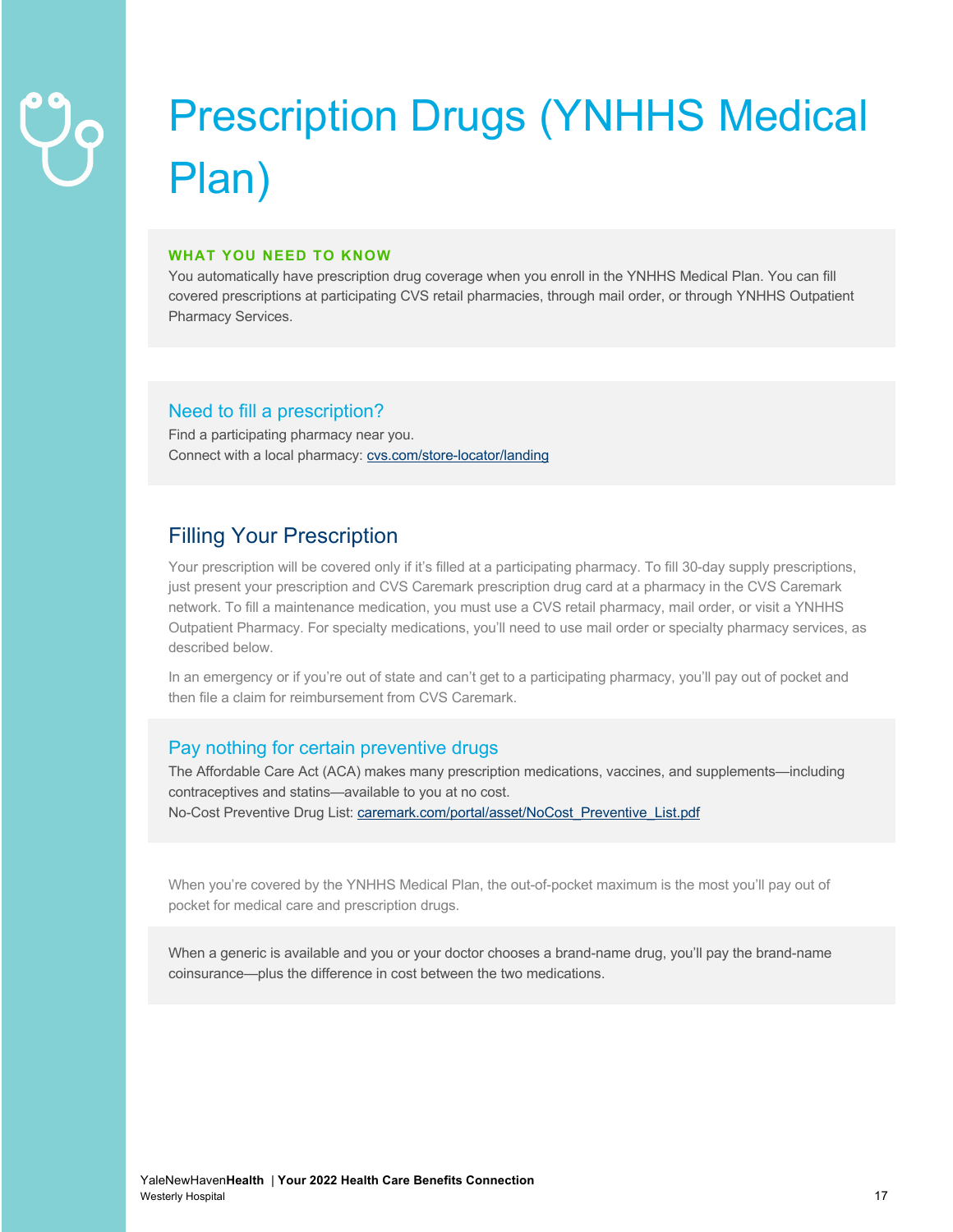

# Save on Maintenance Drugs

For medications you take on an ongoing basis, you'll use the CVS Caremark Maintenance Choice program to get refills at a lower copay for a larger supply. With CVS Maintenance Choice, you get up to two 30-day fills at a retail pharmacy before you'll need to use CVS Caremark mail service (https://info.caremark.com/mailservice) or a CVS Pharmacy for 90-day fills.

# What You Pay for Fills

What you'll pay depends on the type of medication and the amount prescribed. When the cost of a drug is less than the minimum copay, you'll pay the lower amount.

#### **Tier 1: Generic**

- 30-day supply: \$10 copay
- 90-day supply through CVS Maintenance Choice: \$20 copay

#### **Tier 2: Brand name**

- **30-day supply:** 20% coinsurance (\$35 minimum, \$80 maximum) if the drug is on the list of preferred brand drugs (the formulary)
- **90-day supply through CVS Maintenance Choice:** 20% coinsurance (\$70 minimum, \$150 maximum) if the drug is on the list of preferred brand drugs (the formulary)

#### **Tier 3: Non-preferred brand**

- **30-day supply:** 40% coinsurance (\$55 minimum, \$120 maximum) if the drug isn't on the list of preferred brand drugs (the formulary)
- **90-day supply through CVS Maintenance Choice:** 40% coinsurance (\$110 minimum, \$230 maximum) if the drug isn't on the list of preferred brand drugs (the formulary)

#### **Tier 4: Specialty**

Up to a 30-day supply only through YNHHS Outpatient Pharmacy Services.

• Generic and brand name: \$20 copay

For certain high-cost specialty drugs not available through Outpatient Pharmacy Services or the Apothecary & Wellness Center, you'll use CVS Specialty Pharmacy. These medications are subject to 40% coinsurance (up to \$150 generic, \$200 brand name).

## Preauthorization and Other Special Circumstances

#### **Compounded Medications**

Some prescriptions, including compounded drugs, require preauthorization from CVS Caremark before they can be filled. Your pharmacist will let you know if your doctor needs to make that call.

#### **Breast Cancer Drugs**

If you're taking raloxifene (brand name: Evista) or tamoxifen (brand name: Noladex) for primary prevention of breast cancer, these generics may be available at no cost to you through the preventive provisions of the Affordable Care Act. To learn if you qualify, your doctor will need to complete the Preventive Services Zero Cost Sharing Form and fax it to CVS Caremark.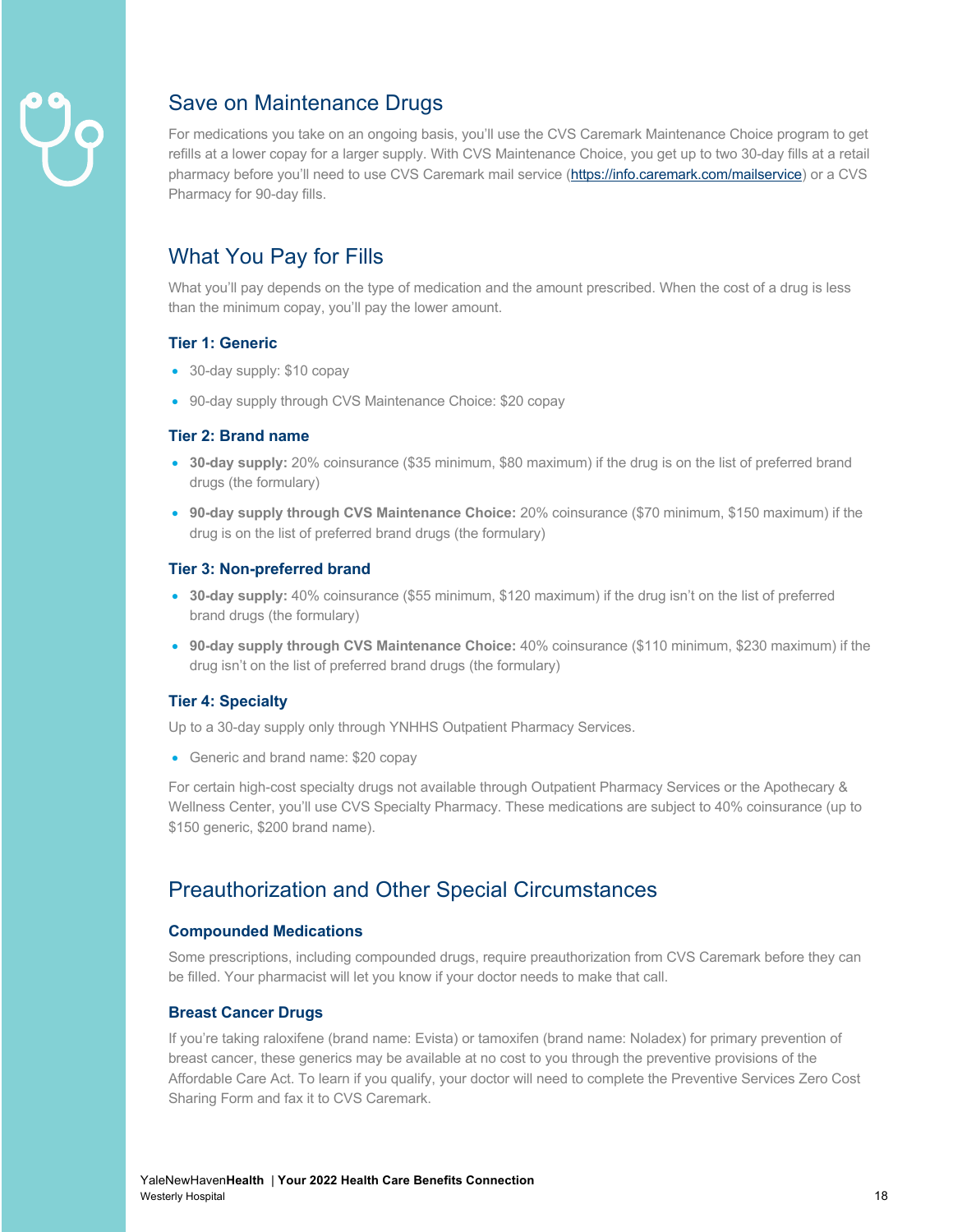

#### **Step Therapy Program**

The step therapy program requires you to try one or two generic equivalents before the brand-name drug will be covered.

Drug classes included in this program include medications that treat high cholesterol, high blood pressure, gastrointestinal disorders (GERD, for instance), sleep disorders, depression, and other conditions.

#### **Drugs and Supplies Not Covered**

The following drugs and medical supplies are not covered by the plan:

- Medical devices and appliances
- Experimental drugs
- Drugs whose sole purpose is to promote or stimulate hair growth
- Retin A (for those over age 28)
- Weight-loss drugs
- Immunization agents, biological sera, blood or blood plasma
- Infertility medications
- Most over-the-counter drugs, vitamins, and nutritional supplements
- Ostomy supplies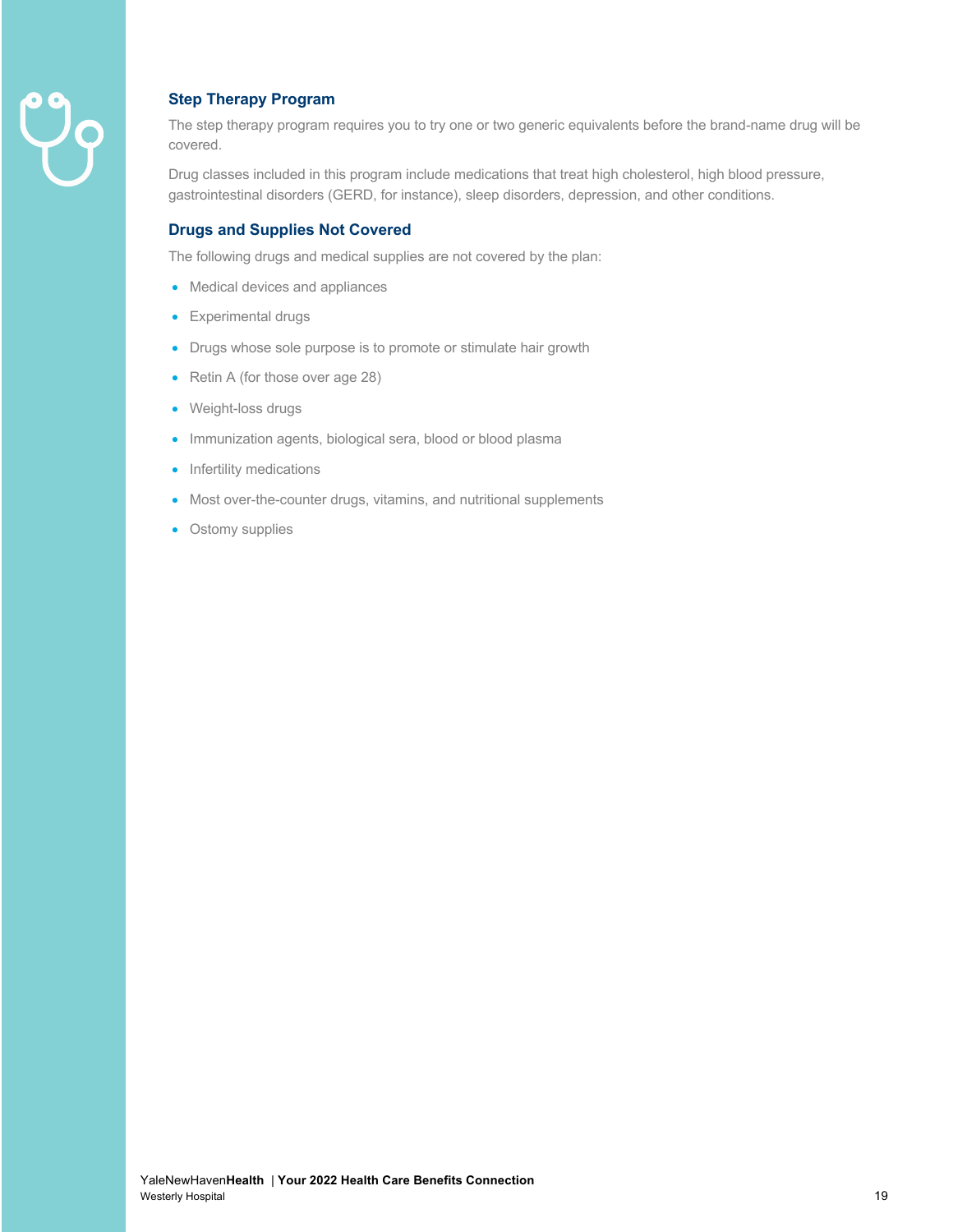# High Deductible Health Plan (HDHP)

You have two High-Deductible Health Plan (HDHP) options: the HDHP with Health Savings Account (HSA), or the HDHP with Healthcare Reimbursement Account (HRA). Both plans are administered by Anthem Blue Cross and Blue Shield. You can select the HDHP with HRA only if you have Medicare or TRICARE. With both plans, you pay the full cost of care until you meet your annual deductible. Your HSA or HRA can help you cover those costs.

# How the Plans Work

Your medical plan is designed to help keep you and your family healthy. Used in tandem with your other benefits—including dental and vision coverage and services offered through the integrated employee assistance and work/life program—it's also here to support you when you need care.

You may choose to waive medical coverage if you're covered by another plan or your spouse is a YNHHS employee.

Under both HDHP plans:

- Your coverage is identical.
- You pay nothing for preventive care—including some preventive tests and prescription medications—when you use network providers.
- You pay the full cost of care until you meet your annual deductible, after which the plan begins to share costs with you.
- You pay discounted rates when you use providers and facilities in the Yale New Haven Health System and Anthem PPO network.
- You have mental health and substance abuse benefits.
- Special rules apply when you or your covered dependents are covered by more than one plan.
- There's a combined annual deductible for medical and prescription services. Until the deductible is met, your eligible medical and prescription drug costs are applied against the deductible.

**The difference between the plans?** Only the account that comes with them—the HSA or HRA.

### Health Savings Account

The Health Savings Account (HSA) is a special account that you contribute to on a pretax basis through payroll deductions. Your employer contributes to it, too. You can use the money in your HSA to cover your health care expenses until you reach your annual deductible and the plan begins to share those costs with you. **The HSA is not available to you if you are currently enrolled in Medicare or TRICARE.**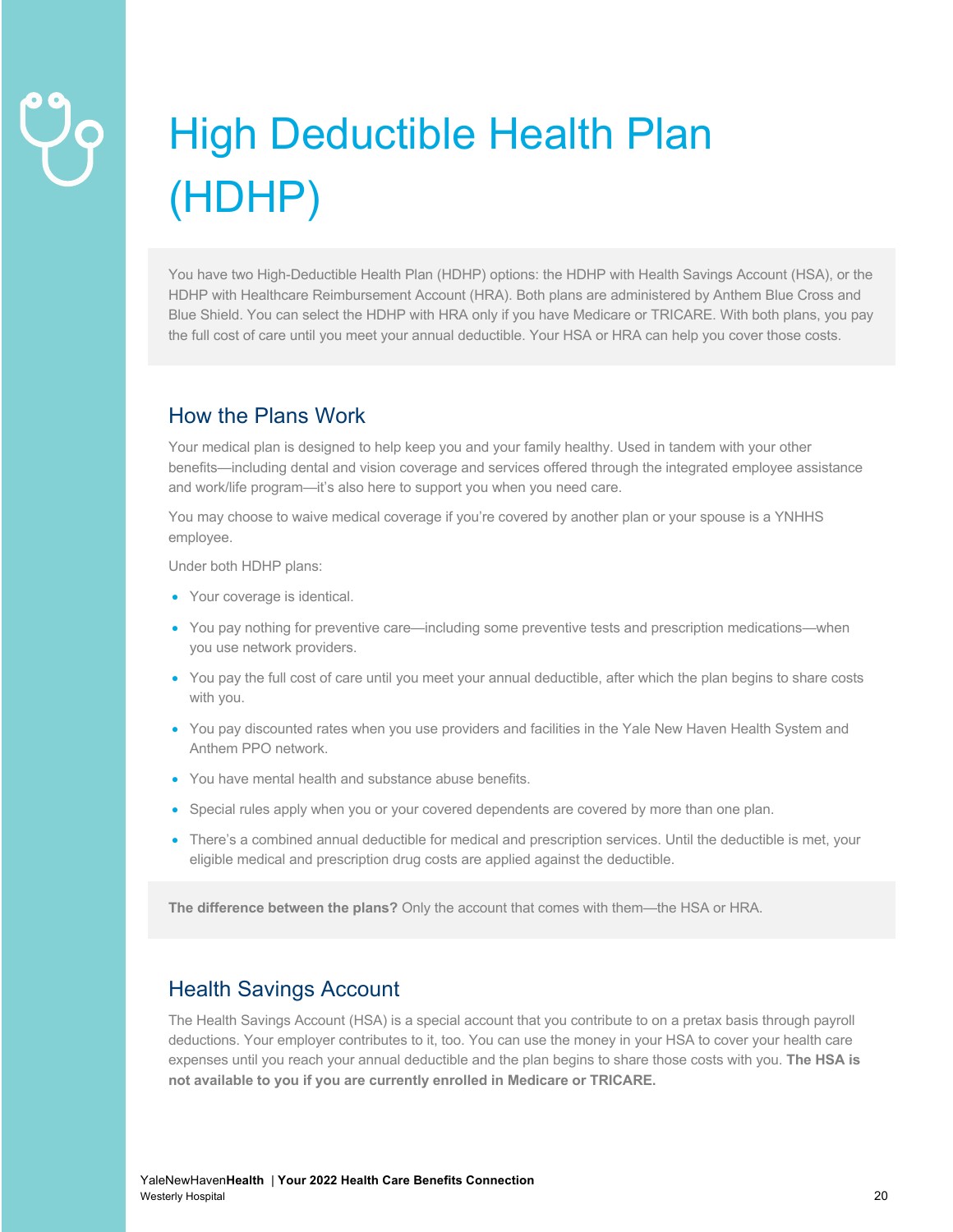

When you enroll for the HDHP with HSA, you will receive a welcome packet from HSA Bank, our HSA administrator. Follow the instructions to open your account.

After you meet your deductible, you can use your HSA to cover any coinsurance.

- For 2022, you can contribute up to \$3,650 in your HSA if you have individual coverage and \$7,300 if you're covering others, too. And if you're 55 or older, you can contribute an additional catch-up contribution of \$1,000. Keep in mind your employer's contribution, if any, when making your election. Total contributions to your account cannot exceed these IRS maximums.
- Your HSA contributions reduce your taxable income.
- Any unused funds roll over year after year, earning interest along the way.
- The money in your HSA is yours to use forever on qualified health expenses—even if you change employers or health plans, or retire.
- Once your balance reaches \$1,000, you have the opportunity to invest it for potential growth.

**Note:** You also have the option of opening your HSA at a financial institution of your choice. However, unlike an account opened with HSA Bank, you will not be able to fund your HSA through direct payroll contributions, nor will you receive your employer's contribution.

# Healthcare Reimbursement Account

The Healthcare Reimbursement Account (HRA) is a special account to which your employer contributes to help you cover the cost of your health care expenses. You can use these funds to cover your costs as you reach your annual deductible. **The HRA is available only to employees enrolled in Medicare or TRICARE.**

- As you receive services throughout the year, you pay out of pocket for expenses like coinsurance, copays, and other services, and then get reimbursed from your HRA up to the amount of your existing balance.
- Once you've met your annual deductible, you may pay coinsurance for the care you receive; the plan will cover the rest.
- You can use the HRA only while you are enrolled in this plan. You cannot take the money with you if you change plans or employers.
- You cannot contribute to your HRA.

# How much you pay depends on the provider or facility you choose:

#### **Anthem PPO Providers**

When you choose to receive care from an Anthem Century Preferred Network provider:

- You'll need to meet your annual deductible (\$2,000 individual/\$4,000 family) before the plan begins to share the cost of your care.
- After you meet your deductible, you'll pay 30% coinsurance for care until you reach your annual out-of-pocket maximum.
- Once you meet your annual out-of-pocket maximum, the plan will pay 100% of covered expenses through that calendar year.

To find a provider in the Anthem Century Preferred Network, visit the Anthem website (http://anthem.com/) or call **888-266-2896**.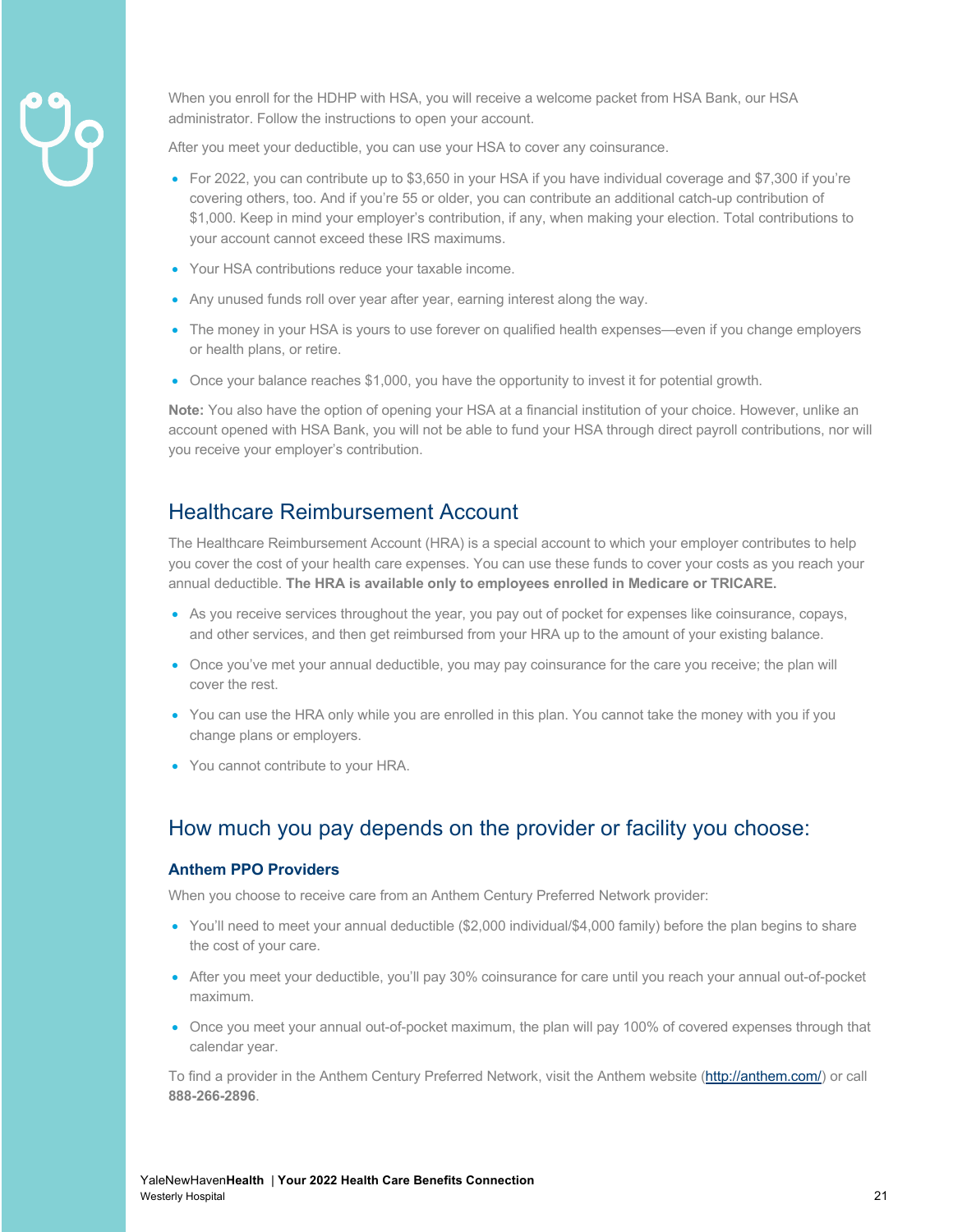

#### **Out-of-Network Providers**

When you use a provider or facility that is not in the Anthem Century Preferred Network:

- You'll pay the most for care.
- Anthem will pay a maximum allowable amount (MAA).
- You will be responsible for costs up to your annual deductible, coinsurance, and any difference between the MAA and the amount billed by the provider.
- You'll need to file a claim for the care to be covered. Payments will be made directly to the provider unless you submit a bill showing you've paid it already.

## What You Pay for Care

Below is a summary of how certain services are covered. For a more complete list and any limitations, visit HRConnect to view the summary plan description (SPD).

| <b>Plan Feature</b>                                                                                                                     | <b>Anthem PPO Provider</b>             | <b>Out-of-Network Provider</b>         |
|-----------------------------------------------------------------------------------------------------------------------------------------|----------------------------------------|----------------------------------------|
| <b>Annual Deductible*</b>                                                                                                               | Individual: \$2,000<br>Family: \$4,000 | Individual: \$2,000<br>Family: \$4,000 |
| <b>Out-of-Pocket Maximum</b>                                                                                                            | Individual: \$3,000<br>Family: \$6,000 | Individual: \$4,000<br>Family: \$8,000 |
| Member Coinsurance After Deductible                                                                                                     | 0% after deductible                    | 30% after deductible                   |
| <b>Preventive Care Exams</b>                                                                                                            | 0% deductible waived                   | 30% after deductible                   |
| <b>Office Visits</b>                                                                                                                    | 0% after deductible                    | 30% after deductible                   |
| Diagnostic Services Performed in Hospital<br>(Lab, x-ray, MRI, PET, CAT scan, nuclear<br>cardiology)                                    | 0% after deductible                    | 30% after deductible                   |
| <b>Rehabilitation Therapy Performed in</b><br>Hospital <sup>1</sup><br>(Physical, speech, occupational, chiropractic,<br>cardiac rehab) | 0% after deductible                    | 30% after deductible                   |
| <b>Emergency Care</b><br>(Emergency room; copay waived if admitted)                                                                     | \$100 copay after<br>deductible        | \$200 copay after deductible           |
| <b>Urgent Care</b>                                                                                                                      | 0% after deductible                    | 30% after deductible                   |
| <b>Ambulance Services</b>                                                                                                               | 0% after deductible                    | 30% after deductible                   |
| <b>Telehealth</b><br>Anthem PPO Providers:<br>LiveHealth Online and YNHHS OnDemand                                                      | \$49 after deductible                  | n/a                                    |
| <b>Outpatient Surgery Performed in Hospital</b><br>Ambulatory Care Center <sup>2</sup>                                                  | 0% after deductible                    | 30% after deductible                   |
| Inpatient Surgery <sup>3</sup><br>(Semi-private room and board)                                                                         | 0% after deductible                    | 30% after deductible                   |
| <b>Outpatient Mental Health/Substance Abuse</b><br>Services Performed in Office <sup>4</sup>                                            | 0% after deductible                    | 30% after deductible                   |
| <b>Inpatient Mental Health/Substance Abuse</b><br>$S$ ervices $5$                                                                       | 0% after deductible                    | 30% after deductible                   |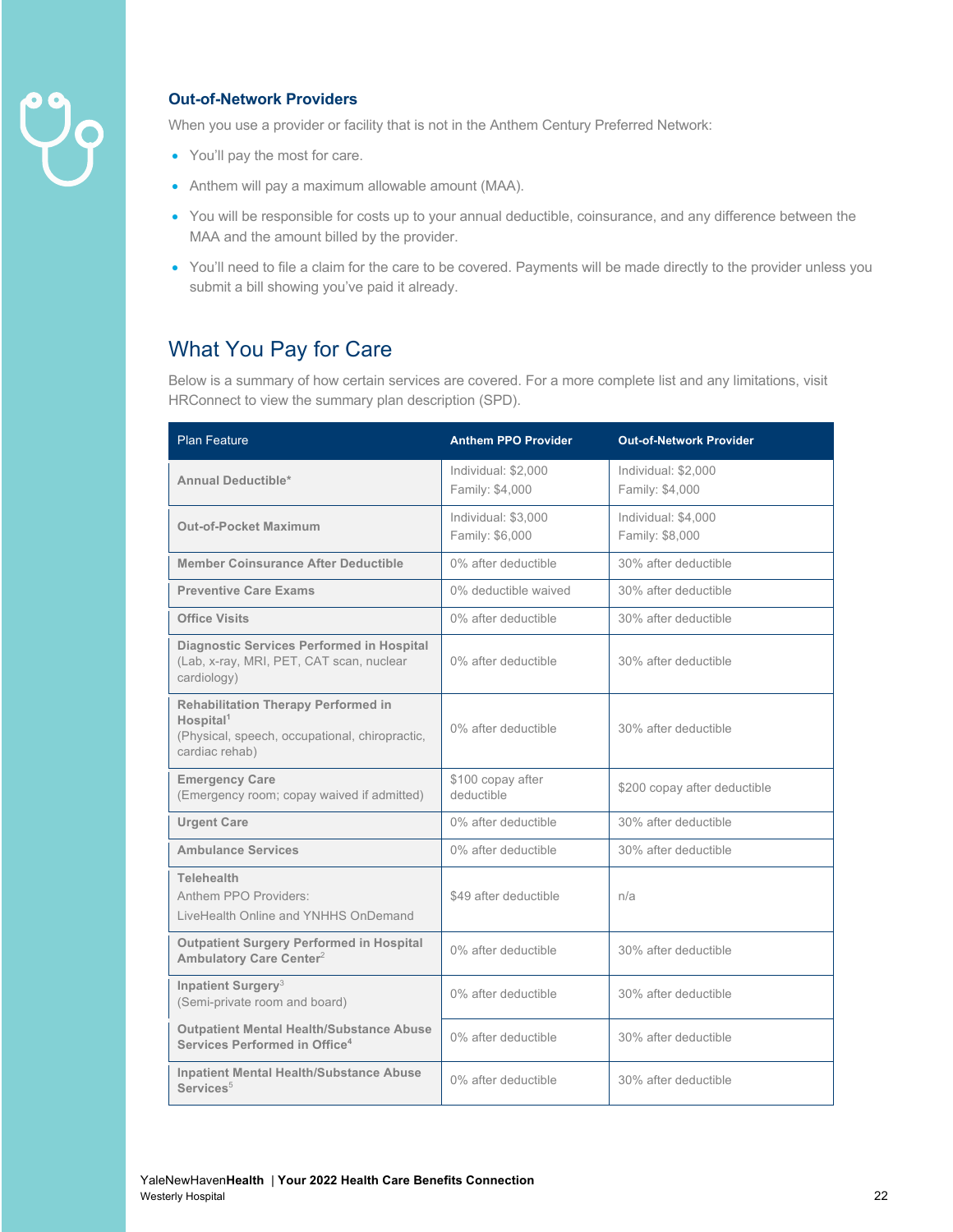| <b>Plan Feature</b>                         | <b>Anthem PPO Provider</b> | Out-of-Network Provider <sup>'</sup> |
|---------------------------------------------|----------------------------|--------------------------------------|
| <b>Skilled Nursing Facility<sup>6</sup></b> | 0% after deductible        | 30% after deductible                 |
| Durable Medical Equipment <sup>7</sup>      | 0% after deductible        | 30% after deductible                 |

The \$2,000 individual annual deductible only applies to "employee only" coverage. If you cover any one else under this plan, your annual deductible is \$4,000.

<sup>1</sup> Physical, speech, and occupational therapy visits are limited to a combined total of 60 visits per member per calendar year. For physical therapy and occupational therapy, prior authorization is required after the first visit. Chiropractic services are limited to 12 visits per member per calendar year.

- <sup>2</sup> Hospital or surgical center facility charges only.
- <sup>3</sup> Room and board, lab work, medical supplies, and other hospital ancillary services.
- <sup>4</sup> The Employee and Family Resources (EFR) program provides up to six (6) confidential counseling sessions at no cost to you.
- <sup>5</sup> Inpatient rehabilitative services are limited to 100 days per member per year.
- <sup>6</sup> Skilled nursing facility services are limited to 100 days per calendar year.
- $<sup>7</sup>$  You must use a participating provider to be covered for durable medical equipment and prosthetic devices.</sup>

To see employee premium contributions for the medical plan, visit ynhhsbenefits.com.

### When to Connect with Anthem

For a medical stay and/or service preauthorization, call **800-238-2227** (in Connecticut) or **800-248-2227** (out of state). For behavioral health or substance abuse stays, call **800-934-0331**.

Before receiving any of the following services, you must call Anthem for preauthorization. Otherwise, your benefits will be reduced.

- **Inpatient stays** in a hospital, skilled nursing facility, hospice facility, subacute care or acute rehabilitation facility, or a behavioral health or substance abuse treatment center (CALL at least 24 hours before the start of your stay)
- **High-cost diagnostic imaging services** prescribed by an out-of-network provider
- **Organ/tissue transplants,** including evaluation, donor search, organ procurement/tissue harvest, or transplant

For admissions following emergency or urgent care, you, your representative, or your doctor must call Anthem within 48 hours of admission.

If you do not precertify for the services above:

- Benefits for inpatient stays will be reduced by \$200.
- Benefits for doctor fees will be reduced by 25%.

You can also connect with Anthem to:

- Find a provider in the Anthem Century Preferred Network
- Resolve insurance claim and billing issues
- Ask questions about preventive and/or diagnostic care
- Get general health information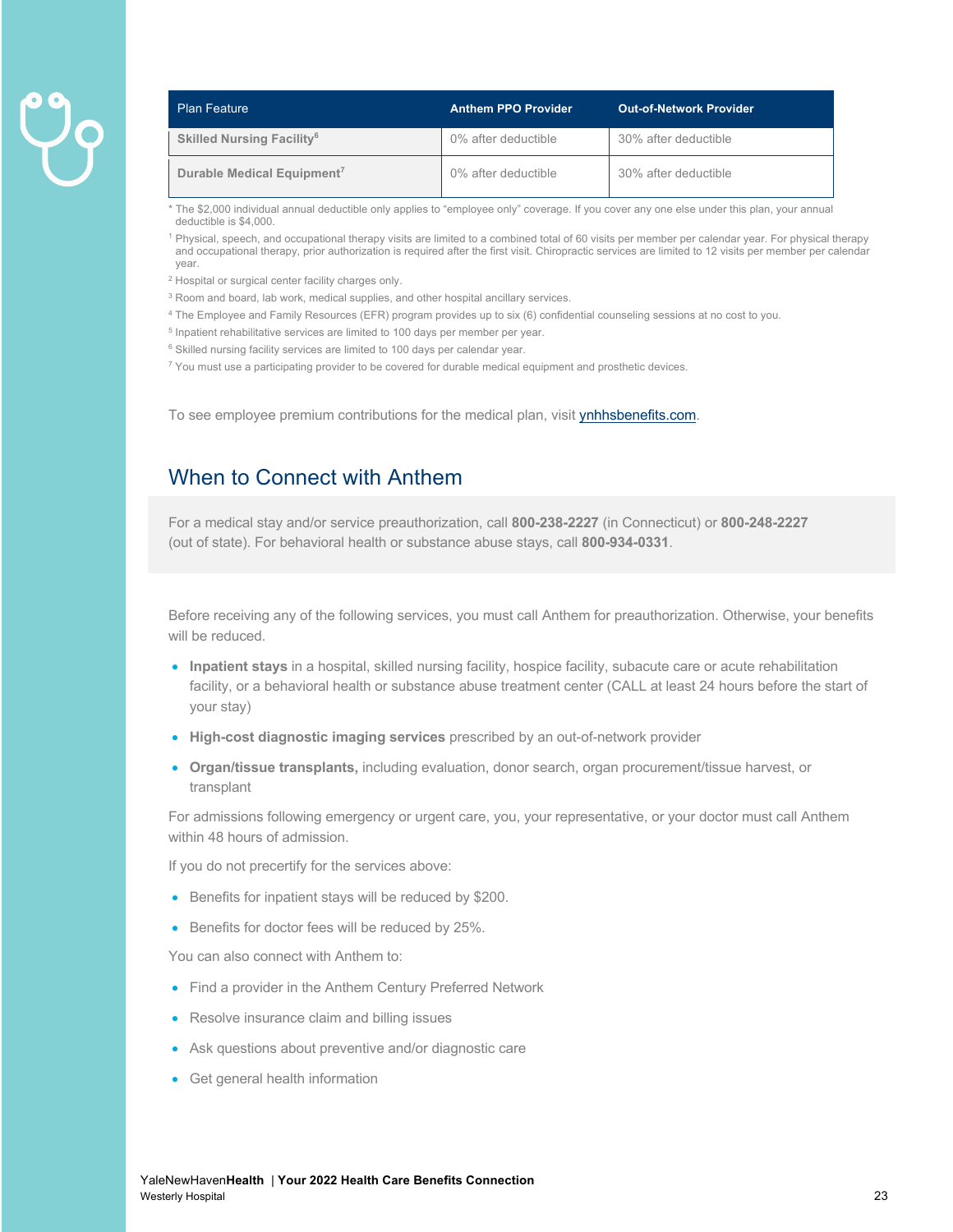# Urgent Care & Telehealth (HDHP)

#### **WHAT YOU NEED TO KNOW**

Can't wait to see a doctor? Urgent care and telehealth services help you quickly connect with affordable care.

# Urgent Care

When you need immediate care for an illness or injury, you can visit any Anthem PPO urgent care center.

# **Telehealth**

Telehealth is an ideal alternative for immediate treatment of an illness or injury when you can't get to a doctor's office or urgent care center.

You and your covered family members can visit a doctor virtually, wherever you are, whenever you need care via phone, tablet, or computer. If you need medication, the doctor can even send a prescription to your pharmacy (in Connecticut, New York, Massachusetts, and Rhode Island).

Use the telehealth services below to connect to care outside the usual office hours. **Telehealth is not an alternative to emergency care for a life-threatening condition.** 

#### **OnDemand**

See one of our own Northeast Medical Group (NEMG) providers weekdays from 7 a.m. to 7 p.m. ET, excluding holidays. To get started, download the MyChart mobile app.

The NEMG providers you see OnDemand can:

- Diagnose symptoms
- Order testing
- Prescribe medication
- Send prescriptions to the pharmacy of your choice in Connecticut, New York, Massachusetts, and Rhode Island.

If you've already met your annual deductible, you'll pay a \$49 copay to use OnDemand. OnDemand does not cover pediatric services. Find more information about OnDemand at HRConnect.

#### **How It Works**

- 1. Register with MyChart online at ynhhs.org/ondemand or through the mobile app.
- 2. Schedule your OnDemand visit. You'll get reminder emails, phone calls, and app pushes to remind you of your upcoming visit.
- 3. Complete e-Checkin on the mobile app or website 15 minutes before your visit. You'll answer questions about your medical history and insurance coverage.
- 4. Pay for your visit with a credit card, debit card, or your HSA Bank Flexible Spending Account debit card.
- 5. Join a virtual waiting room, where a medical assistant will greet you and confirm your information.
- 6. Visit your OnDemand doctor.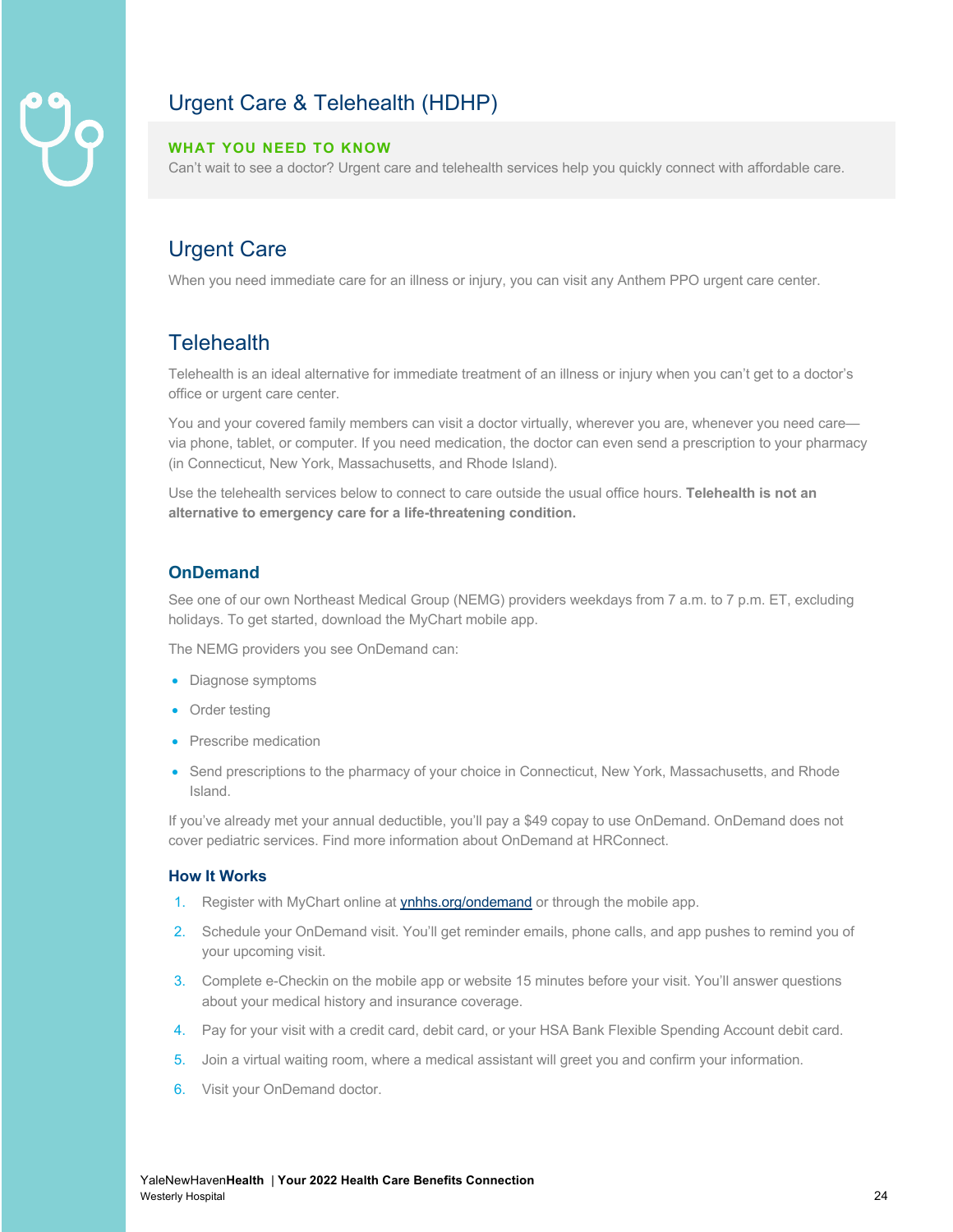- 
- 7. After your appointment, find a summary of your visit in the MyChart app.

### When you or your child can't wait for care

LiveHealth Online is there for you 24/7/365. Pediatric services are not covered by OnDemand. Call 888-548-3432.

#### **LiveHealth Online**

If you've already met your annual deductible, you'll pay a \$49 copay to use LiveHealth Online. You can pay with a credit or debit card, including your HSA debit card or your FSA debit card. Be sure to provide your Anthem ID card information, so your claim is processed as an office visit.

For pediatric services, or to see a board-certified doctor after hours, on weekends and holidays, and when you're out of state, visit LiveHealth Online (livehealthonline.com), download the mobile app or call **888-548-3432**.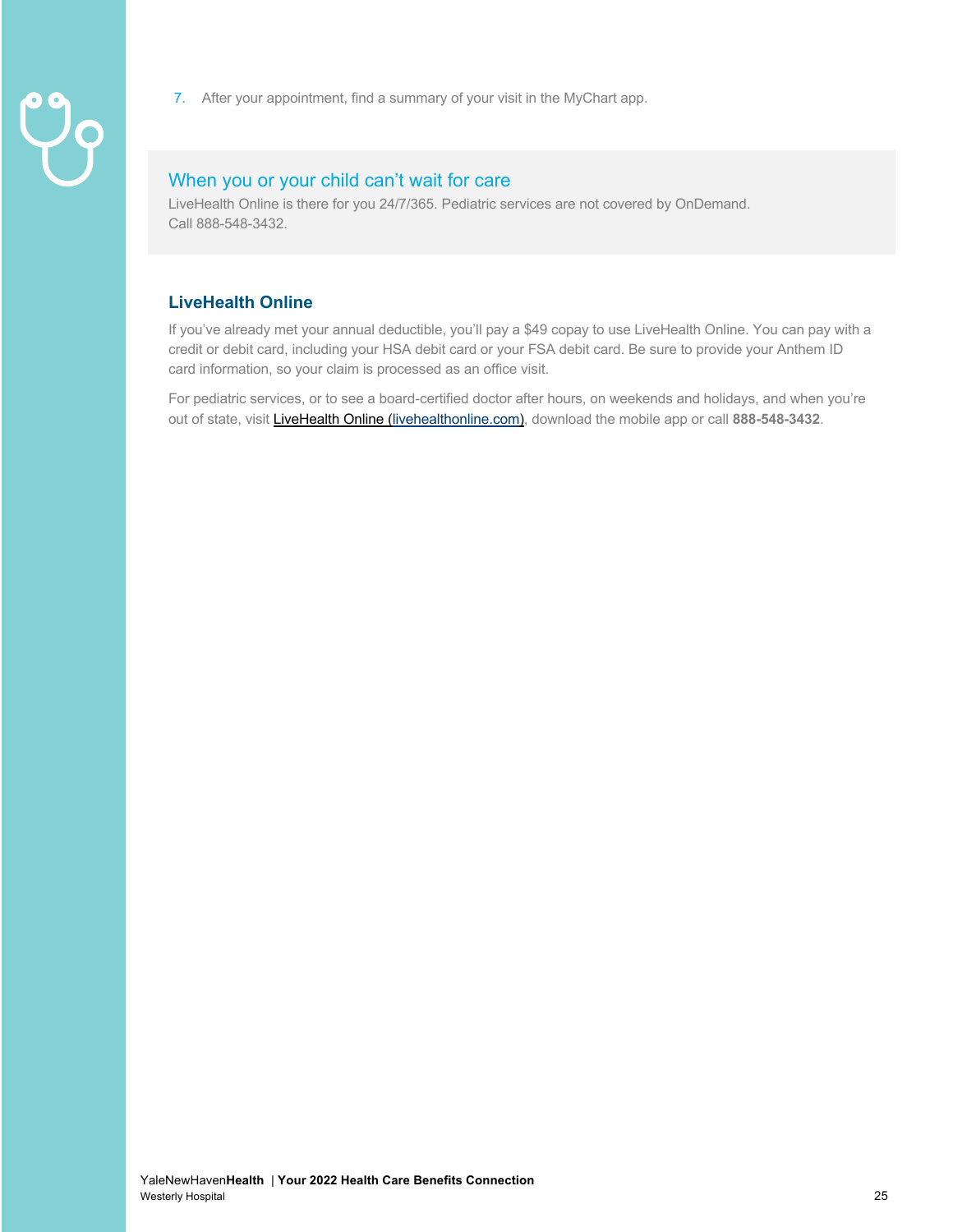# Prescription Drugs (HDHP)

#### **WHAT YOU NEED TO KNOW**

Until you meet your annual deductible, you'll pay the full cost of your prescription drugs. Those costs are applied against your deductible, and you can use funds in your HSA or HRA to cover them.

You can fill covered prescriptions at participating CVS retail pharmacies or through CVS Caremark mail service. You will pay the actual cost of your prescription, as negotiated between CVS Caremark and the pharmacy.

#### Need to fill a prescription?

Find a participating pharmacy near you. Connect with a local pharmacy: www.caremark.com/

## Filling Your Prescription

#### **Short-Term Medications**

You can fill up to a 30-day supply of a prescription at more than 5,000 participating pharmacies in the Connecticut, New York, and New Jersey area (64,000 nationwide), including major pharmacy and supermarket chains and most independent drug stores. To determine if a pharmacy is part of the CVS Caremark network, view the online pharmacy provider directory at caremark.com.

When you fill a short-term prescription, such as a 30-day supply, at a participating pharmacy, simply present the prescription and your CVS Caremark prescription drug card.

In an emergency or if you're out of state and can't get to a participating pharmacy, you'll pay out of pocket and then file a claim for reimbursement from CVS Caremark.

#### Pay nothing for certain preventive drugs

The Affordable Care Act (ACA) makes many prescription medications, vaccines, and supplements—including contraceptives and statins—available to you at no cost.

When a generic is available and you or your doctor chooses a brand-name drug instead, you'll pay the brandname copay—plus the difference in cost between the two medications.

## What You Pay for Fills

The High-Deductible Health Plans have a combined annual deductible for medical and prescription drug services. You'll pay the full cost of services until you meet your deductible; for prescription drugs, you'll pay the actual cost of your medication, as negotiated between CVS Caremark and the pharmacy.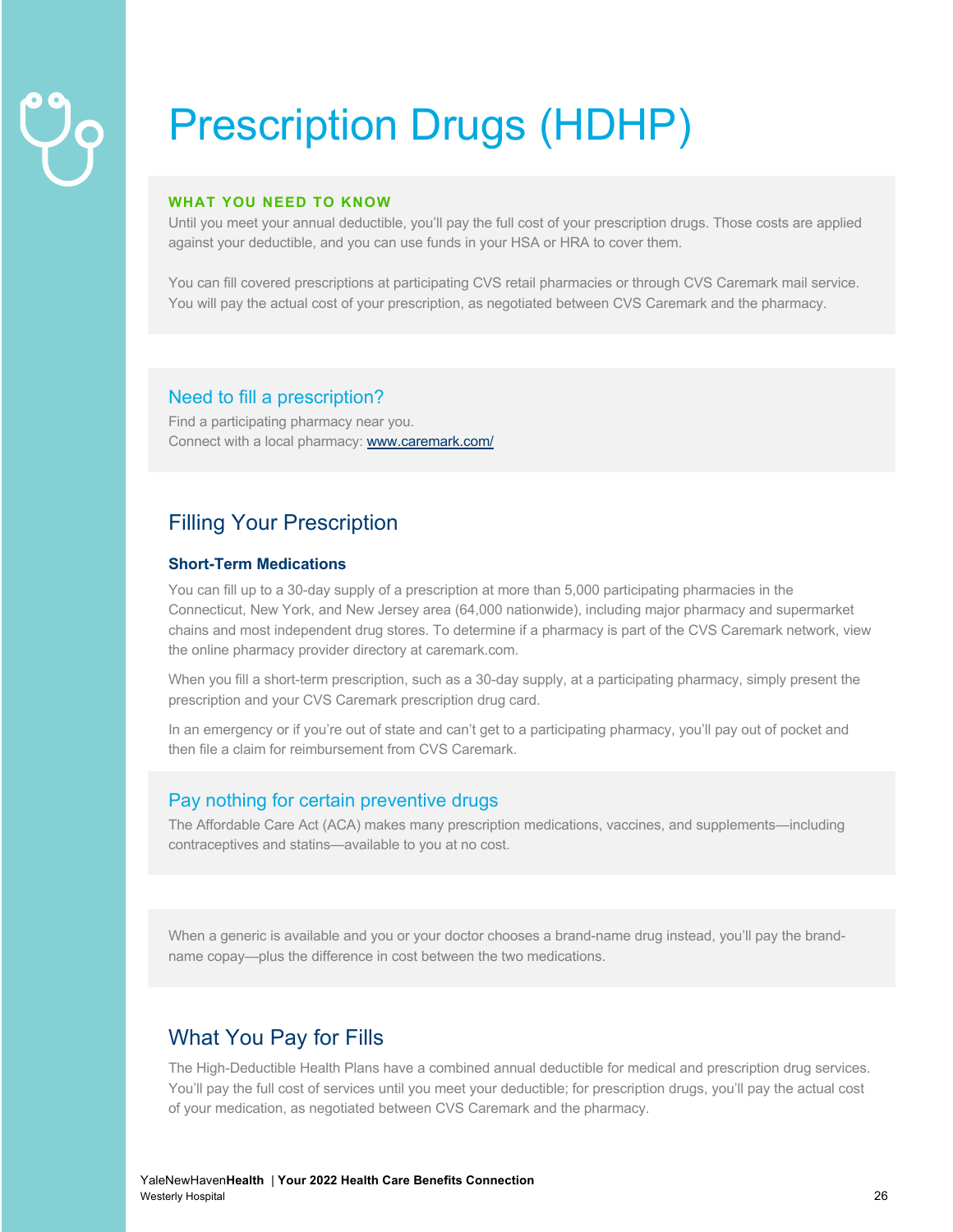

Under these plans, the most you'll pay out of pocket for medical care and prescription drugs in any calendar year is \$3,000 per individual or \$6,000 per family.

How much you'll pay for your prescription depends on the type of medication and the amount prescribed. When the cost of a drug is less than the minimum copay, you'll pay the lower amount.

#### **Tier 1: Generic**

- **30-day supply:** \$10 copay after deductible
- **31- to 90-day supply:** \$10 copay after deductible through CVS Caremark mail service (info.caremark.com/mailservice)

#### **Tier 2: Brand Name**

- **30-day supply:** \$25 copay after deductible, if the drug is on the list of preferred brand drugs (the formulary)
- **31- to 90-day supply:** \$50 copay after deductible through CVS Caremark mail service (info.caremark.com/mailservice)

#### **Tier 3: Non-Preferred Brand**

- **30-day supply:** \$40 copay after deductible, if the drug isn't on the list of preferred brand drugs (the formulary)
- **31- to 90-day supply:** \$80 copay after deductible through CVS Caremark mail service (info.caremark.com/mailservice)

#### **A Word About Specialty Drugs**

Certain high-cost specialty drugs are subject to the Advance Control Specialty Formulary. This formulary includes specialty generics and clinically effective brand therapies, and combines other specialty programs, such as Specialty Guideline Management to ensure proper utilization. For the most current formulary listing, visit the Caremark website (caremark.com/) or call CVS Caremark customer service at **877-636-0406**.

### Preauthorization and Other Special Circumstances

#### **Compounded Medications**

Some prescriptions, including compounded drugs, require preauthorization from CVS Caremark before they can be filled. Your pharmacist will let you know if your doctor needs to make that call. Compounded drugs are covered as Tier 3 medications.

#### **Breast Cancer Drugs**

If you're taking raloxifene (brand name: Evista) or tamoxifen (brand name: Nolvadex) for primary prevention of breast cancer, these generics may be available at no cost to you through the preventive provisions of the Affordable Care Act. To learn if you qualify, your doctor will need to complete the Preventive Services Zero Cost Sharing Form and fax it to CVS Caremark.

#### **Drugs and Supplies Not Covered**

The following drugs and medical supplies are not covered by the plan:

- Medical devices and appliances
- Weight-loss drugs
- Drugs whose sole purpose is to promote or stimulate hair growth

• Experimental drugs

• Immunization agents, biological sera, blood or blood plasma

• Retin A (for those over age 28)

- Infertility medications
- Most over-the-counter drugs, vitamins, and nutritional supplements

Ostomy supplies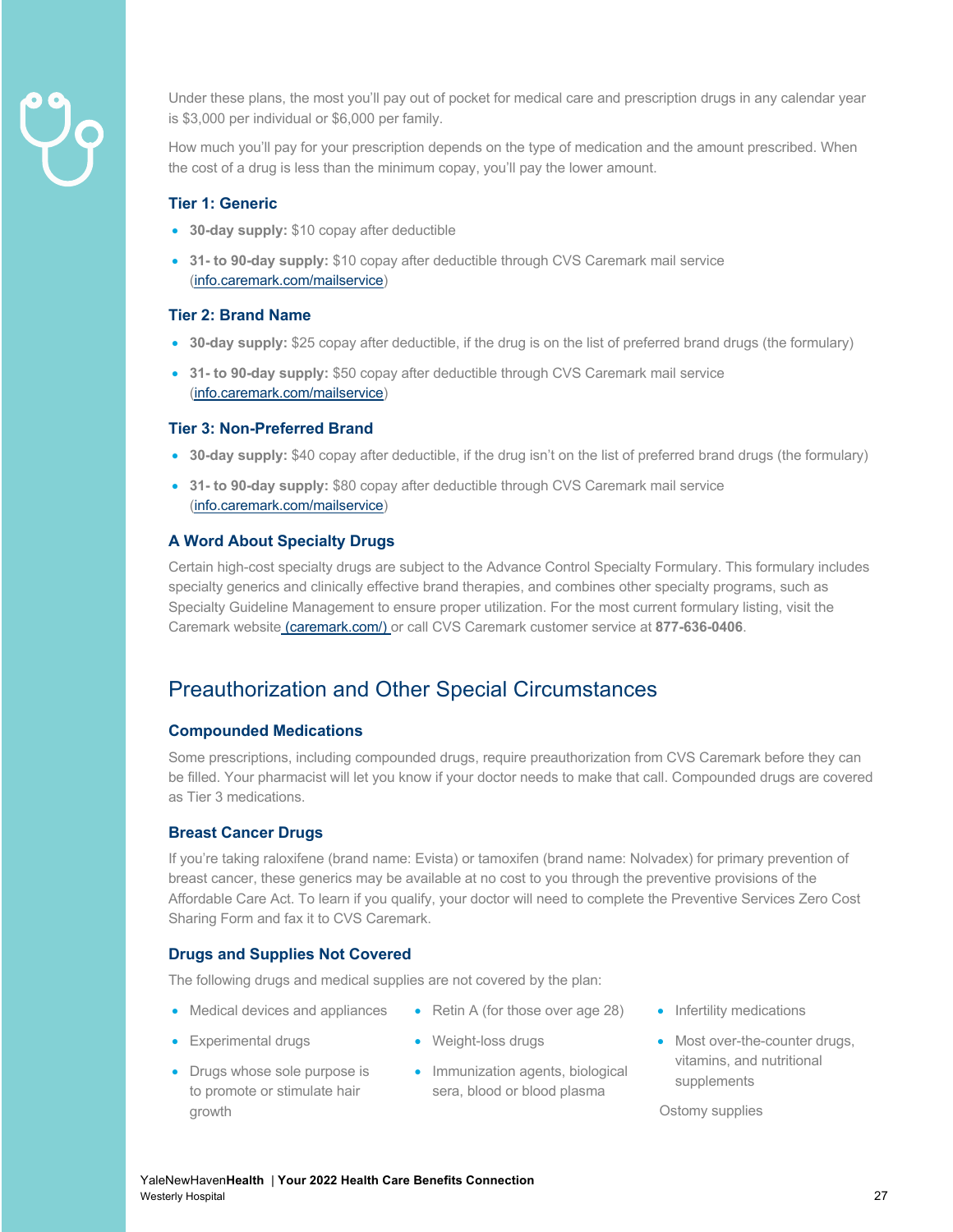# Health Care FSA

#### **WHAT YOU NEED TO KNOW**

A Health Care Flexible Spending Account (FSA) helps you set aside money to pay for health care expenses you'll have during the year. The pluses: You contribute pretax income, so you're paying no taxes on your contributions—plus, your contributions reduce your taxable income.

# How It Works

When you elect your benefits as a new employee or during annual open enrollment, you choose your FSA contribution level for the calendar year (up to \$2,750 in 2022).

**Important information about your 2021 and 2022 FSA!** Due to a temporary pandemic relief rule, there is no limit on the Health Care FSA balance you can roll over from 2021 into 2022. For example, if you have \$700 balance at the end of this year, you can carry it all over into 2022 (the usual limit is \$550).

**Limited-Purpose FSA for the HDHP Medical Plan.** If you're enrolled in the HDHP with Health Savings Account (HSA) and want pretax options for covering out-of-pocket dental and vision expenses, you can open a Limited-Purpose FSA. This type of FSA covers out-of-pocket dental and vision expenses only.

**Full FSA for the YNHHS Medical Plan or if you waive medical coverage.** You can enroll in the full FSA if you want pretax options for covering medical, prescription drug, dental, and/or vision out-of-pocket expenses.

If you enroll in the YNHHS Medical Plan or you waive medical coverage, and you elect a Health Care FSA, your pretax paycheck contributions are deposited directly into your FSA, which is administered by HSA Bank.

You can use your FSA to pay for eligible expenses, including:

- Copays and coinsurance
- Prescription drugs and over-the-counter medications (with a doctor's prescription)
- Medical equipment, like crutches, and supplies such as bandages
- Vision care, like eyeglasses and contact lenses
- Dental expenses, such as fillings and braces

When you have eligible expenses, you can use your FSA debit card to pay for them. Or, you can submit receipts and file a claim for reimbursement.

Please keep in mind that you cannot reimburse yourself for the same expense with money from both your HRA and FSA.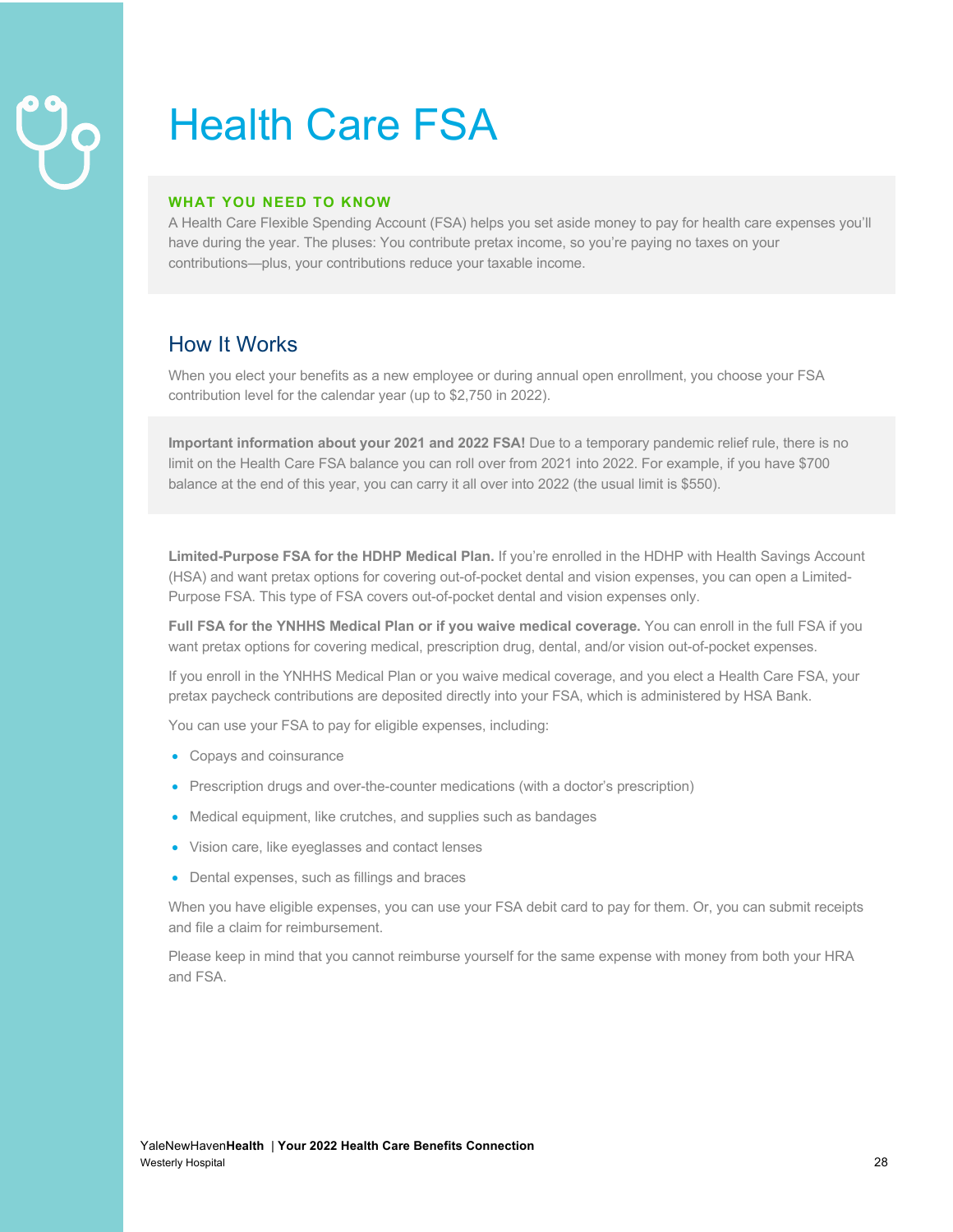

# Managing Your Health Care FSA

You set up and manage your FSA on the HSA Bank website or via the mobile app. Then, you can upload receipts and submit claims, pay providers, and track your account balance and transactions.

You have until March 31 of the following year to submit receipts for reimbursement.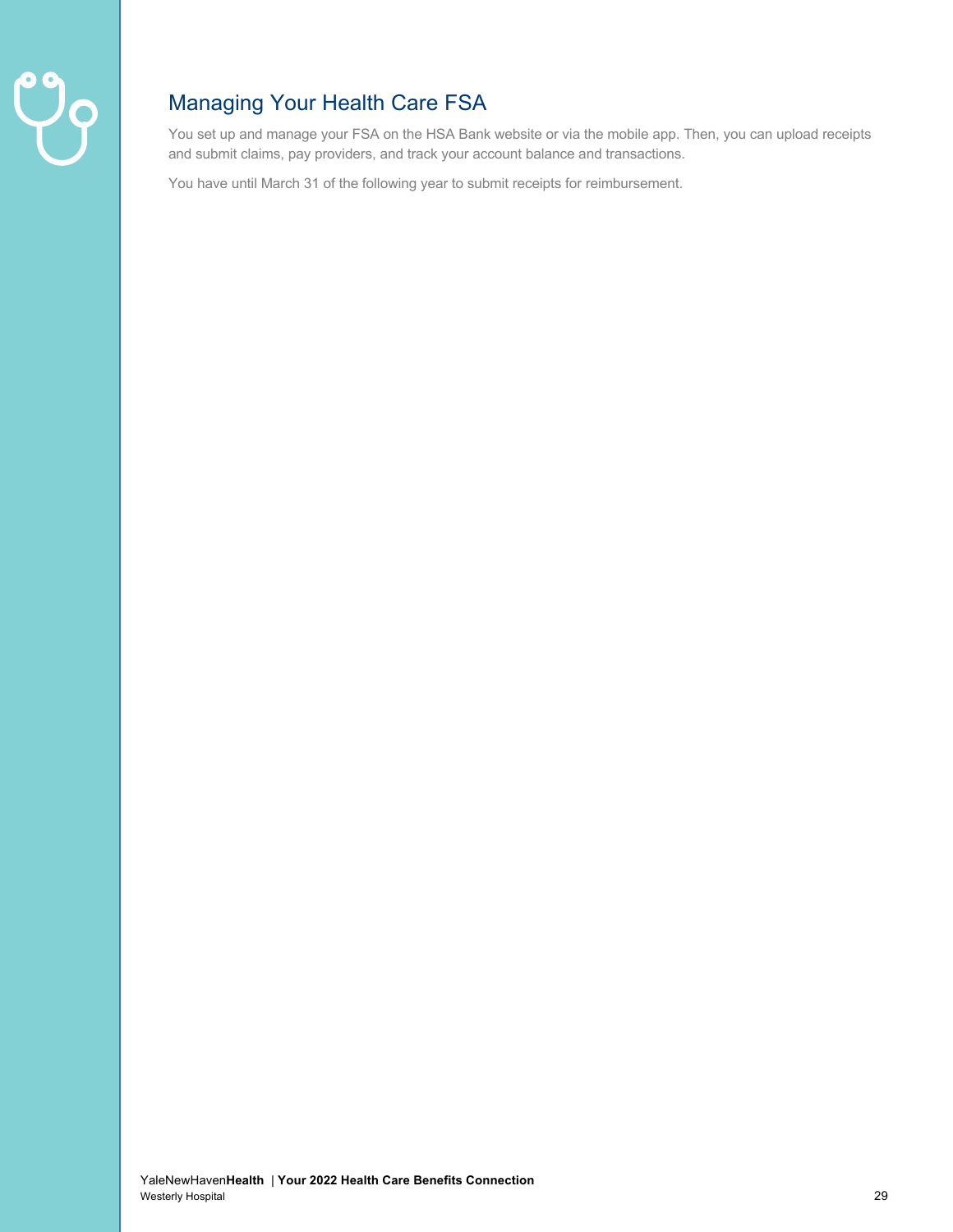# Dental Benefits

#### **WHAT YOU NEED TO KNOW**

The Cigna Dental Option 1 (Basic) plan covers all your dental needs, from routine exams and cleanings to major services like bridgework and crowns and orthodontia. Although you may see any dentist you like, when you visit a network dentist, you'll pay less and you won't have to file a claim.

### Find a participating dentist

The Cigna website makes it simple to locate a participating dentist in your area. Connect with a network dentist: hcpdirectory.cigna.com/

# Plan Features

The Cigna Dental Option 1 plan features:

- A nationwide network of Cigna dentists
- Discounted rates for using participating Cigna network dentists
- Preventive services at no cost to you
- Coverage for restorative services

You can also choose to waive dental coverage.

### Know Before You Go

Before you sit down for a procedure that will cost more than \$200, contact Cigna to request a pretreatment review of benefits. That way, you'll know how much the plan will cover and how much you'll need to pay.

## What You Pay for Care

| <b>Plan Feature</b>                                                                                                                               | <b>In-Network</b>                        | Out-of-Network*                          |
|---------------------------------------------------------------------------------------------------------------------------------------------------|------------------------------------------|------------------------------------------|
| <b>Annual Deductible**</b>                                                                                                                        | Individual: \$50<br><b>Family: \$150</b> | Individual: \$50<br><b>Family: \$150</b> |
| Individual Maximum Calendar-Year<br>Benefit** (excludes orthodontia)                                                                              | \$1,200                                  | \$1,200                                  |
| <b>Preventive &amp; Diagnostic Care</b><br>Services (no deductible) includes<br>routine exams, cleanings, x-rays,<br>sealants, and other services | \$0                                      | \$0                                      |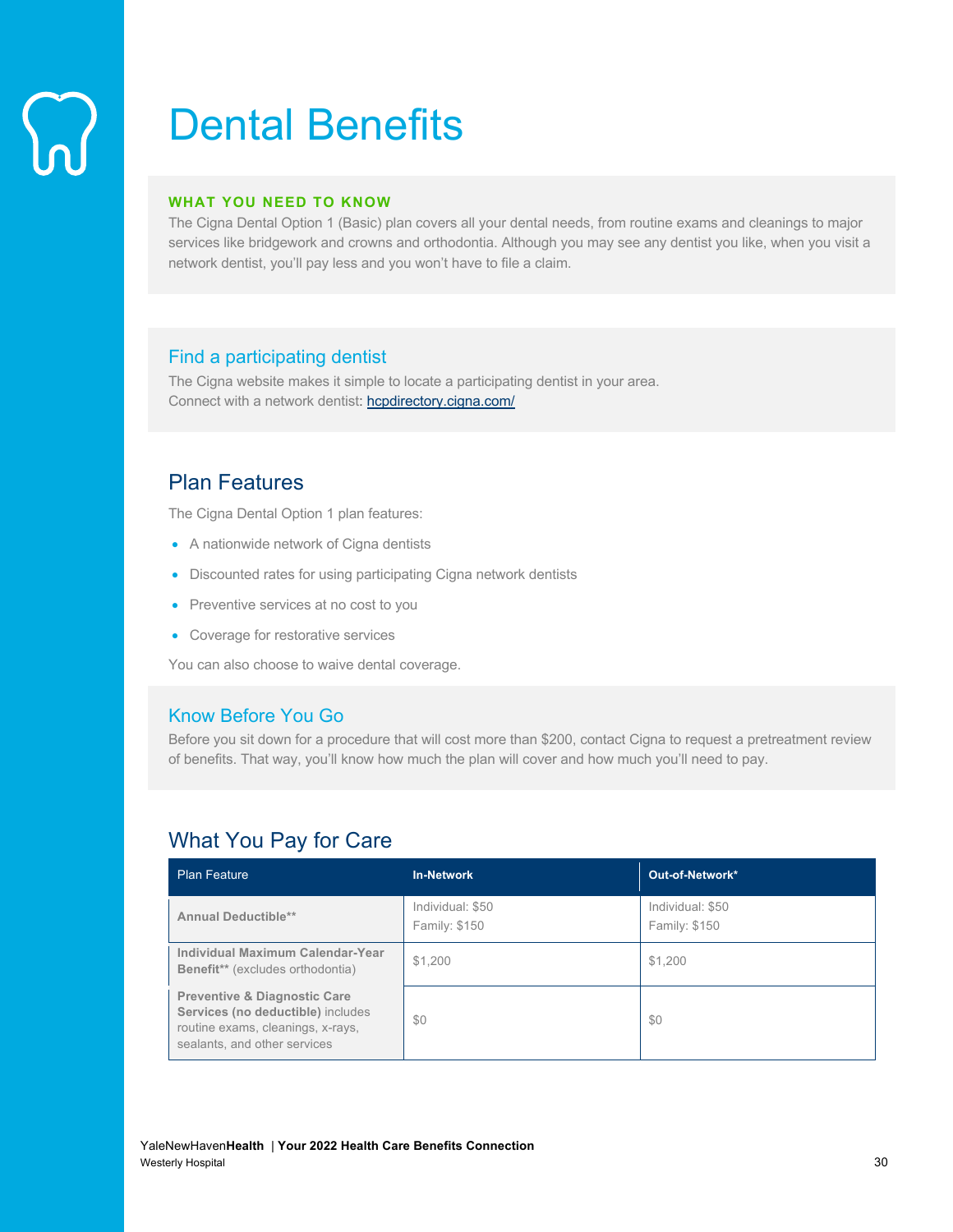| <b>Plan Feature</b>                                                                                                                                  | <b>In-Network</b>                                                                       | Out-of-Network*                                                                         |
|------------------------------------------------------------------------------------------------------------------------------------------------------|-----------------------------------------------------------------------------------------|-----------------------------------------------------------------------------------------|
| Basic Restorative Care such as<br>fillings, oral surgery, extractions, root<br>canals, periodontics, and repairs to<br>dentures, bridges, and crowns | 20% coinsurance after deductible                                                        | 20% coinsurance after deductible                                                        |
| Major Restorative Care such as<br>dentures, bridges, crowns, and<br>implants                                                                         | 40% coinsurance after deductible                                                        | 40% coinsurance after deductible                                                        |
| Orthodontia                                                                                                                                          | 40% coinsurance after deductible<br>Lifetime maximum benefit (per<br>person):** \$1,000 | 40% coinsurance after deductible<br>Lifetime maximum benefit (per<br>person):** \$1,000 |

\*All plan deductibles and maximums (dollar and occurrence) cross-accumulate between in-network and out-of-network unless otherwise noted.

For additional details about covered services, including what the plan pays if you use an out-of-network provider or facility, exclusions, and limitations, visit **HRConnect** to view the Cigna Dental Plan Option 1 summary plan description (SPD).

# If You Use an Out-of-Network Dentist

- You may pay more for services because non-participating dentists have not negotiated fee discounts with Cigna.
- You may need to pay the dentist yourself and then submit a claim to be reimbursed by Cigna.

If you need to submit a dental claim yourself, ask your dentist for a standard American Dental Association claim form.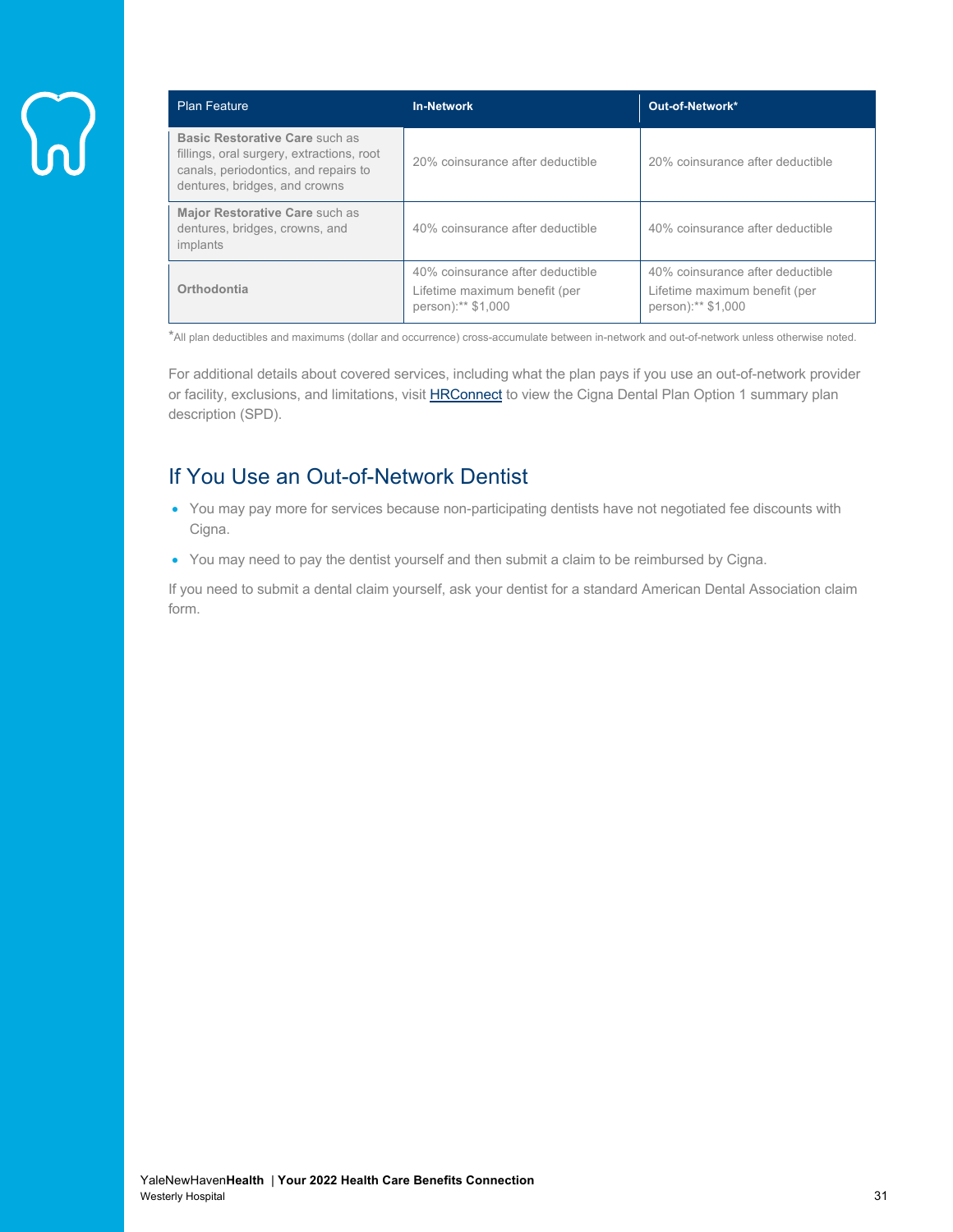# Vision Benefits

#### **WHAT YOU NEED TO KNOW**

The Vision Plan from Vision Service Plan (VSP) covers an annual eye exam and a pair of glasses or contact lenses every calendar year.

### Find a participating doctor

You'll maximize your benefits and pay less out of pocket when you see a VSP doctor. Connect with a network doctor: www.vsp.com/

# Plan Features

The Vision Plan offers in- and out-of-network benefits. The chart below shows what the plan pays for care.

| <b>Plan Feature</b>                         | <b>In-Network Coverage</b>                                                                                               | <b>Out-of-Network Coverage</b>                                                                                            |
|---------------------------------------------|--------------------------------------------------------------------------------------------------------------------------|---------------------------------------------------------------------------------------------------------------------------|
| Eye exam (every calendar year)              | 100% after \$10 copay                                                                                                    | Up to $$50$                                                                                                               |
| Corrective lenses (every calendar<br>year)  | 100% after \$10 copay<br>Standard progressive: \$50<br>Premium progressive: \$80-\$90<br>Custom progressive: \$120-\$160 | Single vision: Up to \$50<br>Lined bifocal and trifocals: Up to \$75<br>Trifocals: Up to \$100<br>Progressive: Up to \$75 |
| <b>Frames</b> (every calendar year)         | Up to \$170, plus 20% discount after<br>\$25 copay                                                                       | Up to $$70$                                                                                                               |
| <b>Contact lenses</b> (every calendar year) | \$125 allowance, plus up to \$60 toward<br>contact lens exam                                                             | Up to \$105 when you choose contacts<br>instead of glasses                                                                |

For complete details about covered expenses, exclusions, and limitations, visit **HRConnect** to review the Vision Plan summary plan description (SPD) for your vision plan.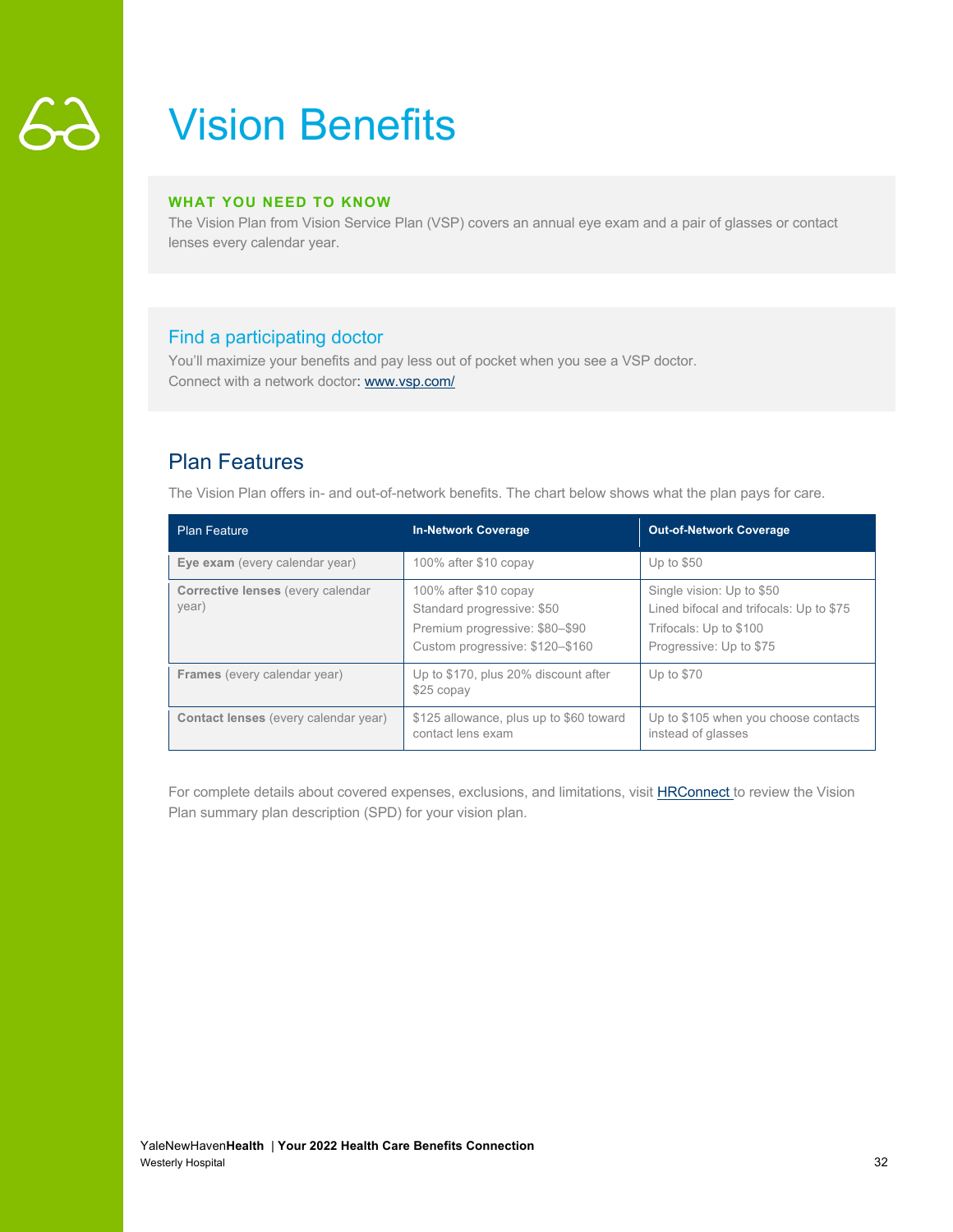# Employee & Family Resources

#### **WHAT YOU NEED TO KNOW**

Because life doesn't come with a playbook, the Employee and Family Resources (EFR) program, administered by Beacon Health Options, is here for you 24/7, at **no cost**. EFR connects you to the confidential support, referrals, information, and other resources you need to get you through the good and not-so-good times.

#### Got more than you can handle?

Call toll-free: 24/7 **877-275-6226**

# Program Features

EFR is our employee assistance and work/life program, and it provides free, confidential services and resources to you and members of your family, 24/7.

#### **What can you use it for?**

- Get help dealing with relationship issues, anxiety and depression, substance abuse, and more.
- Have up to six free sessions with a licensed counselor.
- Get referrals to legal and financial services.
- Locate the perfect summer camp for your kids, or an adult day care provider to watch an elderly parent while you're at work.
- Find resources, like videos, articles, and webinars covering a variety of topics, on the Beacon Health Options website (www.achievesolutions.net/ynhhs).

Get help via phone, in person, or **online**.

Consider reaching out to a Beacon counselor for up to six free visits before accessing your Anthem behavioral health benefits, which require a copay.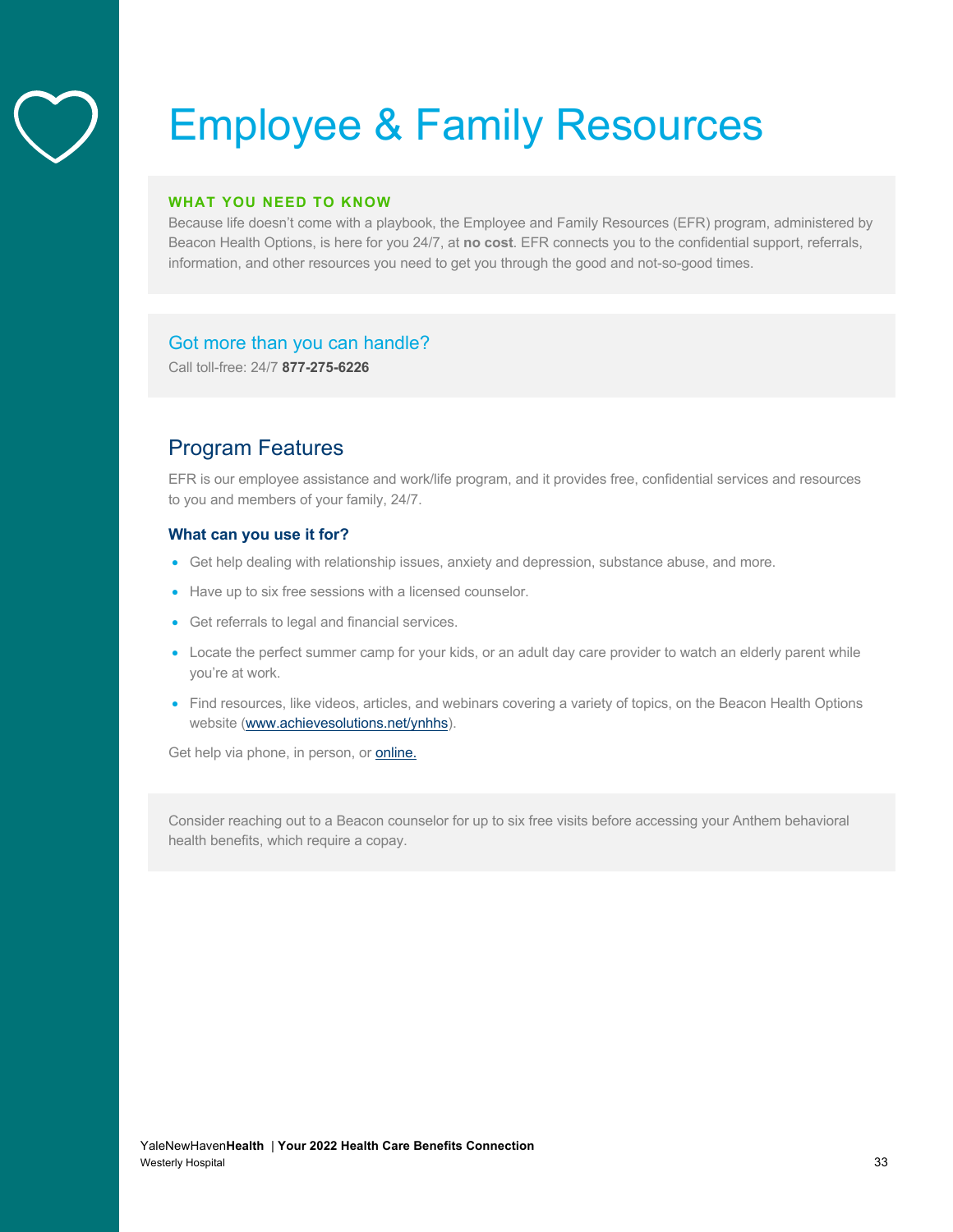

# *living***wellCARES**

#### **WHAT YOU NEED TO KNOW**

Multiple medications. Doctor appointments. Screenings and tests. Lifestyle adjustments. There's a lot involved in managing a chronic condition. *living***wellCARES** offers free, confidential chronic care management to employees and family members enrolled in the YNHHS Medical Plan.

#### Need support for a healthier lifestyle?

Even if you're not managing a chronic condition, you can tap the specially trained coaches at *living***wellCARES** for help creating healthy new habits and reducing your risk factors.

#### **What's in It for You**

Ongoing, one-on-one support to help manage your care plan. Even better—you may save on what you pay for condition-related medication and supplies.

#### **How It Works**

Specially trained nurses partner with you and your doctors. You speak with them often, either by phone, virtually, or in person.

They help you schedule appointments, manage medications, and support the changes you may need to make to manage your health condition successfully. Best of all, they offer the inspiration you and your family need to achieve your wellness goals.

#### **How to Participate**

Unless you opt out during Open Enrollment, you may receive an invitation to participate if your recent medical claims reflect a diabetes or high blood pressure diagnosis. You can also enroll on your own. Either way, participating is confidential and voluntary. Your personal health information is protected by HIPAA; neither management nor Human Resources have access to that information.

To enroll, call **888-533-3742**. The *living***wellCARES** team of care coordinators and health coaches will set up a time to meet that's convenient for you.

#### **Maternity Support, Too**

If you or your spouse/partner is expecting, you'll have access to these maternity resources when you enroll in *living***wellCARES**:

- A free Medela breast pump
- Free nutrition classes—whether you're expecting or thinking of becoming pregnant, simply send a quick email to sign up today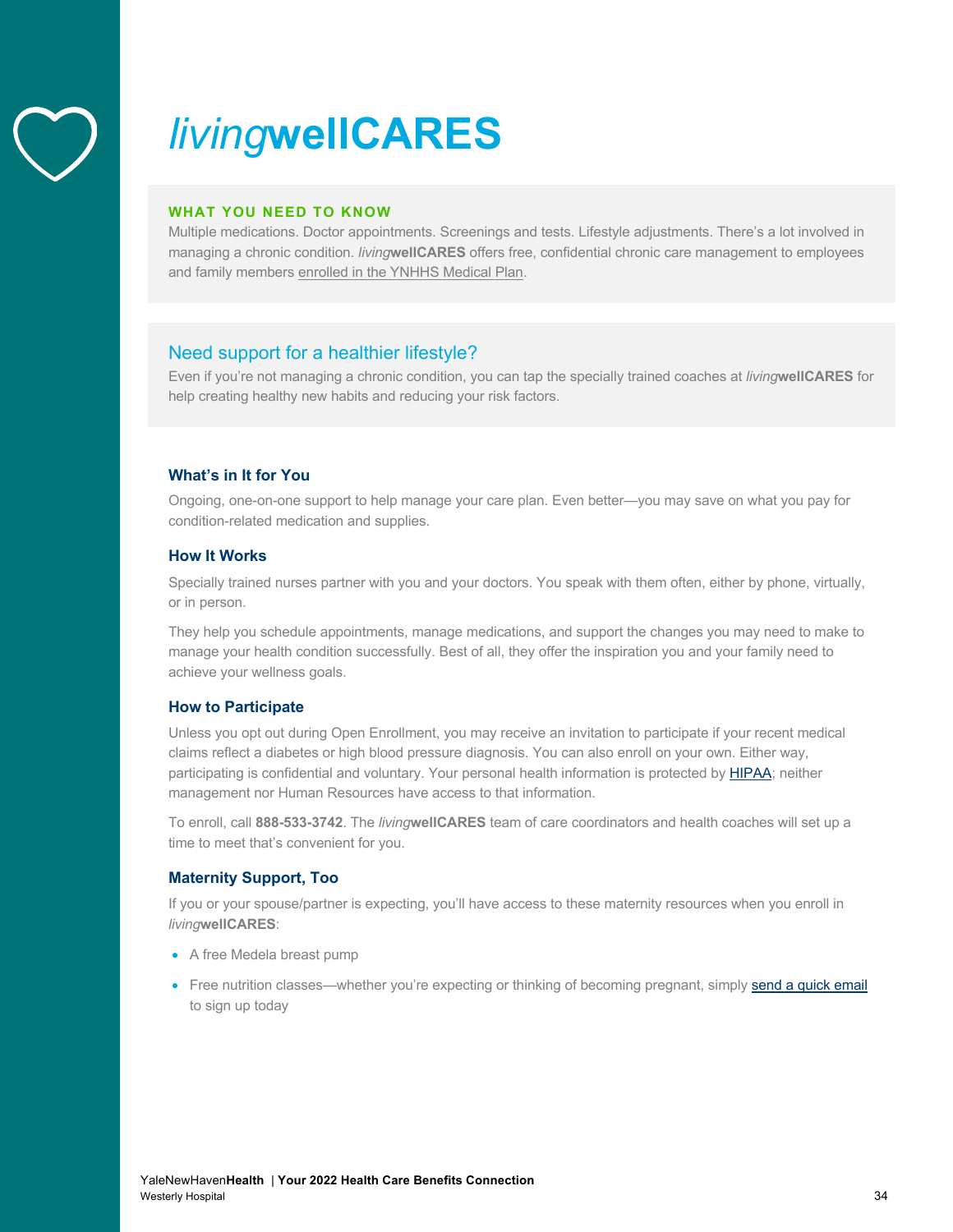# Quit For Life

#### **WHAT YOU NEED TO KNOW**

You can connect with the resources you need to quit tobacco forever through the American Cancer Society's Quit For Life® program. You and your covered dependents can participate in the program at **no cost** when you're enrolled in the YNHHS Medical Plan.

Quit For Life provides free round-the-clock, confidential, telephone-based coaching. No-cost nicotine replacement therapy is also available, with counseling. If you need tobacco-cessation prescription drugs (e.g., Chantix), they're covered at the Tier 1 generic level through your YNHHS prescription drug plan.

You can enroll at Quit For Life or by calling **866-784-8454**.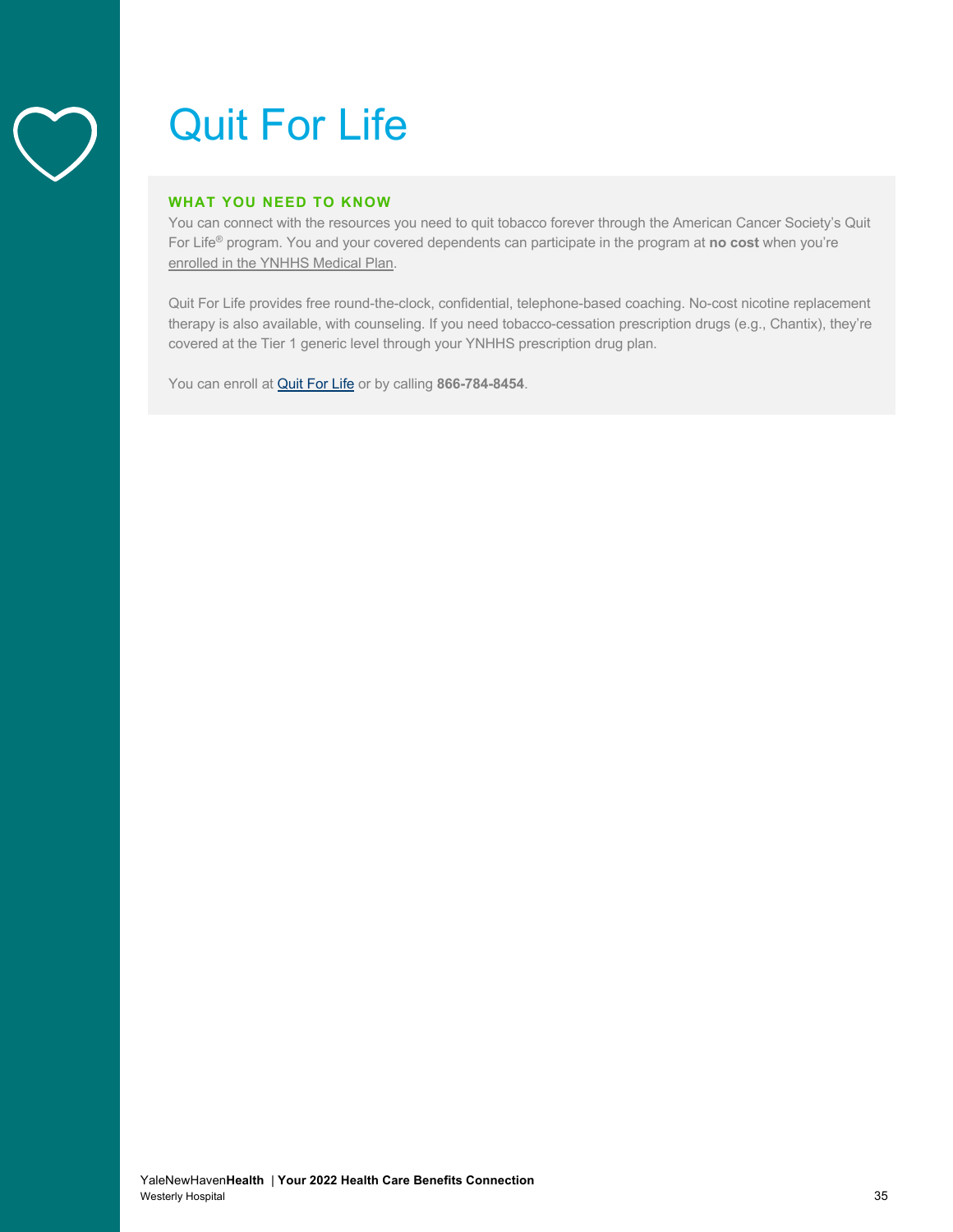

# Education Support for Children

#### **WHAT YOU NEED TO KNOW**

When your child needs extra learning support or help taking that next educational leap, connect with the experts at Bright Horizons for free guidance and resources that address their unique needs.

# Special Needs Help

If your child is having trouble focusing, lagging behind developmentally, or struggling with social skills, you'll find personalized help from a compassionate Bright Horizons Special Needs™ advisor. You can also watch webinars to learn what you need to successfully guide and advocate for your child's education.

# College Advising

For students preparing to apply to college, there's College Coach. Offering expert guidance on the college admissions and financial aid process, college admissions consultants can help your child identify best-fit schools and review college admission essays.

To get started, visit Bright Horizons (clients.brighthorizons.com/ynhhs).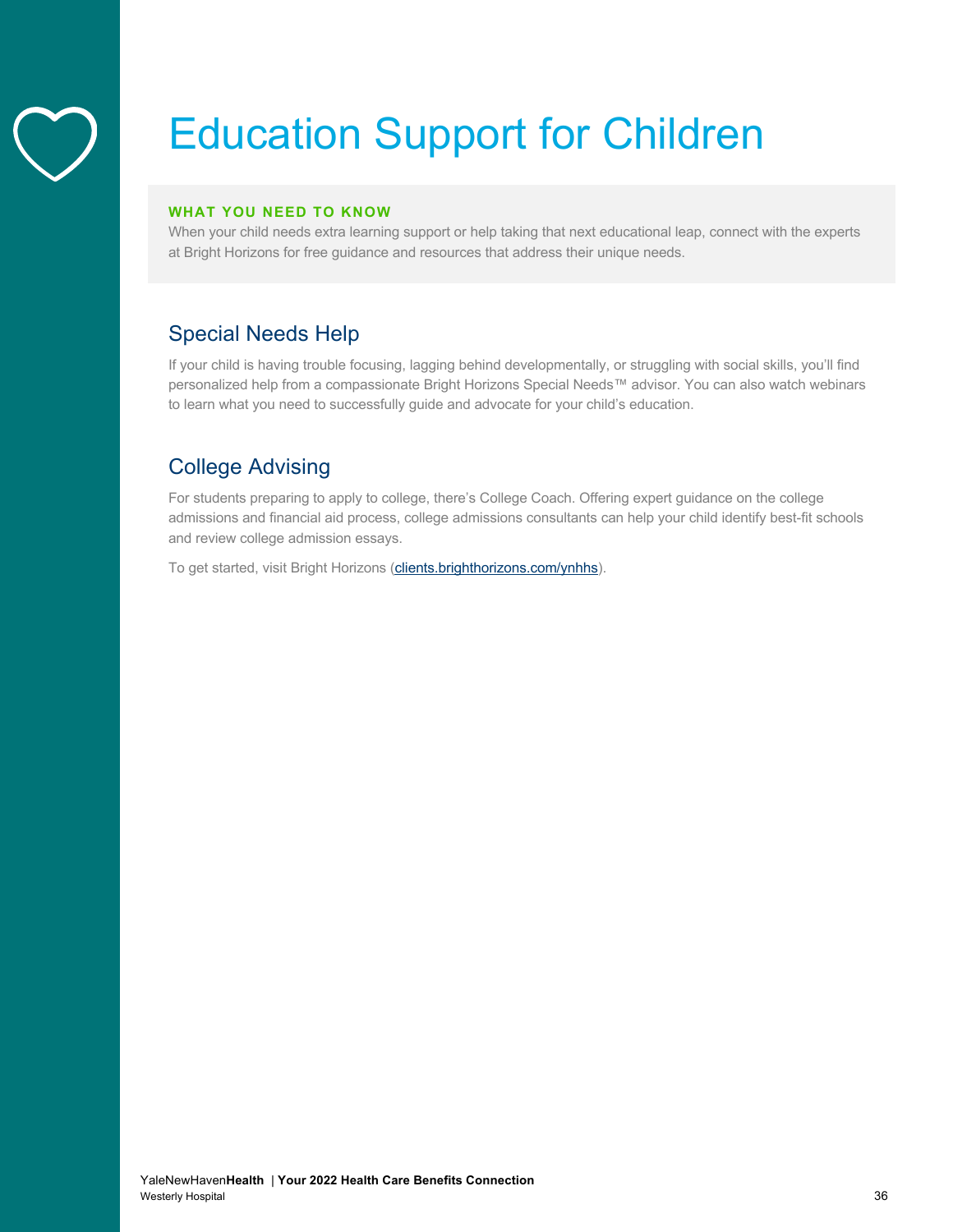# Autism Spectrum Disorders

#### **WHAT YOU NEED TO KNOW**

Through Anthem's autism spectrum disorders (ASD) program, a team of dedicated clinicians and case managers guides you and your family through the complex care system while addressing your family's unique needs. You're eligible for this program only if you and your covered dependents are enrolled in the YNHHS Medical Plan.

Your YNHHS medical plan includes coverage for applied behavior analysis (ABA) therapy.

The ASD program includes:

- **Clinical review of your child's applied behavior analysis.** This ensures your child receives the right care from the right provider at the right time.
- **Coordination of care by case managers.** They develop a customized care plan that identifies available resources, secures access to care you may be missing, and facilitates collaboration among treatment providers.
- **Connection to community resources and support.** You need this to build a strong foundation of care and support for your family.

To learn more, call **844-269-0538**.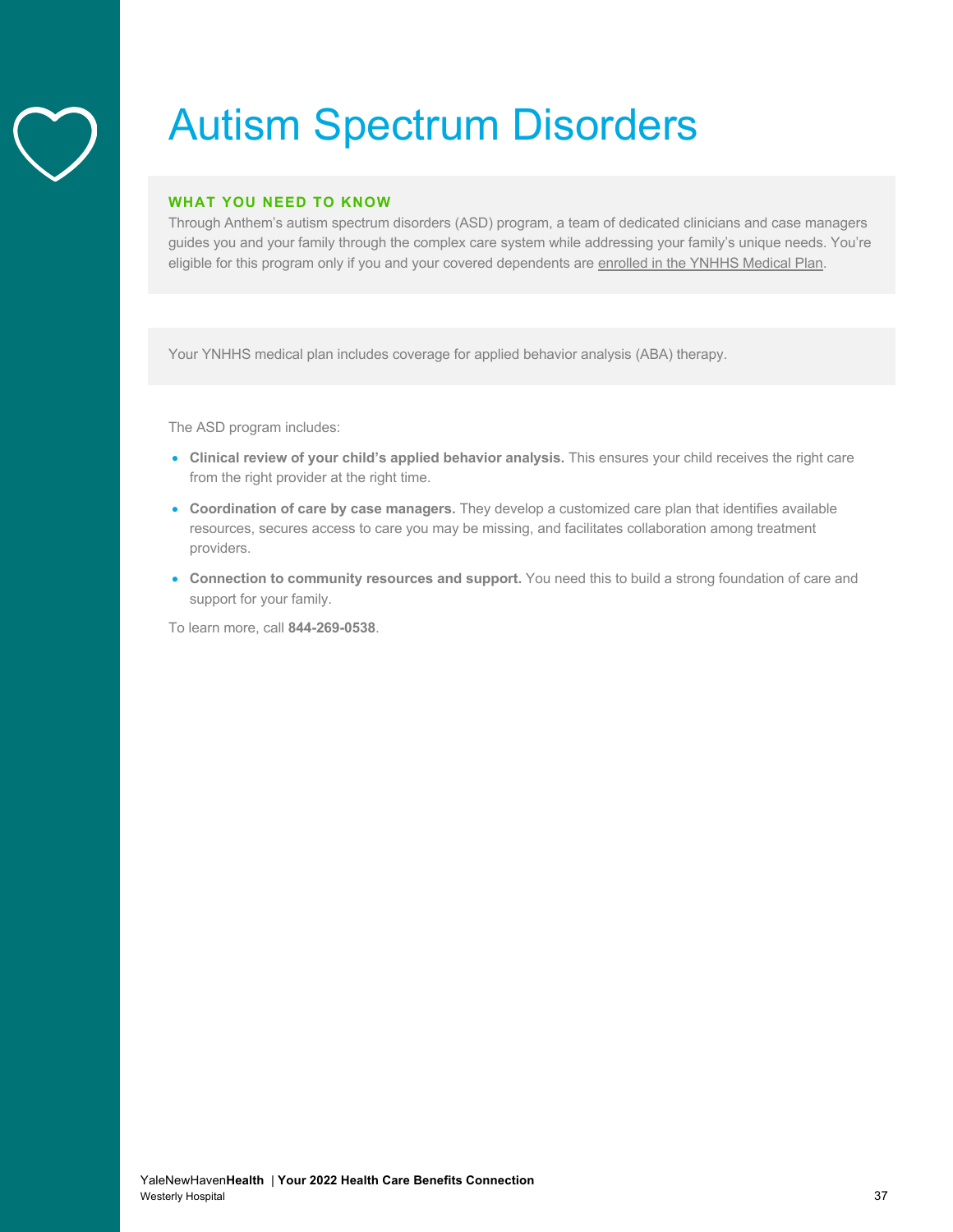# Dependent Care FSA

#### **WHAT YOU NEED TO KNOW**

Setting aside pretax dollars in a Dependent Care Flexible Spending Account (FSA) can help you save on child or adult day care expenses. The Dependent Care FSA covers eligible dependent care expenses, including preschool, summer camp, before- and after-school programs, and child and adult day care while you work.

Important information about your 2021 and 2022 FSA! Due to a temporary pandemic relief rule, there is no limit on the Dependent Care FSA balance you can roll over from 2021 into 2022.

# How It Works

When you elect your benefits as a new employee or during annual open enrollment, you choose your FSA contribution level for the calendar year (up to \$5,000 if you and your spouse file taxes jointly; \$2,500 if you file separately).

You'll need to elect your contribution level during open enrollment each year (as long as you have an FSA), because FSA elections don't roll over from year to year.

Your pretax paycheck contributions are deposited directly into your Dependent Care FSA, which is administered by HSA Bank.

# Managing Your Dependent Care FSA

You set up and manage your FSA on the HSA Bank website or via the mobile app. You have the option to pay dependent care expenses directly from your FSA using your HSA Bank debit card, or submit receipts and be reimbursed for expenses you pay out of pocket.

You have until March 31 of the following year to submit receipts for reimbursement.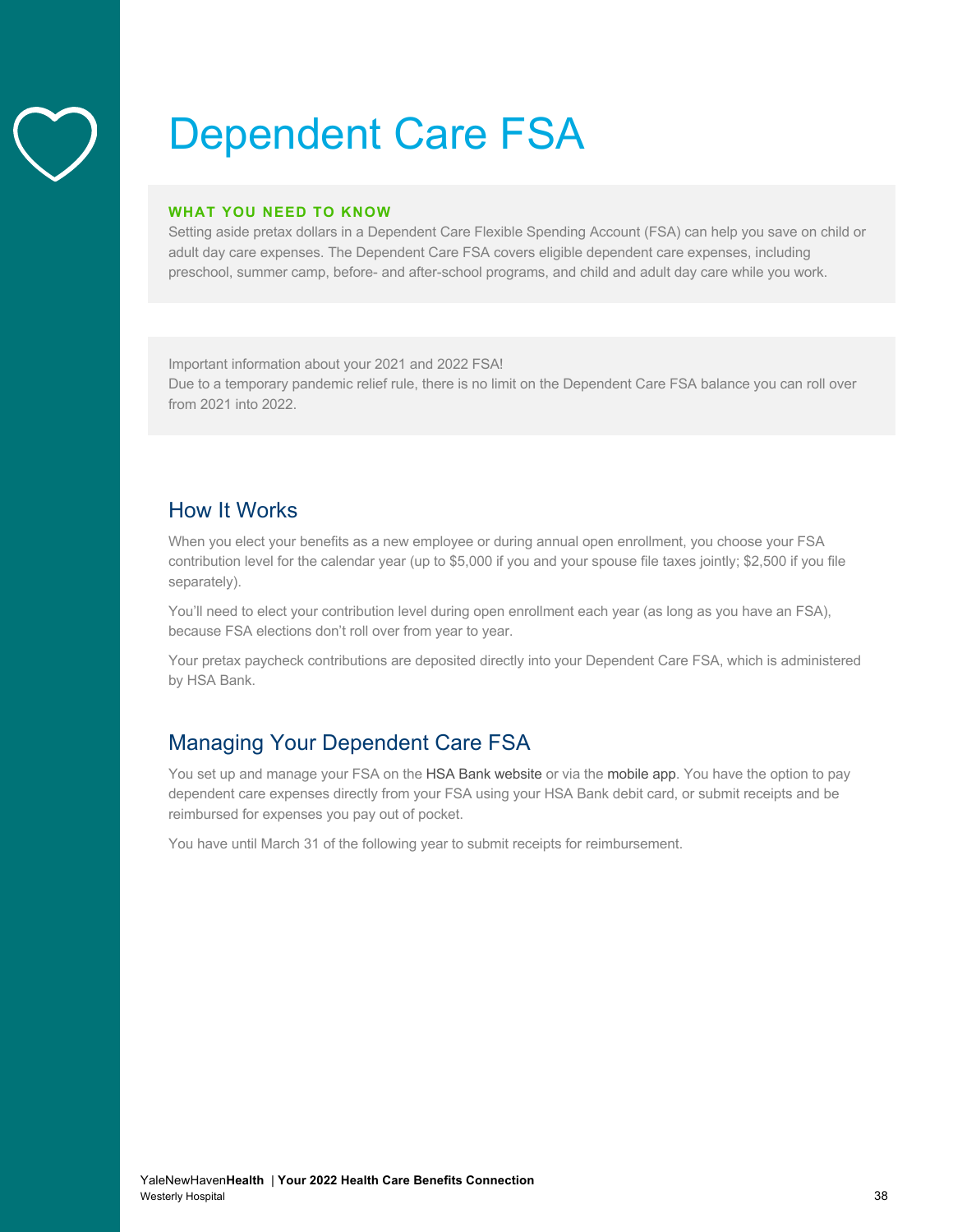

# **Contacts**

#### **Enrolling & Benefits Information**

**HRConnect** Monday–Friday, 7:30 a.m. to 5 p.m. ET 844-543-2147 203-200-3838 (fax) ynhhs.org/hrconnect

#### **Medical Benefits**

Anthem Blue Cross and Blue Shield 844-963-0447 www.anthem.com/ Patient Resource Coordinators (PRC) Help finding a Tier 1 provider 844-543-2147, option 3

#### **COBRA**

bswift 866-365-2413 Email

#### **Telehealth**

LiveHealth Online 888-548-3432 **Website** 

#### **OnDemand**

833-483-5363 **Website** 

#### **Prescription Drug Benefit**

800-776-1355 800-294-5979 (Preauthorization) 800-237-2767 (Specialty Pharmacy) **Website** 

#### **YNHHS Outpatient Pharmacy Services (YNHHS Medical Plan)**

844-881-0043 203-230-0679 (fax) **Website** 

#### **Dental Benefit**

Cigna Dental Plan 800-244-6224 **Website** 

#### **Vision Benefit**

Vision Service Plan (VSP) 800-877-7195 **Website** 

#### **Employee & Family Support Benefits**

Employee assistance and work/life program Beacon Health Options 877-275-6226

### **Website**

#### **Care coordination, maternity resources, wellness coaching**

*living*wellCARES 888-533-3742 **Website** 

#### **Smoking cessation (YNHHS Medical Plan)**

Quit For Life American Cancer Society 866-784-8454 **Website**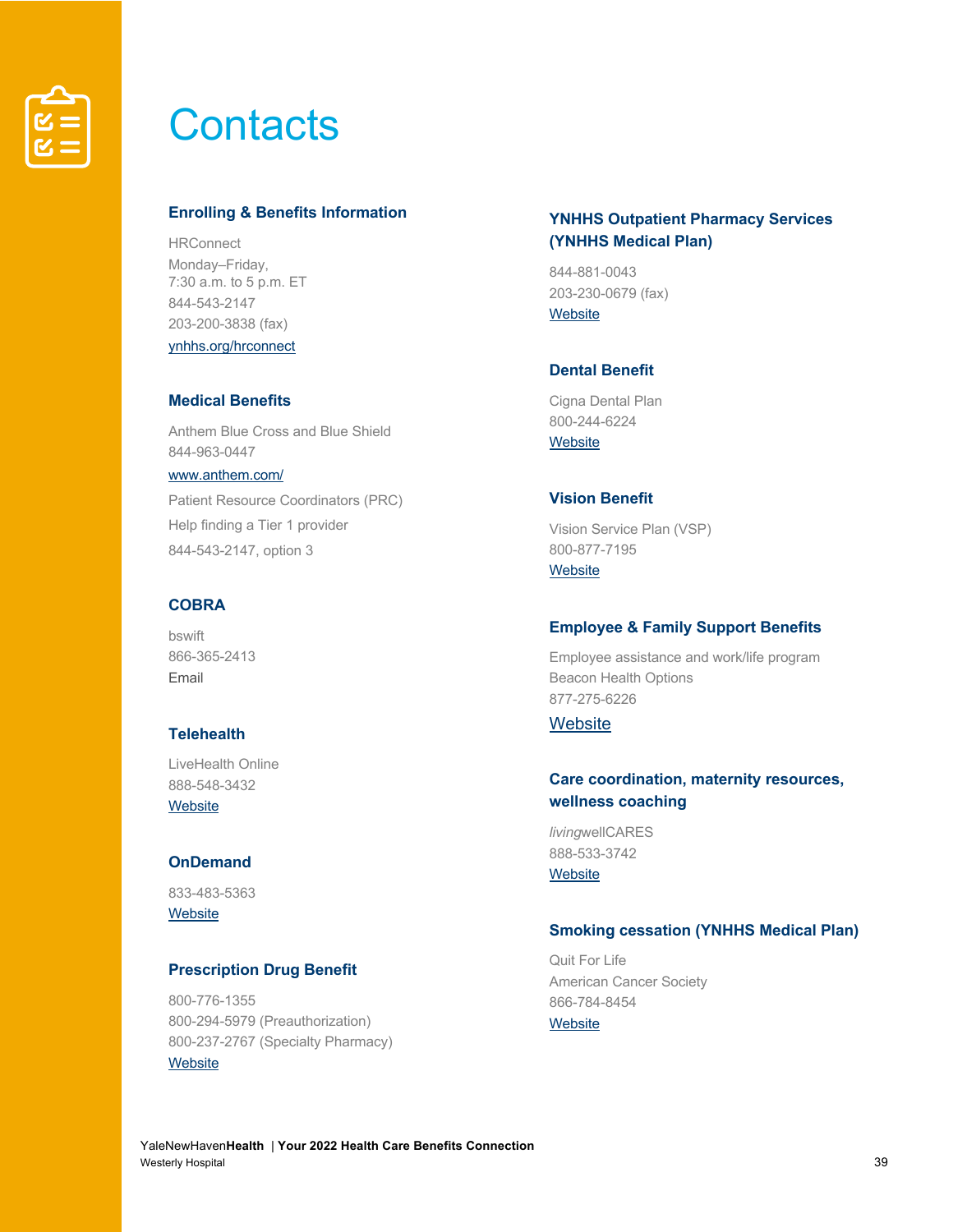

#### **Education support for children**

Bright Horizons

For children who need extra help **Website** 

For individual advising **Website** 

College Coach 888-527-3550

ynhh@getintocollege.com **Website** Employer Username: YNHHS Password: Benefits4You

### **Autism Spectrum Disorders (ASD) Program (YNHHS Medical Plan)**

844-269-0538

#### **Voluntary Benefits**

YNHHS Voluntary Benefits 866-874-2837 **Website** 

### **Financial Benefits**

Dependent Care FSA Health Care FSA HSA Bank 800-357-6246 866-357-6232 (Spanish) **Website** 

#### **Family/medical leave and long-term disability**

The Hartford 888-301-5615 **Website** 

#### **Retirement 403(b)**

Fidelity 800-343-0860

**Website** 

#### **Tuition assistance**

EdAssist 844-266-1531 **Website**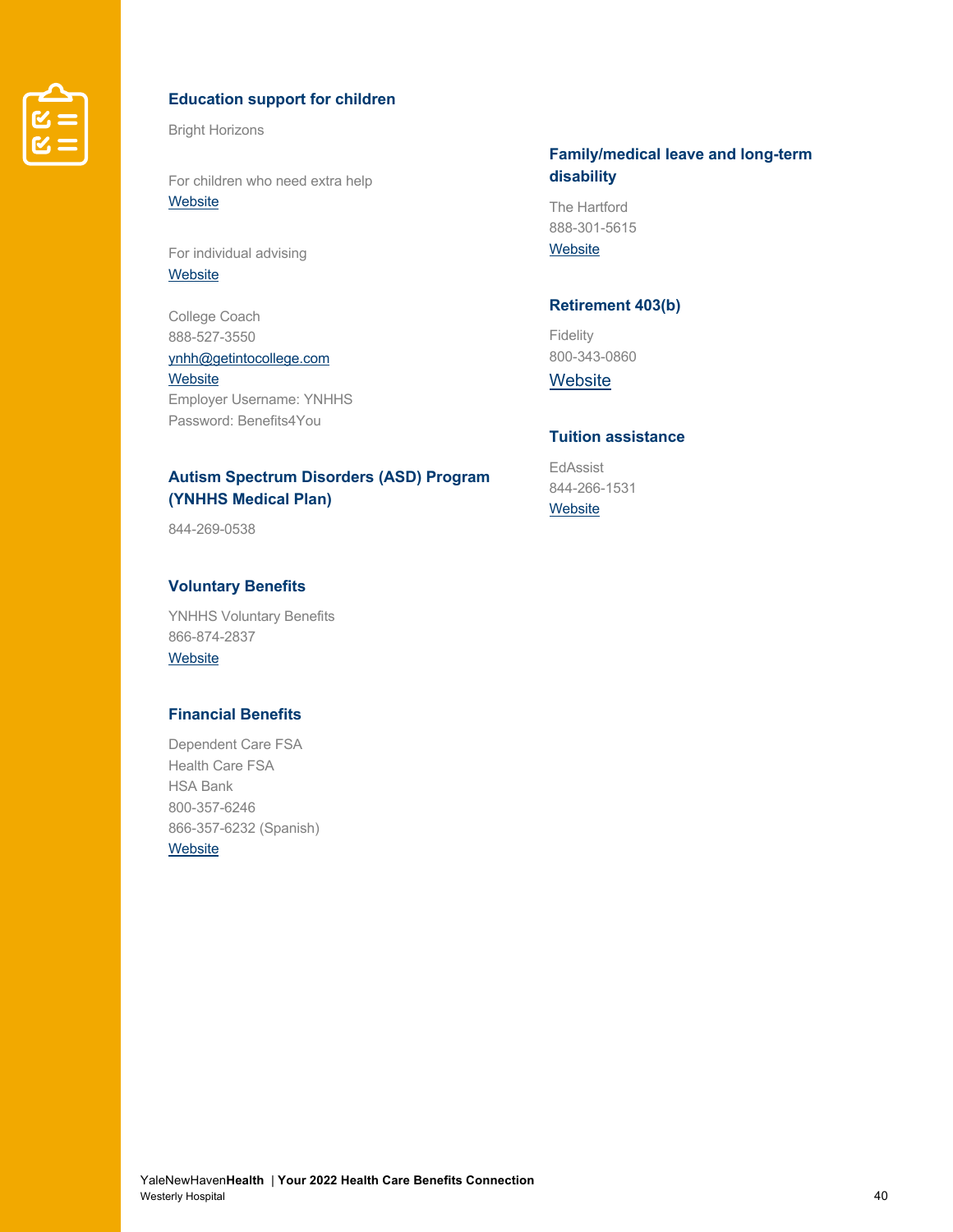

# Terms to Know

#### **Claims Administrator**

The insurance company or third party that reviews, approves, and pays benefits claims.

#### **Coinsurance**

Once you've met your annual deductible, coinsurance is the percentage of costs you'll pay out of pocket for services covered by your plan (until you meet your out-of-pocket maximum for the calendar year).

#### **Compounded Drugs**

Customized medications developed for an individual based on a doctor's prescription. Prescriptions for compounded medications will require prior authorization from CVS Caremark. They will be covered as Tier 3 medications. You can get 30-day fills at a CVS retail pharmacy; larger fills are available through the CVS Caremark Maintenance Choice program.

#### **Copay**

The fixed amount you pay for an in-network service.

#### **Deductible**

The amount you must pay for covered health services each year before the plan begins to pay its share of costs. The deductible may not apply to some services, including preventive care, in-network doctor visits, and services billed by a YNHHS facility.

#### **Dependent Children Over Age 26**

You can continue coverage for your fully handicapped dependent child past the child's 26th birthday only if you submit proof within 31 days of the child's 26th birthday that the child is disabled. Coverage will end in the following situations: when your child is no longer handicapped, if you do not provide proof of continued disability, if you fail to have any required exam for that child, or when dependent coverage terminates for any other reason.

#### **Diagnostic Care**

Specific care and/or procedures that help a doctor investigate symptoms or test results and make a diagnosis.

Example: You typically receive preventive care during an annual checkup. If a preventive screening yields an abnormal result, you may receive diagnostic care to determine why.

#### **Health Reimbursement Account**

An account offered in conjunction with the HDHP for employees enrolled in Medicare or TRICARE. Your employer contributes to your HRA, and you can use these funds to cover the cost of your care until you meet your annual deductible. At that point, the plan will begin to share the cost of your care. Unlike an HSA, the HRA is not portable; you can't take it with you if you leave your employer or change medical plans.

#### **Health Savings Account (HSA)**

A special account that's typically paired with a high-deductible health plan (HDHP). You and/or your employer contribute to the account, and you can use these funds to cover qualified healthcare expenses, including your annual deductible, copays, and coinsurance. Annual contributions for individuals and families are set by the IRS. The money in your HSA is yours to use into retirement, even if you change plans or employers.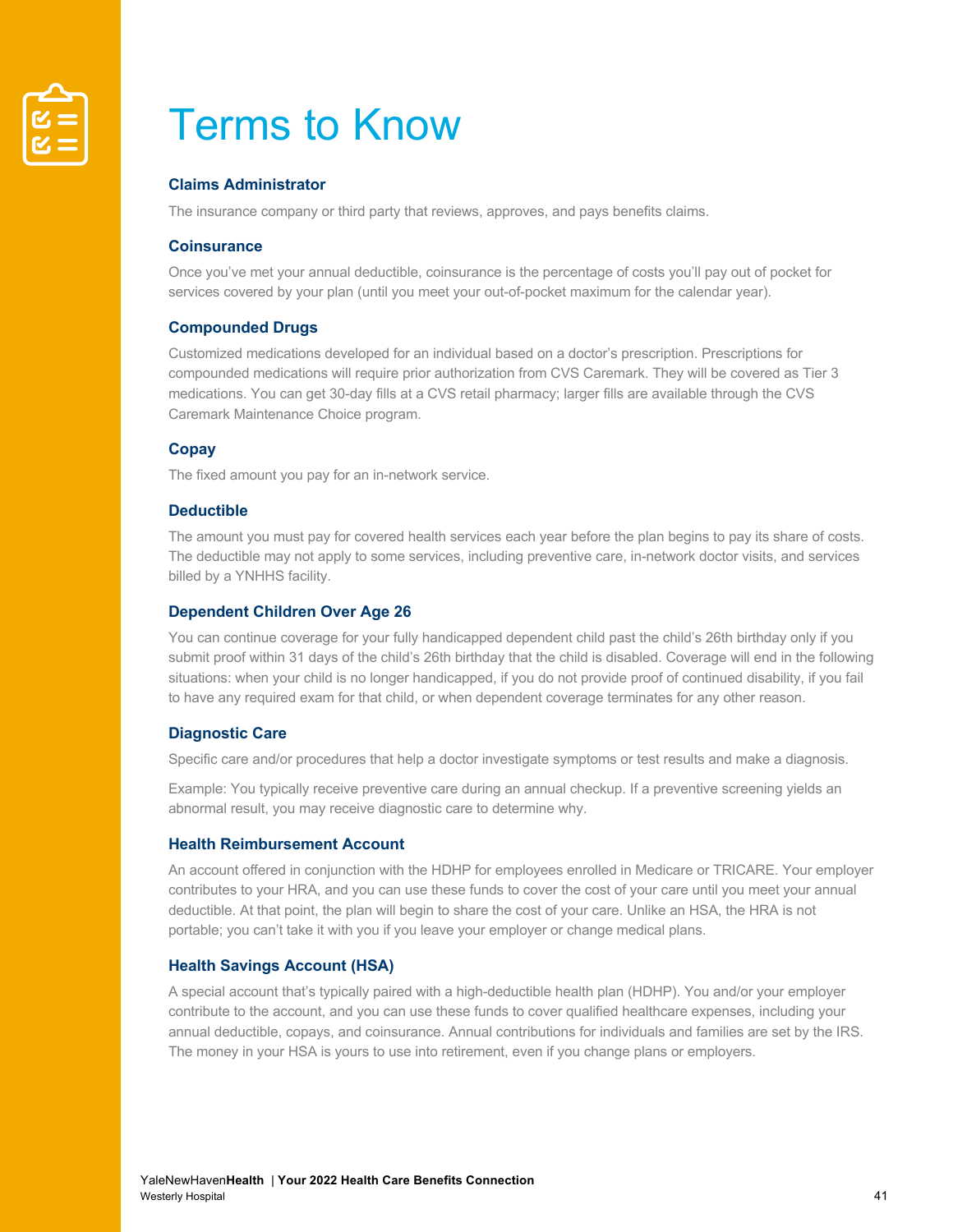

#### **High-Deductible Health Plan (HDHP)**

A health plan with a higher annual deductible than most PPO plans. It doesn't begin to share the costs for covered services until you meet the annual deductible. The annual deductible is \$2,000 for individual coverage and \$4,000 for family coverage (2 or more people). To help you cover these costs, you can use funds in the Health Savings Account (HSA) or Health Reimbursement Account (HRA) that's paired with your HDHP.

Example: The individual deductible for the High-Deductible Health Plan is \$2,000. When two covered members of your family have each met their \$2,000 deductible, the \$4,000 family deductible for the year will have been met. After you meet the deductibles, the plan will pay its share of costs for all covered family members during that calendar year.

#### **In-Network Provider**

The facilities, providers, and suppliers that Anthem Blue Cross and Blue Shield has contracted with to provide health care services. The Westerly High-Deductible Health Plans use Anthem's National PPO Provider Network; the YNHHS Medical Plan offers two different in-network provider networks:

- 1. The Signature Network (YNHHS Medical Plan only) includes facilities owned by Yale New Haven Health, Yale Medicine, and Trinity New England. The Signature Clinician network includes our Signature PCPs and any specialist with privileges at a hospital owned by Yale New Haven Health. For a complete list of all the Signature Network facilities and providers, please visit HRConnect
- 2. Anthem Preferred Provider Organization (PPO) includes providers and facilities in Anthem's Century Preferred Network.

#### **Maximum Allowable Amount (MAA)**

The maximum amount that Anthem will pay for a covered service or the billed charge—whichever is lower. Applies to out-of-network services only.

#### **Out-of-Network Provider**

Any provider or facility that has not contracted with Anthem Blue Cross and Blue Shield and is not part of Anthem's Century Preferred Network. Anthem will pay up to the MAA for these services, and all claims will be subject to applicable deductibles and coinsurance.

#### **Out-of-Pocket Costs**

Any cost or fee that you pay for medical services, prescription drugs, or medical supplies. These include your annual deductible, and copays and coinsurance.

#### **Out-of-Pocket Maximum**

The most you will pay in a calendar year for medical or prescription drug expenses. Once the out-of-pocket maximum has been met, the plan pays 100% of covered expenses for the covered person or family for the remainder of the calendar year, including copays and expenses that are applied toward the annual deductible.

The out-of-pocket maximum does not include benefit reductions due to failure to precertify, covered expenses paid at 100%, expenses exceeding the MAA, expenses not covered by the plan, or employee premium contributions.

#### **Preferred Provider Organization (PPO)**

Doctors, hospitals, and other providers who have agreed to negotiated fees with Anthem. Typically, you'll pay less than you would for services from a non-PPO provider.